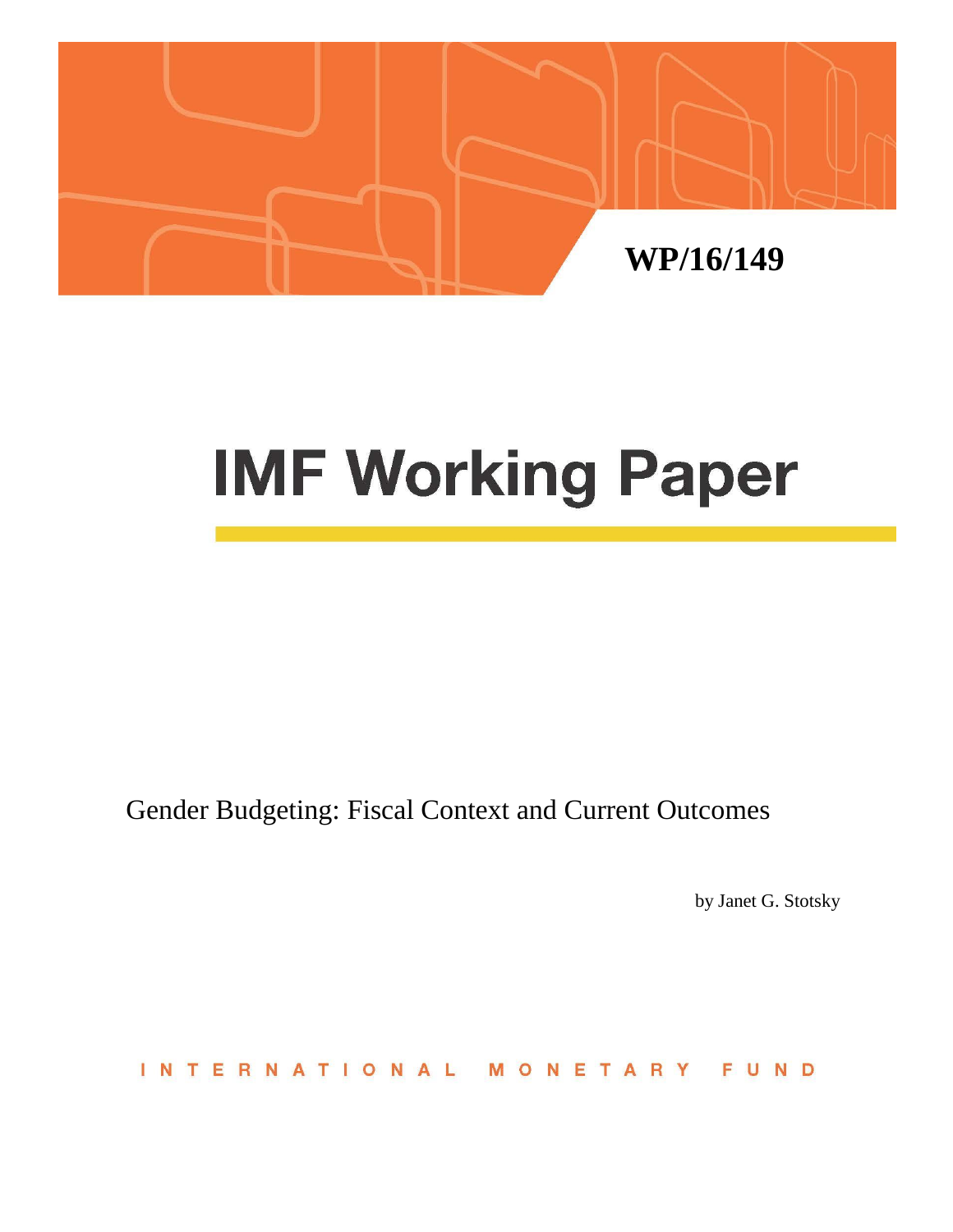#### **IMF Working Paper**

Research Department and Strategy, Policy, and Review Department

#### **Gender Budgeting: Fiscal Context and Current Outcomes**

#### **Prepared by Janet G. Stotsky\***

Authorized for distribution by Prakash Loungani and Catherine Pattillo

July 2016

*IMF Working Papers* **describe research in progress by the author(s) and are published to elicit comments and to encourage debate.** The views expressed in IMF Working Papers are those of the author(s) and do not necessarily represent the views of the IMF, its Executive Board, or IMF management.

#### **Abstract**

Gender budgeting is an approach to budgeting that uses fiscal policy and administration to promote gender equality and girls' and women's development.This paper posits that, properly designed, gender budgeting improves government budgeting, and it places budgeting for this purpose in the context of sound budgeting principles and practices. The paper provides an overview of the policies and practices associated with gender budgeting as they have emerged across the world, as well as examples of the most prominent efforts in every region of the world. Finally, it suggests what can be learned from these efforts.

JEL Classification Numbers: H00, I3, J16

Keywords: : Gender budgeting, fiscal policies, fiscal administration

Author's E-Mail Address: [jstotsky@imf.org](mailto:jstotsky@imf.org)

\*I would like to thank Virginia Alonso, Jingqing Chai, Lisa Kolovich, Prakash Loungani, MariaLuz Moreno Badia, Sheila Quinn, Cathy Pattillo, Vicky Perry, Tej Prakash, Johann Seiwald, and Sandra Stotsky for helpful comments, Suhaib Kebhaj and Asad Zaman for excellent research assistance, and Jing Wang, Biva Joshi, and Michelle Chen for able administrative assistance. I am grateful to Mark Blackden, Diane Elson, Caren Grown, Zohra Khan, and Stephan Klasen for very useful discussions on the project and comments on earlier drafts of this or related project papers. This paper is part of a research project on macroeconomic policy in low-income countries and is supported by the United Kingdom's Department for International Development (DFID). It does not necessarily represent the views of the International Monetary Fund or of DFID.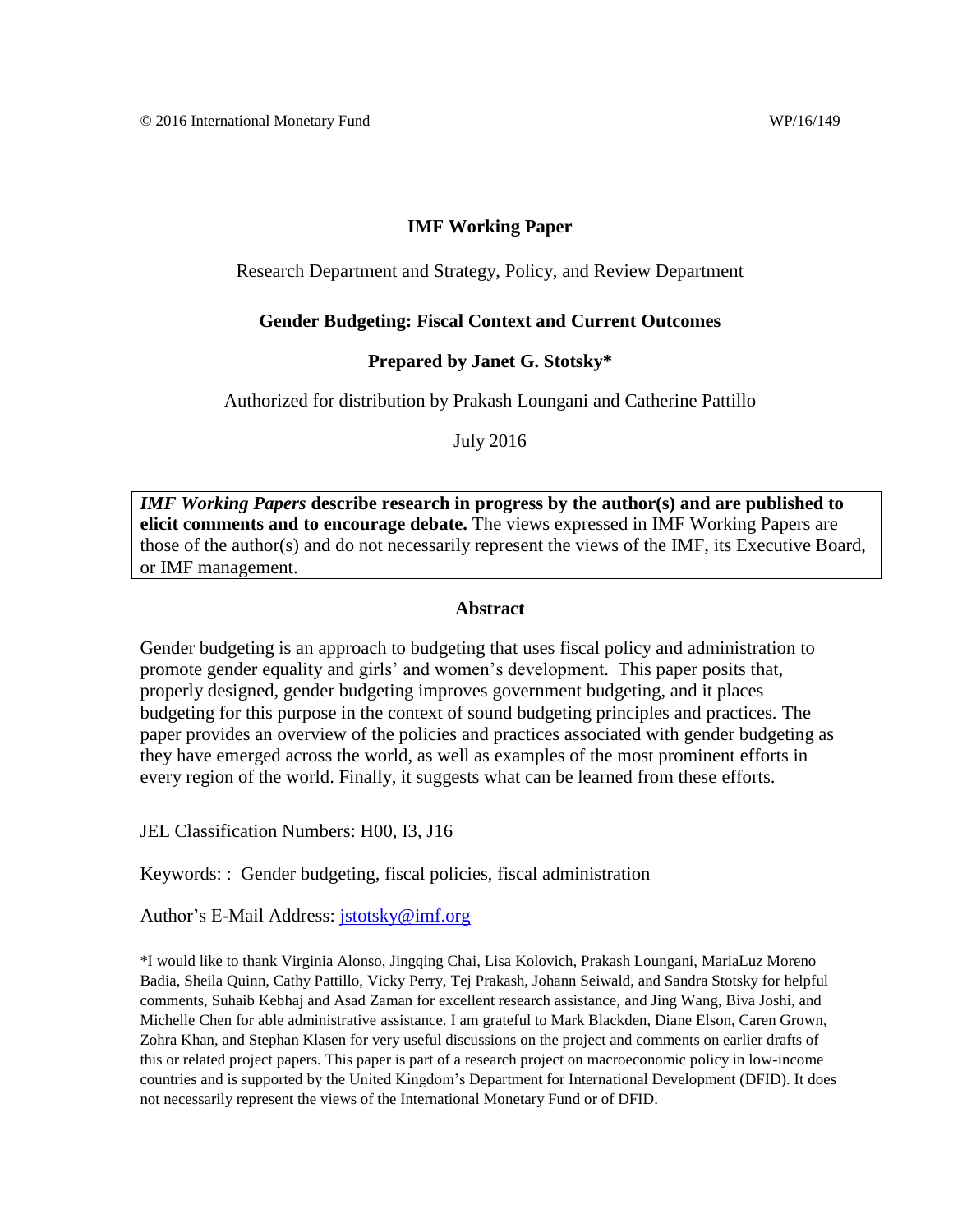|                | Contents | Page |
|----------------|----------|------|
| $\mathbf{I}$ . |          |      |
| П.             |          |      |
| III.           |          |      |
|                |          |      |
|                |          |      |

# Table

| 1. Summary Statistics on the 23 Prominent Gender Budgeting Efforts 15 |
|-----------------------------------------------------------------------|
|-----------------------------------------------------------------------|

# Figures

# Appendices

| A. Methodological Approach to the Regional Surveys and Summary Statistics 37  |  |
|-------------------------------------------------------------------------------|--|
| Table A1. Countries Responding to the IMF Questionnaire on Gender Budgeting37 |  |
|                                                                               |  |
| Table A3. Key Components of the 23 Prominent Gender Budgeting Efforts 39      |  |
| Table A4. Fiscal and Gender Inequality Indicators by Region and Gender        |  |
|                                                                               |  |
|                                                                               |  |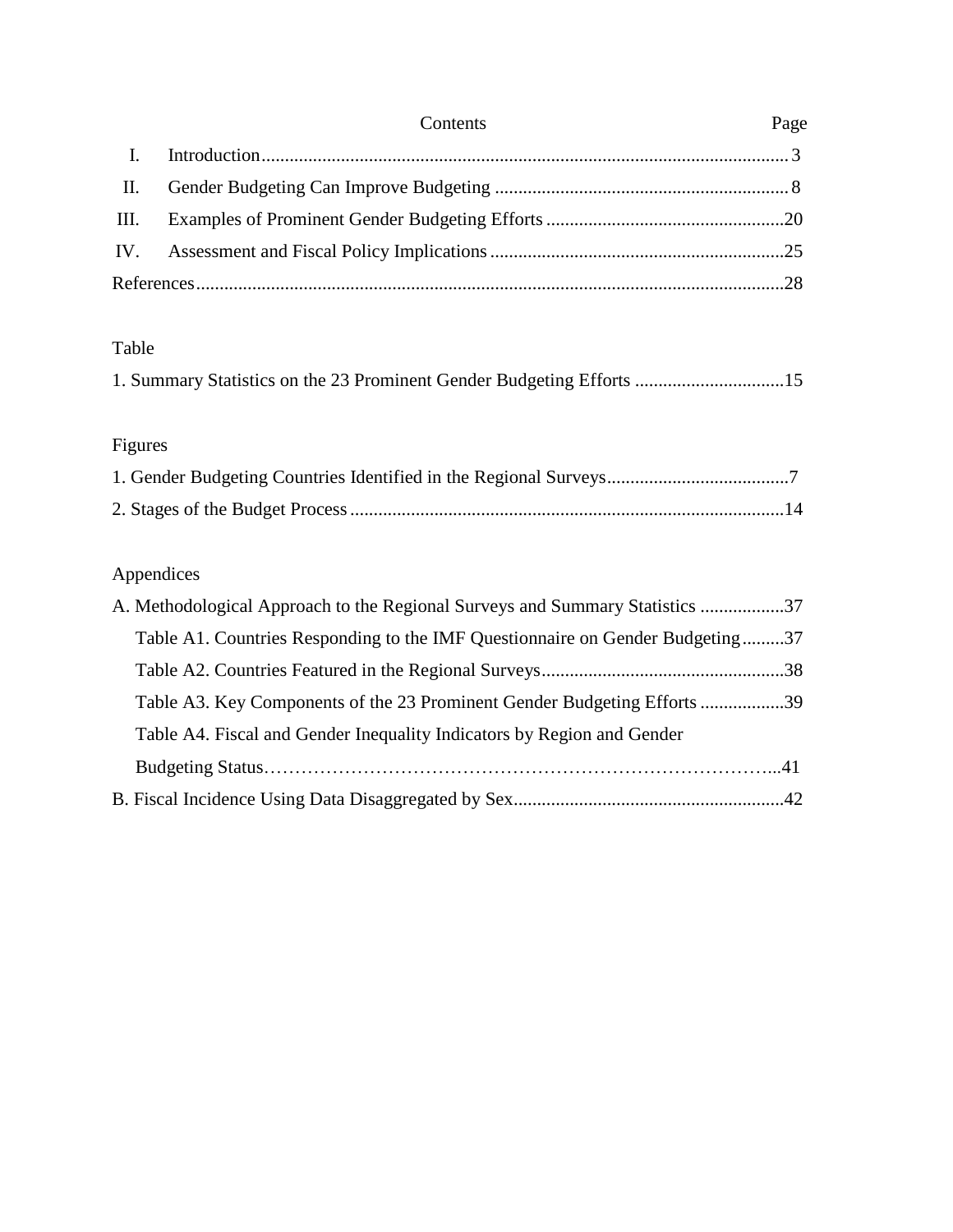#### **I. INTRODUCTION**

One of the most important developments in the twentieth century was the entry of women into economic and political activities previously undertaken almost entirely by men. Although many countries are making strides in eliminating gender disparities, women still lag men in access to education and appropriate health care, paid employment opportunities, and political participation. Gender disparities are found throughout the world, but they are particularly pronounced in parts of the developing world. Most developed countries have eliminated gender disparities in education and health care, even while women's roles are still circumscribed in economic and political life. In most developing countries, gender disparities in education and health care have narrowed. However, there has been less success in increasing women's role in economic activities, in the management and ownership of productive assets, and in political participation.<sup>1</sup>

The international community has committed itself to achieving gender equality and the advancement of women. The United Nations Convention on the Elimination of All Forms of Discrimination against Women (CEDAW), adopted by the United Nations General Assembly in 1979, emphasizes the importance of gender equality and girls' and women's development, as a means to strengthen prosperity, and as a matter of basic human rights.<sup>2</sup> The Millennium Development Goals set targets for countries to achieve by 2015 in eight areas, including gender equality and empowering women, achieving universal primary education, and improving maternal health. Its successor, the Sustainable Development Goals, approved by the United Nations in 2015, sets objectives for the international community for the next 15 years.<sup>3</sup> Goal 5 of its 17 broad goals explicitly calls for gender equality and the empowerment of girls' and women.

A growing body of evidence suggests that eliminating gender disparities and promoting girls' and women's development are beneficial to societies. World Bank (2011), Duflo (2012), and Elborgh-Woytek et al. (2013) present evidence on the many ways in which women's development and the reduction of gender inequality lead to more rapid economic growth, improved labor productivity, healthier children, and more responsive government.<sup>4</sup> Lagarde (2013) highlights the advantages of equalizing women's role in economic and political life.

<sup>&</sup>lt;sup>1</sup> See Stotsky, Shibuya, Kolovich, and Kebhaj (2016).

<sup>2</sup> See Elson (2006).

<sup>3</sup> See United Nations (2015).

<sup>&</sup>lt;sup>4</sup> A number of other studies also survey the evidence on the relationship between gender equality, women's advancement, and growth (e.g., Bandiera and Natraj, 2013; Berik, van der Meulen Rodgers, and Seguino, 2009; Cuberes and Teignier, 2014; Kabeer and Natali, 2013; and Organization for Economic Cooperation and Development, 2012).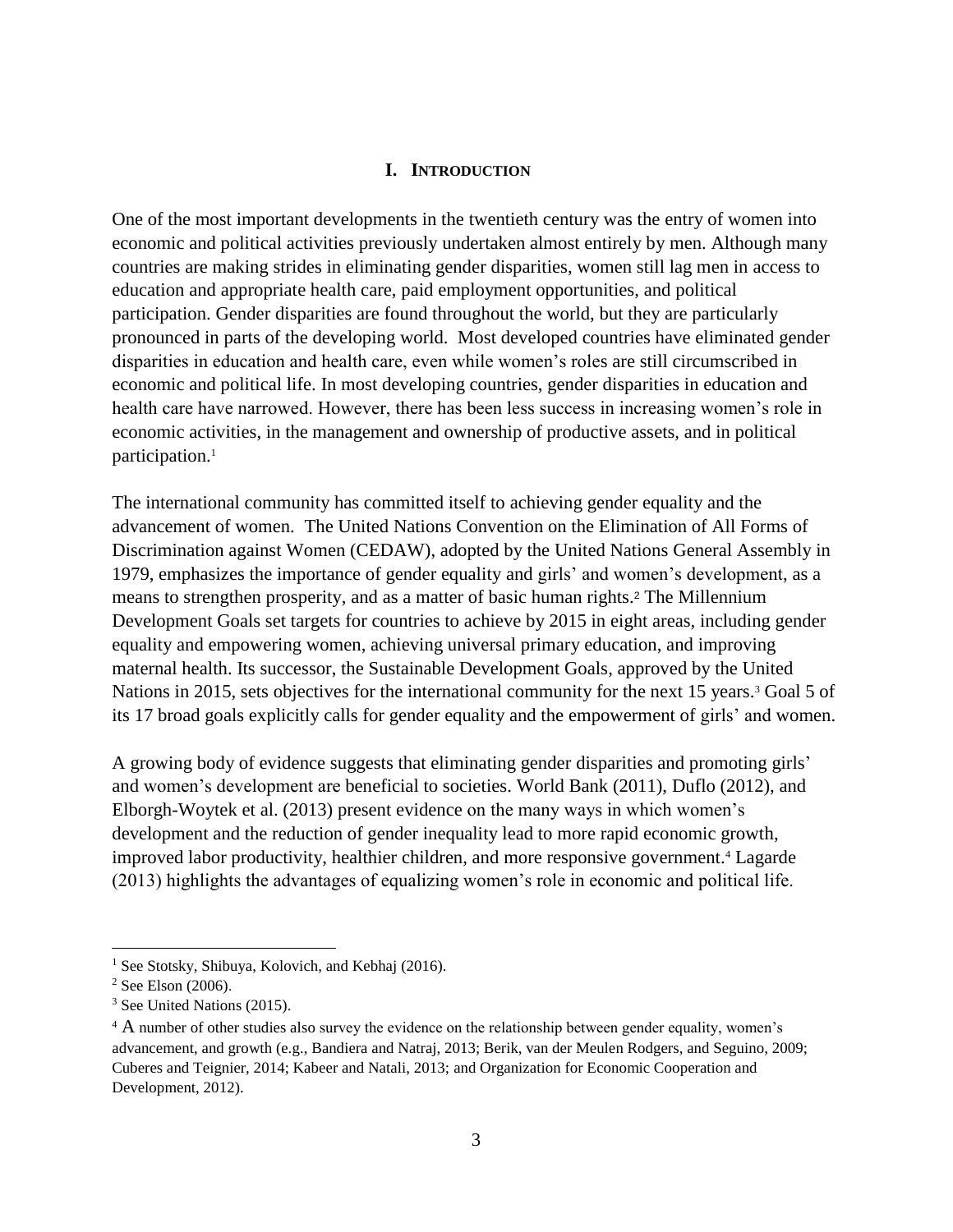Gender budgeting is an approach to budgeting that uses fiscal policy and administration to promote gender equality, and girls' and women's development. Countries across the world are at very different stages of economic and political development, and the status of women varies commensurately. There are countries where women enjoy equality in most areas of life, even while their economic and political role is still limited compared to men's, to countries where their most fundamental rights, such as to an education and appropriate health care, and freedom from domestic violence, are still under threat. Consequently, countries have taken many routes to gender budgeting efforts to promote gender equality and girls' and women's development and each approach reflects not only the country's goals but also the particular budget process and administrative capabilities.

Gender budgeting efforts take many different forms, with some countries focusing their efforts on fiscal policy changes that encompass budgetary allocations or the structure of fiscal policies, while others have focused mainly on administrative changes to expenditure tracking and monitoring systems. The most successful efforts encompass both policy and administrative aspects. However, a majority of the gender budgeting efforts seem to have not gone far, reflecting several factors, including a lack of commitment of fiscal policy makers and governmental bureaucracies, and weaknesses in the structure and implementation of the initiatives.

# *Economic rationale for gender budgeting*

The economic rationale for gender budgeting is that fiscal policies influence fiscal outcomes, and thus economic output, growth, and equity. For developing countries, sound fiscal policies play an essential role in contributing to the high and sustainable growth that underlies the achievement of many of the Sustainable Development Goals. There are many channels through which fiscal policies influence growth (IMF, 2015). Sound fiscal policies influence growth through their effect on budget stability and sustainability over time. They help ensure that debt burdens are manageable and economic conditions remain conducive to investment and saving. Fiscal policies also determine the composition of expenditures and revenues, and the benefits and costs of government spending programs and revenue policies, and create incentives to modify private behavior. Expenditure and revenue policies influence human capital and physical capital accumulation, and incentives for labor supply, investments, and risk taking, among other economic behaviors.

Because of the theoretical and practical difficulties in determining the effect of fiscal policies and programs on women and men, and the traditionally weak voice of women in political discussions and government bureaucracies, women's developmental concerns are unlikely to be fully taken into account in public budgeting. Gender budgeting efforts are intended to commit public budgeting to weighing the benefits and costs of policies that would promote gender equality and girls' and women's development, and then to taking action in response to this evaluation. The important point is not whether an initiative is labeled as gender budgeting but whether fiscal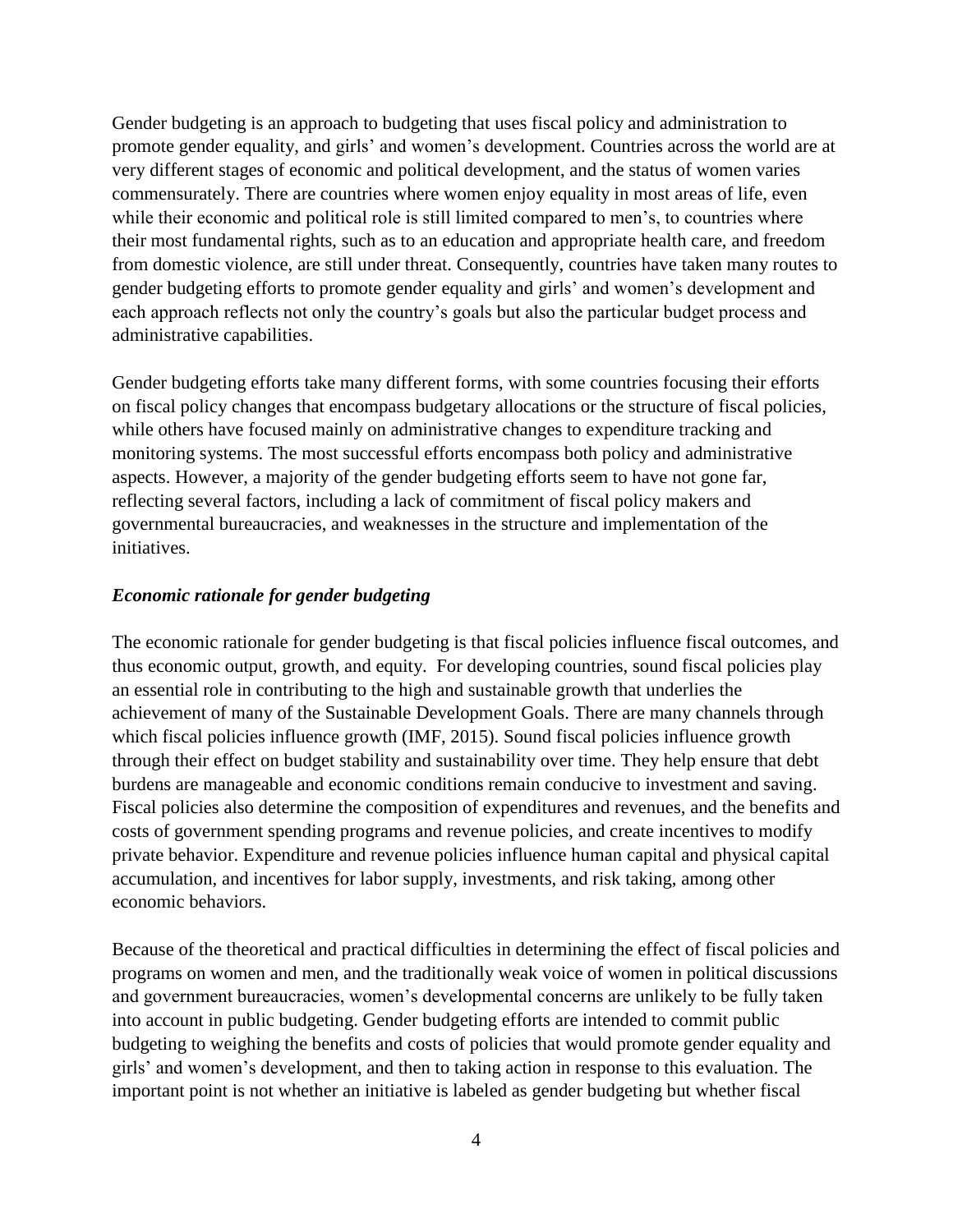policies and administration are formulated with an eye to promoting gender equality and girls' and women's development.

The proportion of public expenditure dedicated to explicit gender equality objectives is limited, although the proportion of expenditures that can be seen as contributing to gender equality and women's advancement is much larger because it encompasses spending across many or most areas of the budget. Any attempt to disaggregate public spending into these different categories requires some degree of arbitrariness (UN-WIDER, 2014).<sup>5</sup>

Although gender budgeting efforts have so far largely focused on the needs of girls' and women, these efforts are not intended to detract from boys and men's important developmental needs, especially in the developing world. Men and boys are also frequently underserved by fiscal policies and there may well be value in including specific programs addressing their needs into fiscal policy making and administration, as is found in a number of countries. The goal of gender budgeting in its broadest conception is to integrate gender-oriented concerns into fiscal policies and administration.

# *Origin and spread of gender budgeting*

The original approach to gender budgeting was developed in Australia in the 1980s (Sharp and Broomhill, 2002; Chakraborty, 2016). Australia's landmark gender budgeting initiative in 1984 required government ministries and departments to analyze the impact of the annual budget on women and girls, with a focus on public expenditures. Gender budgeting was given additional impetus by the Fourth World Conference on Women, held in Beijing in 1995, whose "Beijing Platform for Action" called for ensuring the consideration of a gender perspective and women's needs in budgetary policies and programs.<sup>6</sup> A number of other international agreements or declarations since then reaffirm this commitment to using government budgets for gender equality and women's advancement objectives.

An early proponent of gender budgeting, Elson (1992, 1995), criticized international financial institutions, like the IMF and World Bank, for imposing unnecessary hardship on women and girls through what she characterized as excessive budget austerity in countries that sought to access funds from these institutions. One important part of her critique was that these institutions did not recognize the role that women and girls play in both the market economy and household, and thus, when public services were cut back, females bore the brunt of the burden

 $\overline{a}$ <sup>5</sup> A nongovernmental group, Government Spending Watch, tracks government spending on the Millennium Development Goals, and notes that on average across countries, spending to reduce gender inequality or discrimination is a small proportion of total spending. In a recent report, it further reports that while tracking spending targeted to women has been promoted around the world, these efforts have not been successful enough to allow a comparison of gender-responsive spending across countries (Martin and Walker, 2015).

<sup>6</sup> The 1995 Beijing Platform for Action identifies several areas for attention to women's needs. See http://www.un.org/womenwatch/daw/beijing/platform.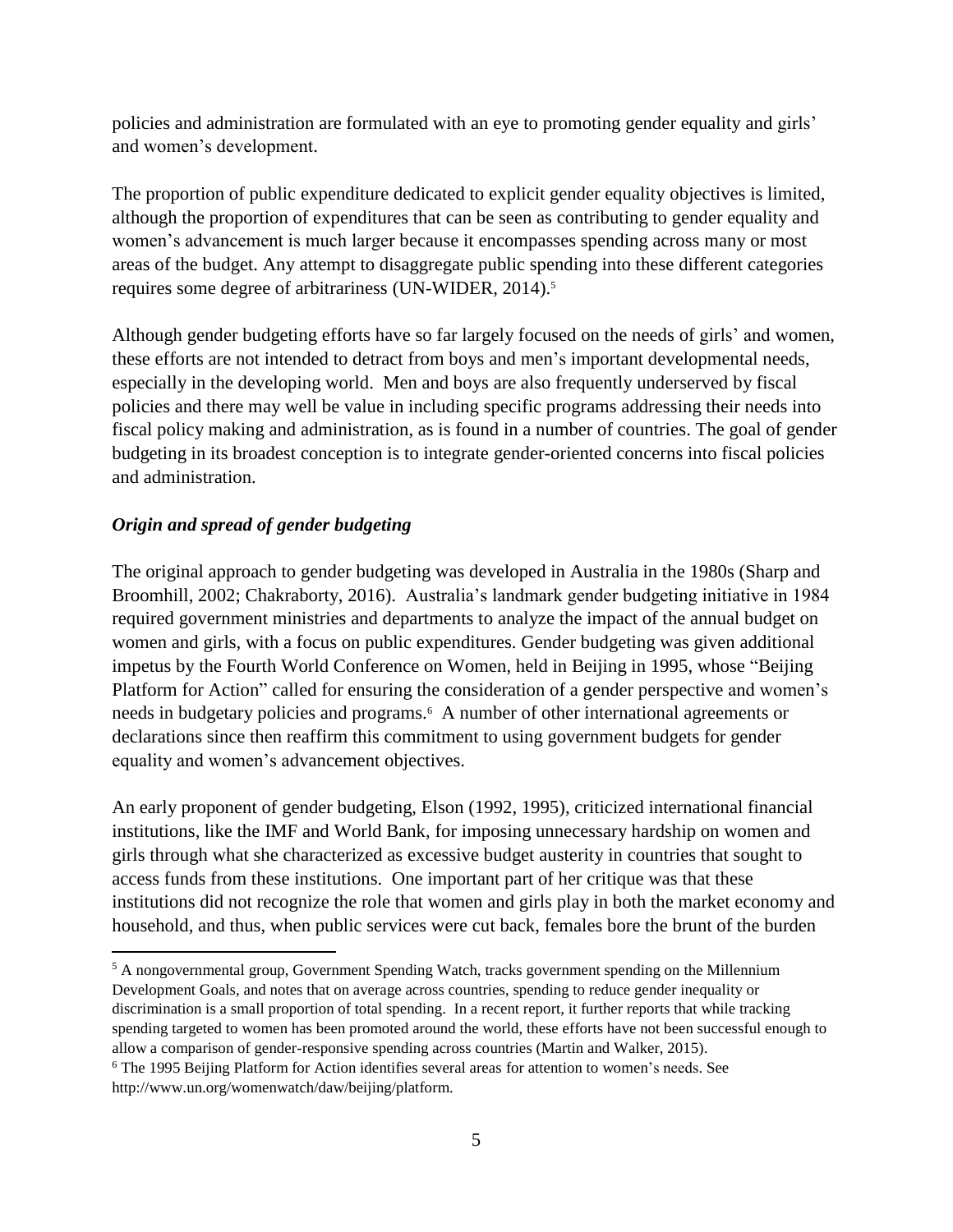because their home care responsibilities increased to replace reduced public services. Moreover, if females received lower priority than males in access to education or health services, they would also bear the brunt of cutbacks in these services, during periods of fiscal adjustment. In recent years, the IMF has sought to incorporate more awareness of the differential effect of substantial fiscal adjustment on income groups in the population and has recently sought to build in an explicit focus on the needs of women and girls. 7

Gender budgeting is now widespread. More than 80 countries have tried some variant of gender budgeting, although what these efforts have entailed has varied from place to place. Within their gender budgeting efforts, some countries have adopted or modified fiscal policies and programs to ensure that the budget contributes to the closing of gender gaps and women's advancement. Others have begun a process of trying to collect, in a systematic manner, information on the different needs of women and the differential effects of fiscal policies on women and men, and building this information into budget classification and monitoring systems. A few countries have achieved both substantive changes in fiscal policies and the complementary administrative changes. Some, however, have made little progress beyond setting up relevant administrative machineries or conducting training sessions for public officials.

# *Description of the IMF study and methodology*

 $\overline{a}$ 

This overview paper presents the conceptual basis for gender budgeting and highlights the findings from six regional surveys, encompassing all regions in the world, on what can be learned about country approaches to gender budgeting. The surveys present case studies on an array of countries, and were divided by regions of the world because gender budgeting efforts have often drawn upon earlier efforts in the same region and because countries in a region tend to share similar economic characteristics. However, the country experiences are relevant across regions as well and thus it is useful to look at the regional surveys as a means for policy makers to draw upon the efforts of countries anywhere in the world for designing or improving their own initiatives.

Each regional survey included a short case study on the countries that had undertaken the most prominent or substantive gender budgeting efforts, and shorter takes on countries that had less well-developed efforts or where we could obtain only limited documentation of their efforts.<sup>8</sup> For some countries, we attempted to formally evaluate whether gender budgeting had contributed to progress on key indicators, while for others, this evaluation was largely a subjective judgment.<sup>9</sup>

<sup>&</sup>lt;sup>7</sup> See Clements et al. (2015), which examines inequality and fiscal policy, and also several recent IMF Article IV consultation reports incorporating gender inequality analysis, including 2015 reports for Chile, Germany, Hungary, India, and Mauritius, and 2016 reports for Costa Rica and Nigeria (all referenced under IMF as author).

<sup>&</sup>lt;sup>8</sup> In some cases, the only documentation came from the authorities' response to an IMF questionnaire.

<sup>9</sup> On-going work undertakes more systematic evaluation of the contribution of gender budgeting to gender-oriented goals and women's advancement. See, for instance, Stotsky and Zaman (forthcoming 2016).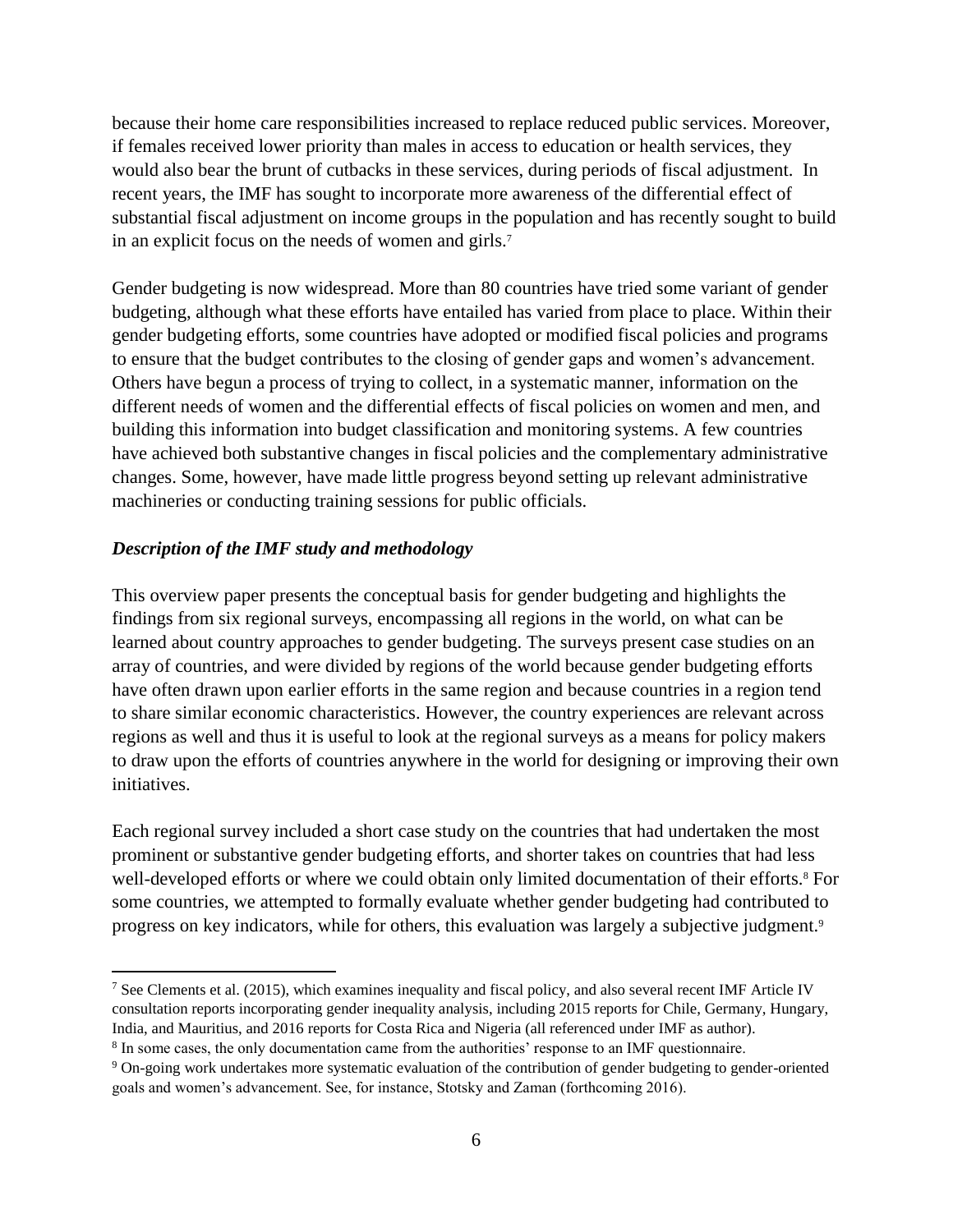The surveys covered the countries with varying degrees of comprehensiveness, with some attempting to cover the majority of countries in their region and others covering just a subset. We present, in Figure 1, a map indicating the 23 countries that had, what we assessed to be, prominent gender budgeting efforts and other countries that had efforts assessed to be substantive but less prominent.<sup>10</sup>





Source: IMF staff compilation from regional surveys.

1/ Germany and Spain are included because of the prominent subnational efforts in Berlin and Andalucía. The last category of "other countries" includes some countries that use fiscal policies to achieve gender-oriented goals but do not have a formal gender budgeting initiative or may have a gender budgeting initiative for which we could not obtain information.

Chakraborty (2016) surveys gender budgeting efforts in Asia, encompassing prominent initiatives in Asia's developed and developing countries, including those in the Republic of Korea and Australia as well as India and the Philippines. Christie and Thakur (2016) cover gender budgeting efforts in the Pacific Island countries and countries in the non-Latin-speaking

<sup>10</sup> Appendix A, Table A1 lists the names of the countries.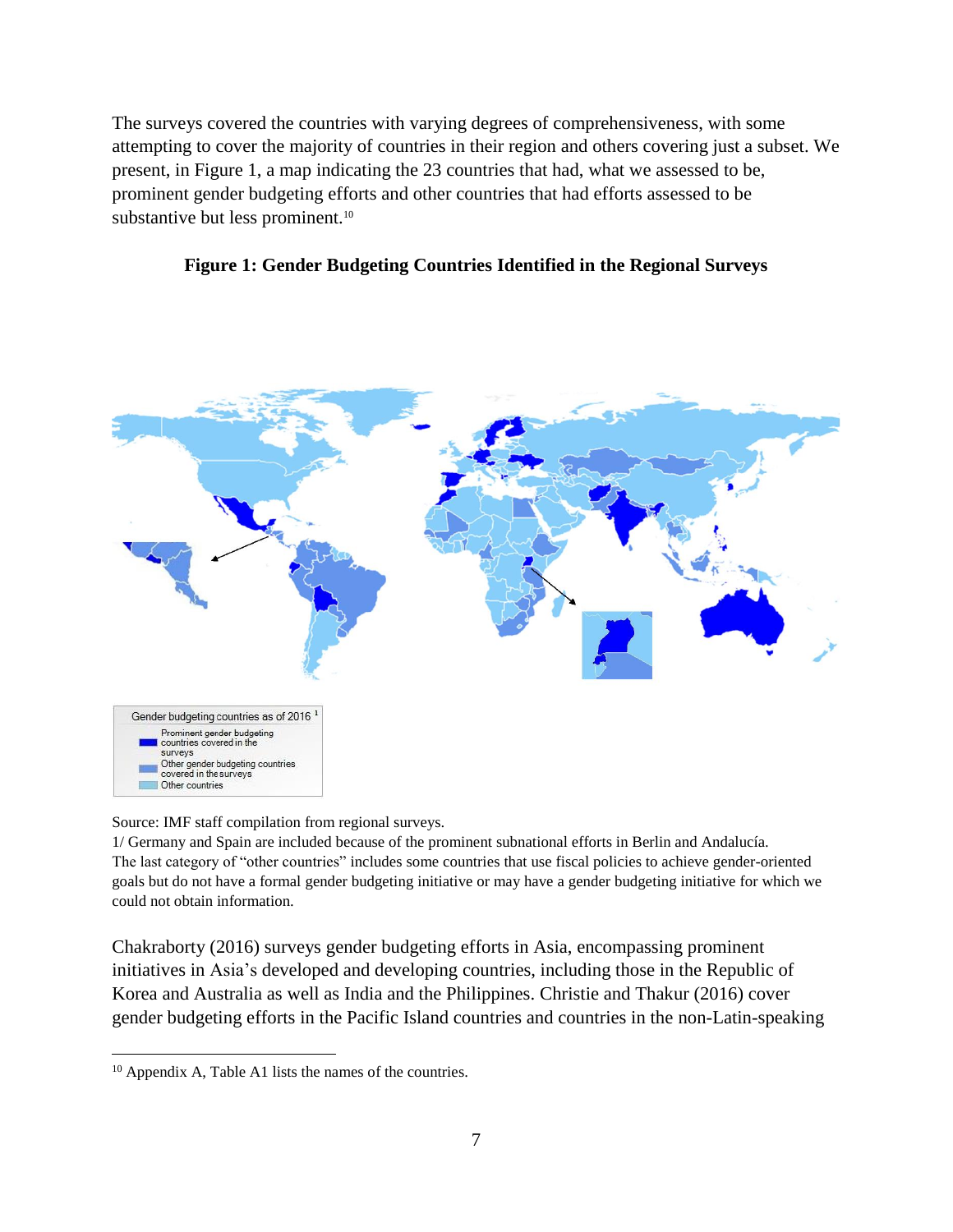Caribbean, which are all small countries with relatively little economic diversification and which share challenges typical of small economies. The most notable effort in this group was in Timor-Leste, one of the world's newest nations. Kolovich and Shibuya (2016) assess gender budgeting efforts in the Middle East, a swathe of countries stretching from Morocco in the western part of the region to Afghanistan in the eastern part, and in the Central Asian republics of the former Soviet Union. The most notable efforts in this region were in Morocco and Afghanistan.

Pérez Fragoso and Rodríguez Enríquez (2016) cover gender budgeting efforts in Latin America. Their study encompassed efforts in Mexico, Ecuador, El Salvador, and Bolivia, among others. Quinn (2016) surveys gender budgeting efforts in Europe, a diverse group of countries that includes the advanced countries of Western Europe and the emerging markets of Central and Eastern Europe. Notable efforts in this region include those in Austria, Belgium, and Scandinavia, as well as several emerging market countries. Stotsky, Kolovich, and Kebhaj (2016) assess gender budgeting efforts in sub-Saharan Africa, encompassing low-income developing and a few middle-income countries. Prominent efforts in this region include those in Uganda and Rwanda.

Section II provides a conceptual overview of gender budgeting in public finance economics and provides examples where gender budgeting initiatives were most consistent with principles of good public finance. Section III highlights some initiatives that were most prominent in each region. Section IV presents an assessment on what is essential for success in gender budgeting efforts and policy implications.

# **II. GENDER BUDGETING CAN IMPROVE BUDGETING**

#### *Economic principles of good public finance and their application to gender budgeting*

There are several important economic principles underlying a well-functioning budget process.<sup>11</sup> From the perspective of using public funds efficiently, the budget process should weigh competing benefits from public spending against their costs, and expand programs for which, at the margin, the net benefits are positive and have a higher net social return than other competing priorities for the budget. From the perspective of equity, the budget process should consider whether the benefits of government spending programs and the burden of taxes and other revenues is distributed in accordance with a society's notion of fairness. <sup>12</sup> Where market

 $11$  See Rosen and Gayer (2013).

<sup>&</sup>lt;sup>12</sup> Equity in the incidence of public spending and revenue can be looked at in several different ways. Horizontal equity assesses the degree to which those at an equivalent income (or wealth) level face the same burden of taxation or yield the same benefits from government spending. Vertical equity assesses the degree to which the burden of revenues or benefits of spending change with differences in income in a manner considered fair. Most countries subscribe to the notion of a progressive tax system, in which the average rate of taxation rises with increasing income. The "benefit principle" refers to the concept that individuals should pay for public services in accordance with the benefit they receive from them.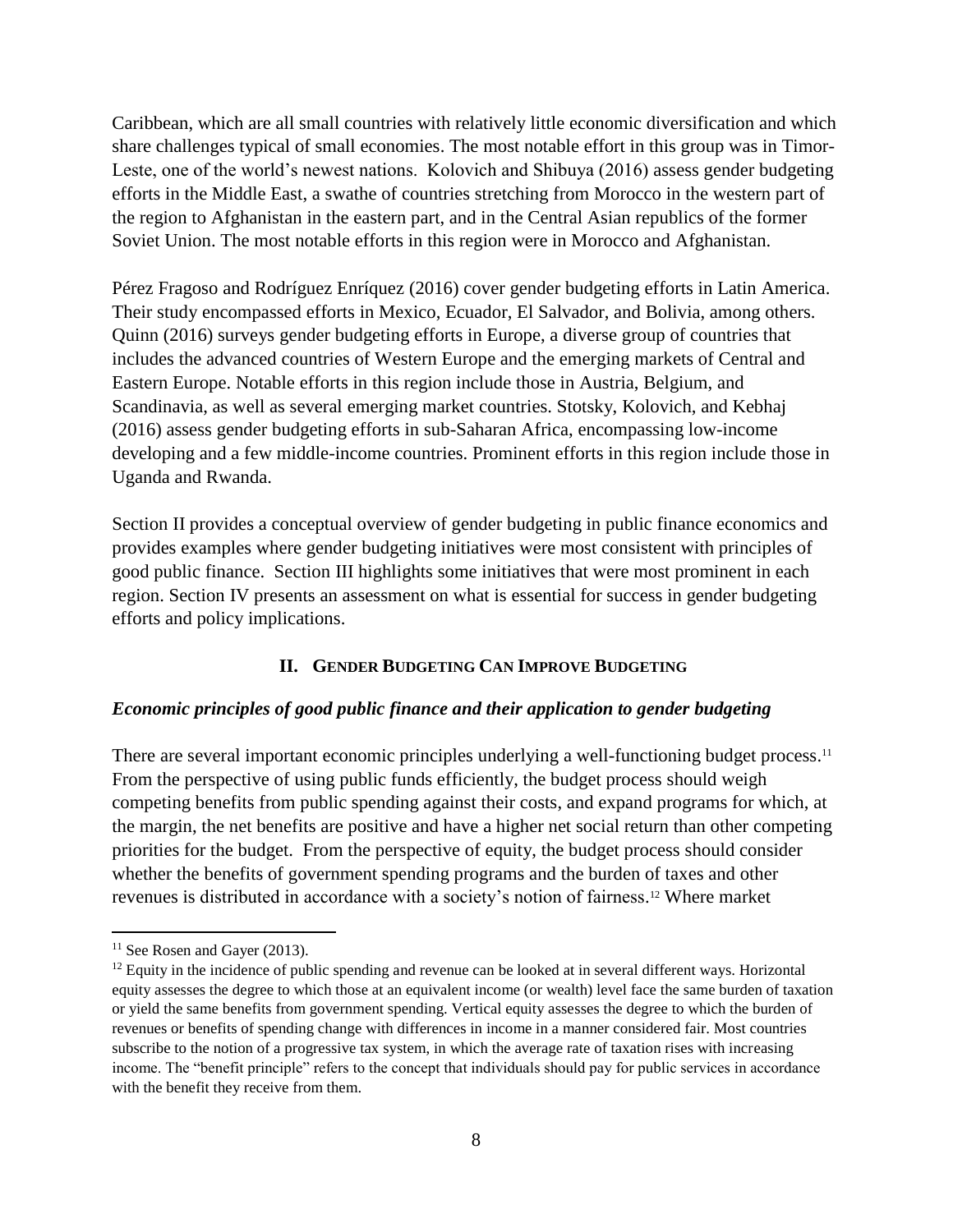processes are not efficient and equitable, well-designed fiscal policies can contribute to better economic outcomes and higher social welfare.

Where do gender considerations fit into the public budgeting process? We start from the view that promoting gender equality and women's development is economically and socially beneficial to women and girls and to the societies in which they live (World Bank, 2011; UN Women, 2015). International conventions to which most countries are signatories confirm the almost universal acceptance of this view (Elson, 2006).

The scope for gender budgeting arises when public budgeting, for a variety of reasons, does not adequately take into account the full economic benefits of women's development and gender equality. <sup>13</sup> For example, public budgeting might ignore that educating mothers will ensure that children are fed healthier diets and have better health, thus reducing the public funds needed for children's health or containing the spread of disease. Gender budgeting rests on the view that government budgets are not "gender neutral," and that the appearance of gender neutrality may more accurately be described as "gender blindness" (Elson, 2002). Advocates of gender budgeting seek to mainstream (or incorporate as a matter of course) attention to women's needs into fiscal policies and administration and to promote greater accountability for governments' commitment to addressing them. Examples of how gender-oriented considerations can influence fiscal policy are found in virtually all areas of fiscal policy making and in areas of public financial administration (or management), including in the accounting for public expenditures and tax administration.

We provide just a few examples.<sup>14</sup> In the most gender unequal countries, illiteracy among adult women tends to be widespread. Thus an important component of a strategy both to reduce gender inequality and generate faster economic growth could be to design special government programs that focus on reaching adult women, who can no longer benefit from traditional school environments and whose time for classroom study may be limited. In countries seeking to raise women's labor force participation, as is common in countries with aging labor forces or relatively low women's participation, a strategy might entail ensuring that the income tax system avoids penalizing secondary earners (typically assumed to be women), or using fiscal incentives for workers or employers (Elborgh-Woytek et al., 2013).

On the administrative side, a system of accounting for and reporting on government budget execution might track whether spending for gender-oriented goals was being properly executed or whether allocations were being left unspent because programs could not be put adequately in place or donor requirements weren't met. In tax administration, the application of gender budgeting is less obvious. However, if a tax administration could establish that female and male

<sup>&</sup>lt;sup>13</sup> This includes both the private and social (or external) benefits.

<sup>&</sup>lt;sup>14</sup> We focus on issues most relevant to developing countries. However, the issue of income security for elderly women is also important (Clements, Feher, and Gupta, 2015).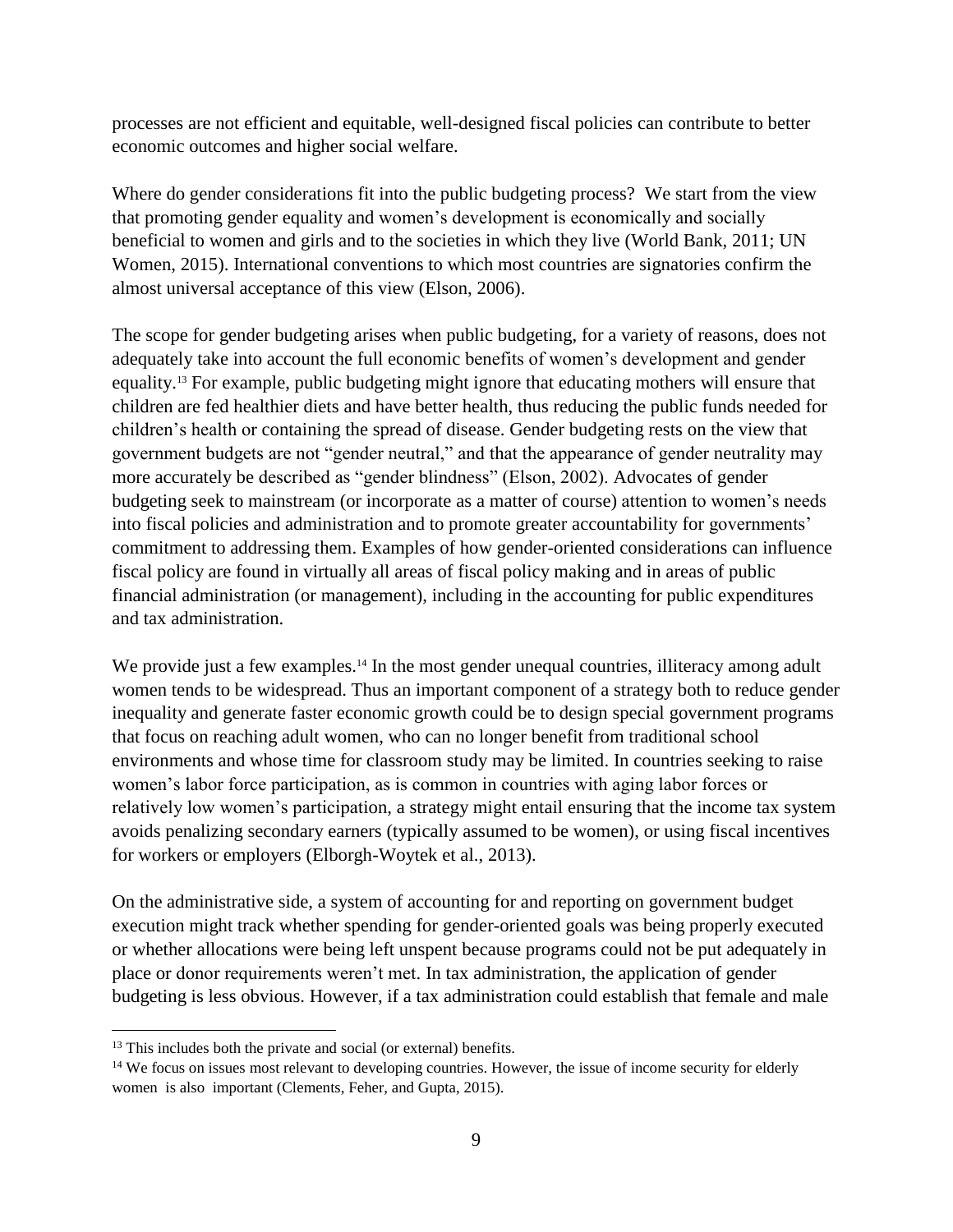small business owners tend to respond differently to government, it could build these differences into a strategy for selecting taxpayers for audit or inducing or compelling taxpayers to pay their tax liabilities.

# *Externalities*

The concept of externalities provides an economic rationale for gender budgeting. In economic terms, externalities are the costs and benefits of activities that spill over to other markets but are not taken into account in prices. Providing a child with good quality education might be thought to produce positive externalities in that the child does not capture the full benefits of this education. Society may benefit as well through improved health of the child or his or her useful civic participation. Similarly, providing a child with poor quality education might be thought to produce negative externalities in that the child may be more likely to engage in anti-social behavior. Activities that result in positive externalities are undertaken insufficiently compared to the ideal market outcome and those that result in negative externalities are undertaken in excess. Even where markets are not efficient because of distortions other than externalities, there are still sound economic reasons for addressing externalities, though the conceptual issues become more complex.<sup>15</sup>

In the presence of externalities, governments can use various fiscal and regulatory instruments to influence the market outcome to achieve the socially optimal outcome. Most commonly, the instruments are taxes and subsidies that ensure that markets reflect social costs and benefits, but the instruments may also include regulatory approaches that mandate the socially desired production or consumption of the externality-inducing activity. In some markets, the externality can be dealt with by assigning property rights. 16

The persistent inadequacy of government budgets to address women's development needs in education, health, and other areas of government services, and produce gender equitable outcomes, suggests that the budget process is inherently unable to address fully the positive externalities that stem from meeting girls' and women's developmental needs.

To clarify the notion of gender budgeting and the concept of externalities, consider the following example. Assume that in a low-income developing country, the government pays for primary education, but mainly boys attend school because girls are needed to perform household chores (and there are no compulsory education laws or, if there are, they are not enforced). Both girls and the broader society would gain from promoting girls' attendance because society benefits

<sup>&</sup>lt;sup>15</sup>See Rosen and Gayer (2013).

<sup>&</sup>lt;sup>16</sup> For instance, governments allow businesses to patent their inventions to allow them to protect their right to exploit the new knowledge commercially for a period of time, which motivates businesses to invest in the research necessary for generating this knowledge. The government effectively assigns the property rights of knowledge to patent holders for a period of time.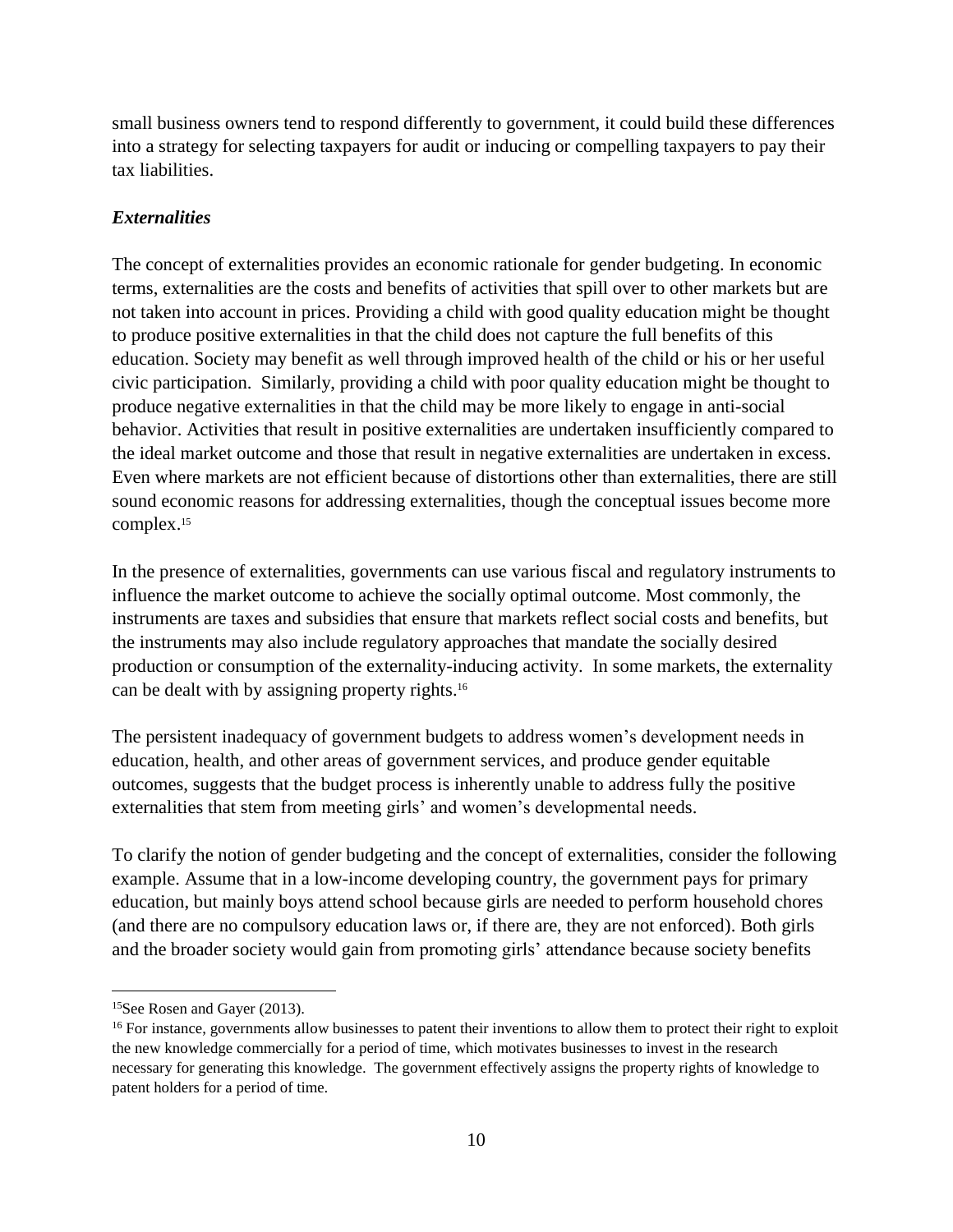from allowing all individuals to achieve their productive potential instead of relegating some to low-level jobs. In making their children's schooling decisions, parents weigh the benefits of their daughters becoming better educated against the cost to the household of the loss of their labor. Parents would tend to ignore the benefits to society of having better educated girls and women, which shows up in reduced fertility and child mortality, and in a host of other ways. Even today, the differential rates of literacy of women and men in the poorest countries of the world speak to the relative deprivation of girls in education. The gain to the girls, in this example, is considered a private benefit, while the gain to society, exclusive of the private gain, is considered the external benefit.

The government might expand its own budgetary allocations for schooling to enable all children to attend school at minimal or no cost and might seek ways to overcome the reluctance of parents to educate their girls. Some countries have undertaken measures to ensure that girls are better able to attend school. For example, India and several countries in sub-Saharan Africa have undertaken efforts to provide appropriate toilet facilities for adolescent girls because this was seen as critical to their remaining in school. Other countries have instituted subsidies in cash or in kind, to induce parents to keep their daughters in school. For example, Bangladesh adopted a program where parents were given food if they sent their children to school, which had a disproportionately positive effect on girls' attendance. Many countries, including all advanced countries, have passed laws that require children to attend school until they reach a minimum age and forbid employment outside of the home through child labor laws. However, in many developing countries, the problem of inadequate schooling persists.

A social cost-benefit analysis would need to consider the benefits to the girls, the economic cost to the parents, and the benefits to society above those benefits that the girls themselves capture through higher earnings or some other measure of their well-being, and compare those benefits and costs to the monetary costs of the program. Were budget-makers to ignore the social benefits from better-educated women, they might underestimate the benefit to society of programs to educate female and therefore not provide a sufficient allocation for them in the budget, with the result that females would receive a lower than socially optimal amount of education absolutely and compared to males. 17

This discussion thus highlights the good budgeting principles that can underlie gender budgeting on the spending side. Governments should weigh the benefits and costs of policies and programs, both those that they have and those they could develop, and choose those that produce the highest social return. When considering competing priorities, spending should increase for programs for which the additional spending would produce the greatest additional social benefits. It is important that governments take into account the positive and negative externalities associated with individual decisions, when considering the size and structure of government

<sup>&</sup>lt;sup>17</sup> In many countries in the advanced and emerging world today, girls attend secondary and post-secondary school at rates higher than boys, leading to new issues to be addressed by public policies.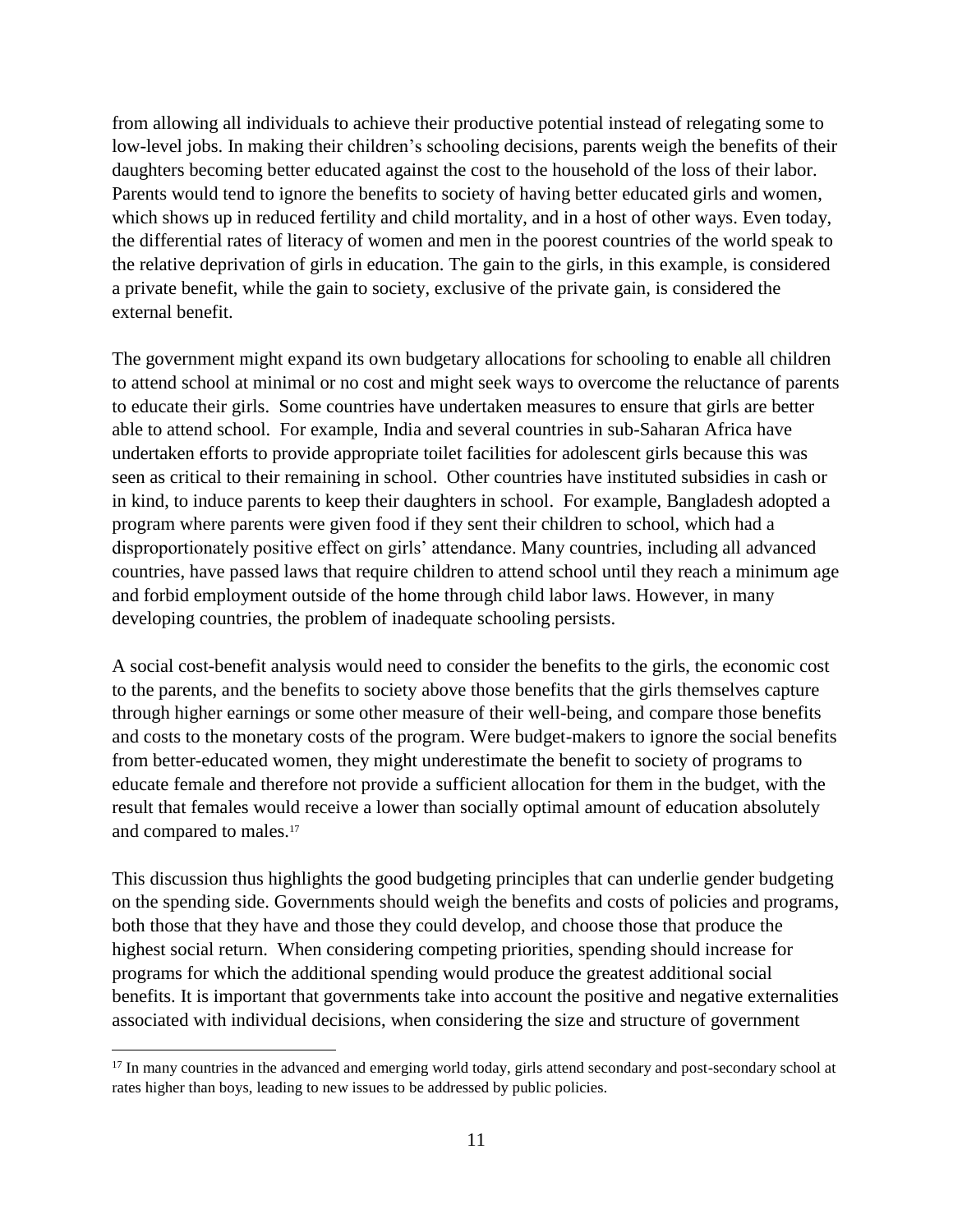programs. <sup>18</sup> The improvement of female education and health, among other gender-oriented objectives, has positive externalities, and government should ensure that these externalities are taken into account in budget decisions.

As earlier examples suggest, gender budgeting is not a special approach to budgeting or even an add-on to budgeting. Rather, gender budgeting is an approach to budgeting that can improve it, when fiscal policies and administrative procedures are structured to address gender inequality and women's development needs. When properly done, one can say that *gender budgeting is good budgeting*. Gender budgeting is not, however, an approach to budgeting that benefits only women and girls. In its most general conception, gender budgeting encompasses benefits to the society as a whole through benefits to women and girls. If men and boys are disadvantaged in a way that produces social losses, fiscal policies need to be crafted to take this into account as well.

#### *The intersection of gender budgeting with the care economy*

There is an important dimension to gender budgeting related to labor for care of household members and maintenance of the household. Women remain responsible for a disproportionate share of this unpaid labor (Floro, Grown, and Elson, 2011; Bertrand, Kamenica, and Pan, 2015; Burda, Hamermesh, and Weil, 2013). This distribution of labor within the household produces a positive externality to others in the household or society at large in that women take on activities that would otherwise fall upon other members of the household or the government (Palmer, 1995). Economic analysis has, in recent years, incorporated time spent on non-market activities into modeling. 19 Non-market time spent on care and other domestic work can be integrated into models as a productive factor. With these extensions, it is possible to incorporate formally into public policy the recognition that unpaid work in the home is an important part of the economy.

#### *Equity*

 $\overline{a}$ 

So far, we have emphasized the efficiency-enhancing aspects of incorporating gender considerations into the public budgeting process. However, equity is also an important dimension to public budgeting. Thurow (1971) extends the concept of externalities to encompass notions of equity, where more equitable societies generate benefits that individuals do not fully capture and thus equity is undervalued in the public sphere. Fiscal policies that are redistributive in nature can move a society closer to its own notion of equality, and thus raise aggregate well-being.<sup>20</sup>

<sup>&</sup>lt;sup>18</sup> Considerations of equity and practicality are also relevant in government decision making.

<sup>&</sup>lt;sup>19</sup> See, for instance, Agenor and Canuto (2015); Blackden and Bhanu (1999); and Ilkkaracan, Kim, and Kaya (2015).

<sup>&</sup>lt;sup>20</sup> In formal economic modeling, social welfare functions aggregate the interests of individuals and one can weigh each individual's contribution to social welfare differently, in accordance with society's notion of fairness.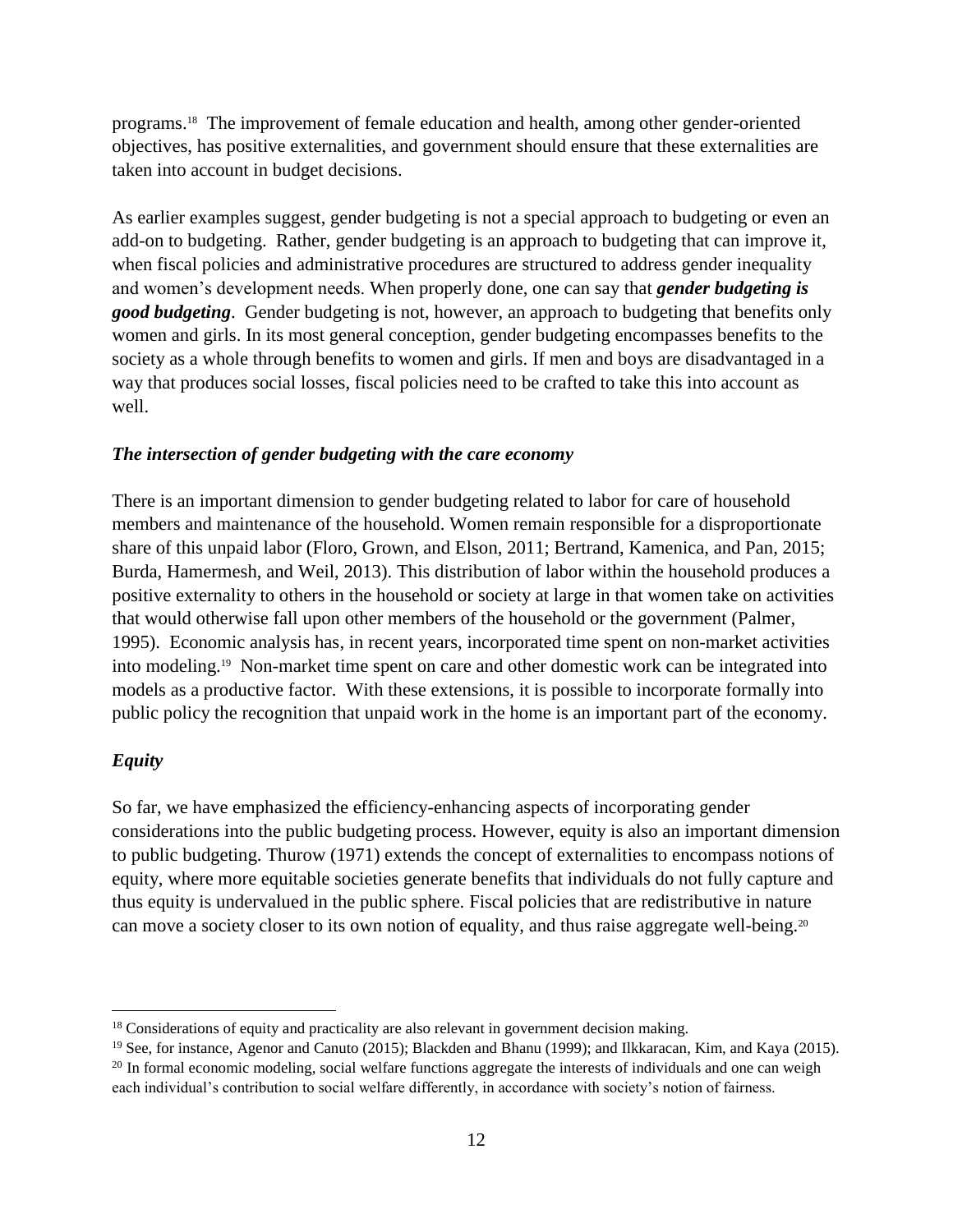In this context, we can argue that starting from the claim that women have a fundamental human right to be treated equivalently to men in all aspects of life, gender budgeting that might involve redistributive policies produces an improved social outcome. The CEDAW principles, the Millennium Development Goals, and now, the Sustainable Development Goals, explicitly and implicitly recognize that there are efficiency and equity dimensions to government actions to promote gender equality and girls' and women's development.

# *Summing up*

Thus, we can see that gender budgeting can be firmly grounded in public finance principles. On efficiency grounds, gender budgeting can ensure that promoting gender equality and women's development is taken into account when making public budgeting decisions. On externalitycorrecting grounds, gender budgeting can ensure that the benefits that accrue to society, and not necessarily to a specific individual, are taken into account. Gender budgeting suggests that value should be attached to time spent in the care economy and this information is used in assessing the benefits and costs of government programs. Gender budgeting can draw upon the acceptance that equity and efficiency are appropriate objectives of fiscal policy, even where there may be some tradeoff of efficiency against equity.<sup>21</sup>

Budgeting typically does not adhere precisely to economic principles of good public finance. A variety of considerations weigh in on fiscal decision making, and public budgets reflect the outcomes of political, social, and economic considerations. In addition, the technical requirements of good budgeting in terms of assessing properly the costs and benefits of government programs are challenging.

# *Practical dimensions of gender budgeting*

We next approach the integration of gender budgeting into public budgeting from a practical perspective. Figure 2 provides an overview of the stages of public expenditure budgeting, which illustrates how budgets move from preparation or formulation, to legislative discussion and approval, to execution, and to oversight.<sup>22</sup>

# *Stages in the budget process*

 $\overline{a}$ 

There are several key phases to the budget process. The broad macroeconomic contours of the budget, determining the fiscal balance, revenue, and spending objectives, are typically developed within government, with the participation of the fiscal and monetary authorities, among others.

<sup>&</sup>lt;sup>21</sup> Some evidence suggests that more income-equitable economies grow faster, resulting in no equity-efficiency tradeoff (Ostry, Berg, and Tsangarides, 2014).

 $22$  UNICEF (2016) provides a compact summary of approaches to public budgeting.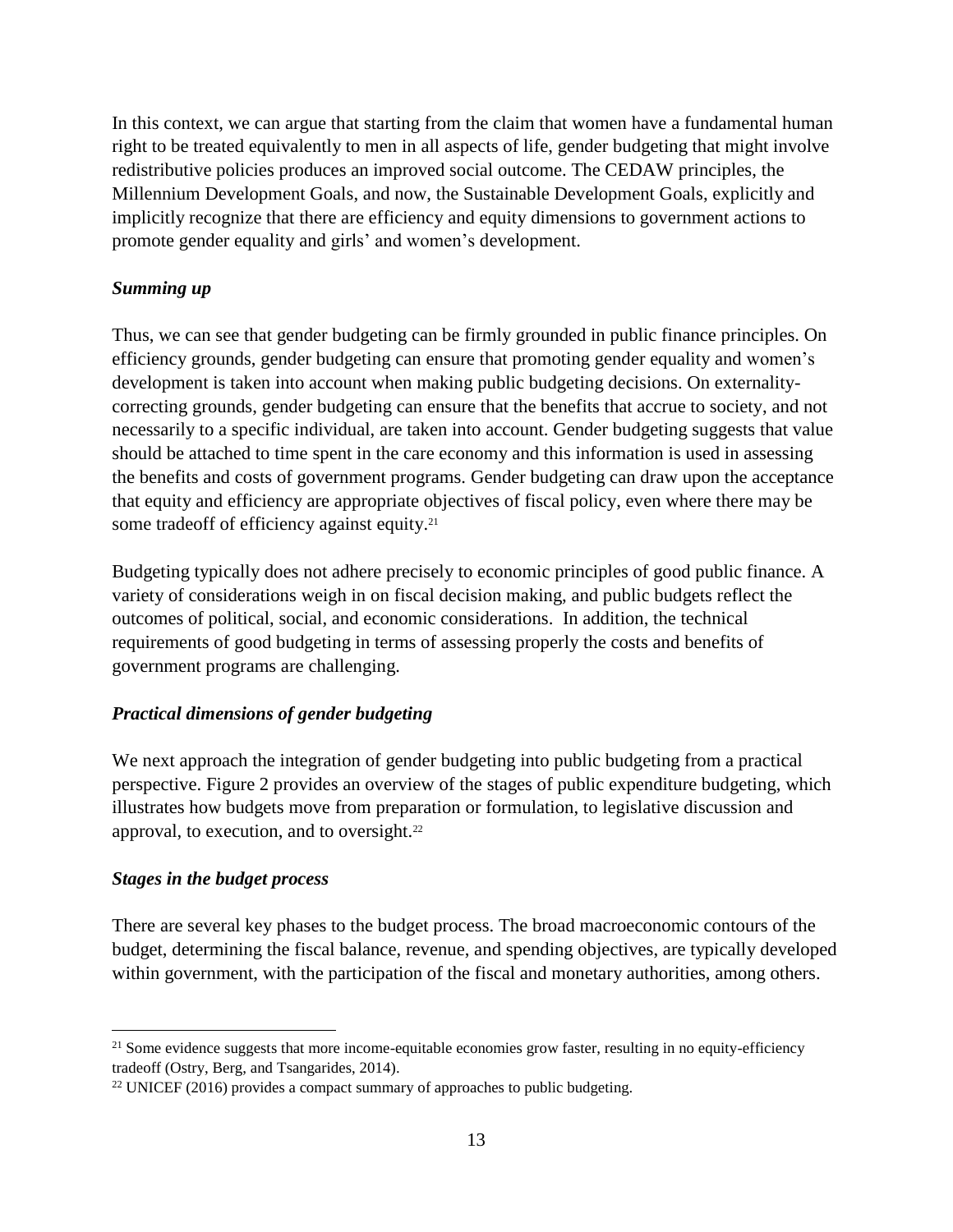# **Figure 2. Stages of the Budget Process**



Source: UNICEF (2016).

 $\overline{a}$ 

The executive branch, comprising the ministries of government, and led by the ministry of finance, typically has the principal responsibility for developing the budget. The legislative branch typically enacts the budget into law, and may play a significant role in shaping it through committees of legislators. Nongovernmental organizations and other entities outside a national government, including foreign donors, often play a significant role in influencing budget decisions and through their research, helping inform public policies. The ministry of finance then has the responsibility of executing and administering the budget. And finally, governments have responsibility for oversight of the budget, which may fall to specific institutions of audit or the legislature, itself, and scrutiny of financial outcomes. The responsibility for research and analysis may fall to any or all of these actors.

#### *Inserting gender budgeting into the budget process*

Our survey of practices, summarized in Table 1, found that gender budgeting enters the budget process at different stages. Appendix A provides further details on the methodology of our study, and Appendix Table A2, more extensive summary statistics. <sup>23</sup>

 $23$  The data are available in an online toolkit. Links to the study's working papers and online toolkit are available at [http://www.imf.org/external/datamapper/index.php?db=GD.](http://www.imf.org/external/datamapper/index.php?db=GD)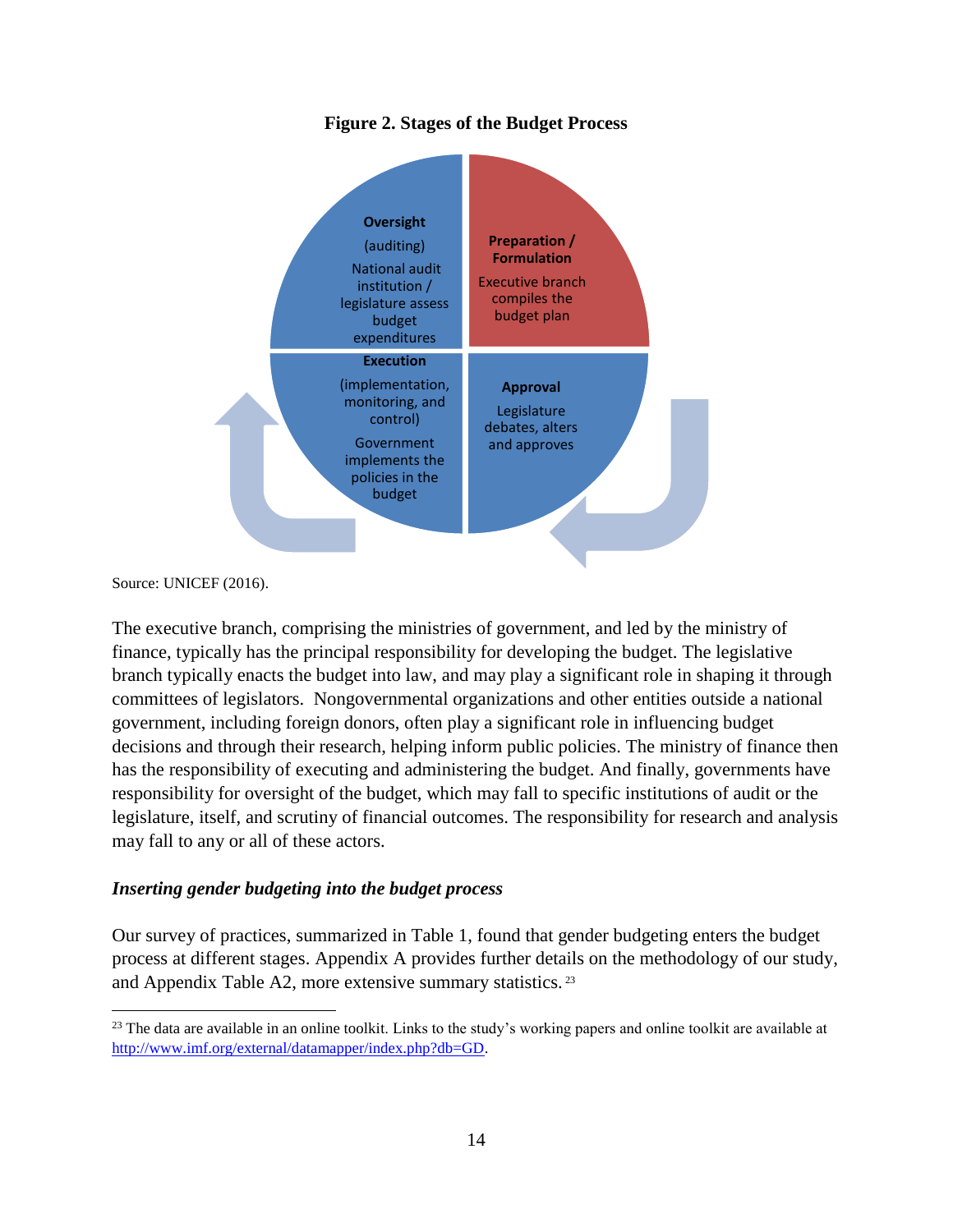#### **Table 1. Summary Statistics on the 23 Prominent Gender Budgeting Efforts**

(number of countries in which the gender budgeting efforts had the characteristic)

|                                                                          | <b>Total</b> |  |  |  |  |  |
|--------------------------------------------------------------------------|--------------|--|--|--|--|--|
| <b>ORIGINS</b>                                                           |              |  |  |  |  |  |
| Supported by international organizations or bilateral aid agencies       | 13           |  |  |  |  |  |
| Tied to MDGs or national development plan or gender equality strategy    | 18           |  |  |  |  |  |
| <b>SELECTED COMPONENTS OF FISCAL POLICY</b>                              |              |  |  |  |  |  |
| Focus on spending                                                        | 23           |  |  |  |  |  |
| Focus on revenue                                                         | 5            |  |  |  |  |  |
| <b>INDICATORS TO PLACE GENDER BUDGETING IN THE FISCAL PROCESS</b>        |              |  |  |  |  |  |
| Gender budgeting circular or related to instruct the bureaucracy         | 18           |  |  |  |  |  |
| Gender budgeting outcome report or audit                                 | 12           |  |  |  |  |  |
| <b>LEGAL BASIS</b>                                                       |              |  |  |  |  |  |
| Gender budgeting is incorporated in organic budget or other finance laws | 13           |  |  |  |  |  |
| <b>ROLE OF GOVERNMENT</b>                                                |              |  |  |  |  |  |
| Ministry of Finance is lead entity                                       | 17           |  |  |  |  |  |
| Subnational government is involved                                       | 16           |  |  |  |  |  |
| <b>ROLE OF CIVIL SOCIETY</b>                                             |              |  |  |  |  |  |
| Significant encouragement or participation of civil society              | 18           |  |  |  |  |  |

Source: Staff compilation from regional surveys.

When looking at gender budgeting efforts throughout the world, our survey found that there are a wide variety of institutional arrangements that countries have adopted in managing their own initiatives. In most countries, the ministry of finance is assigned primary responsibility for leading the gender budgeting initiative. It establishes requirements for other ministries and agencies within the government to follow; it is responsive to the requests of the spending ministries in the allocation of funds to particular programs; and it works with the revenue authorities to change tax laws or regulations. In some countries, a ministry of women's affairs or related type ministry is assigned principal responsibility and works in conjunction with the ministry of finance and other government entities. In some countries, the gender budgeting efforts were initiated by legislative groups or nongovernmental organizations, and only later were these efforts adopted by the executive function, with it then playing a leading role.

#### *The role of the ministry of finance*

Where ministries of finance (and ministers of finance, in particular), lead these efforts, gender budgeting has tended to have more influence on budget policies. In some cases, the genderoriented goals of the government were better integrated into the budgeting process and thus gender budgeting was applied more widely across the different areas of government activity. In sub-Saharan Africa's gender budgeting efforts, **Rwanda and Uganda** appeared to do best at ensuring that gender-oriented goals were set and the ministry of finance took the lead in ensuring that ministries and agencies of the government incorporated goals relevant to their areas of responsibility into their budget plans. Even while we may assess that gender-oriented goals were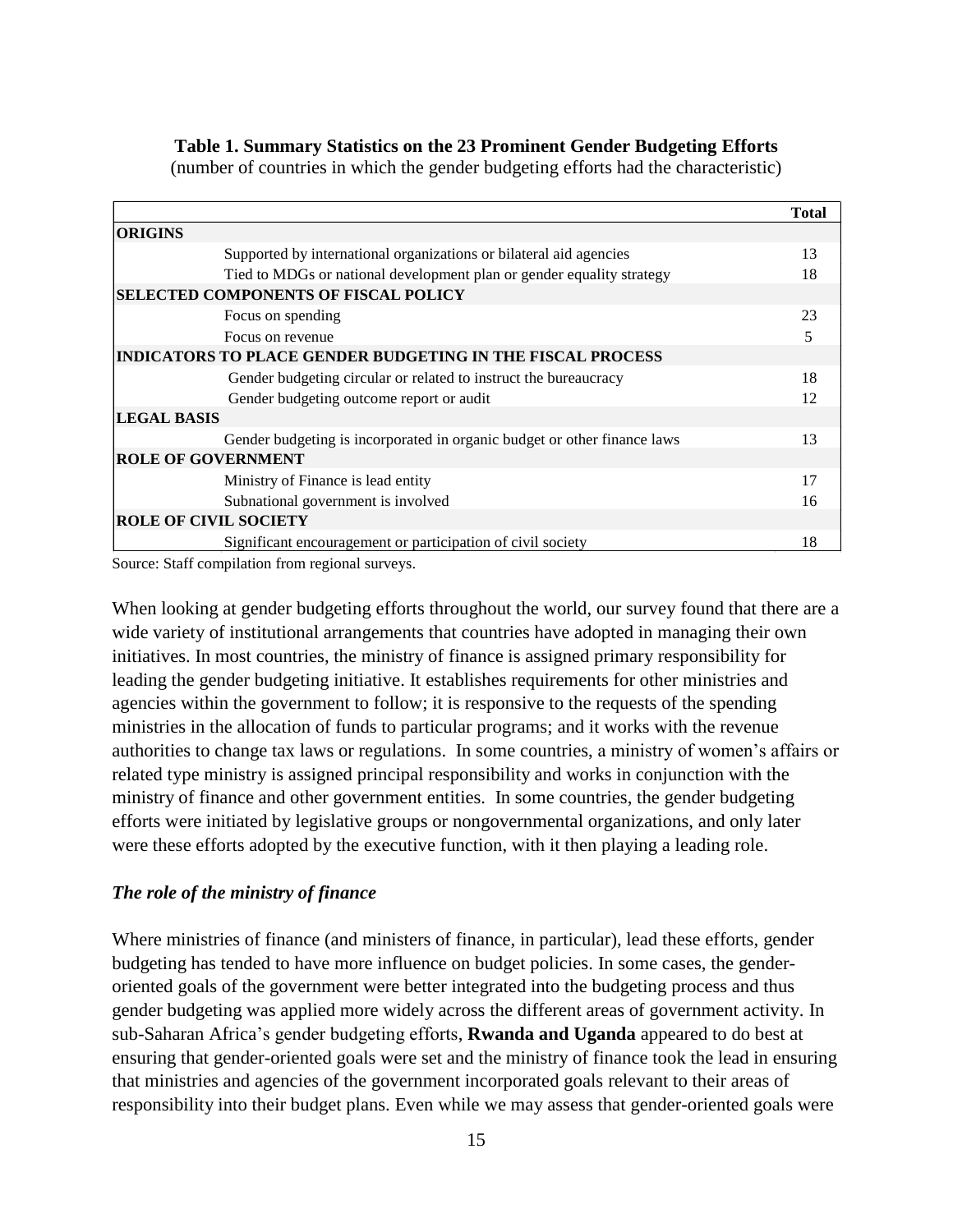integrated through a gender budgeting initiative into the budget process, it is inherently difficult to establish what factors lead a government to its budgeting decisions, given the complexity of the budget process and the variety of interests that come to bear on these decisions.

#### *Incorporating gender budgeting into the administration and management of the budget*

In some countries, the fiscal authorities tried to integrate gender budgeting efforts into the process of reforming the administration of the budget. Many developing countries have sought, in recent decades, to improve the administration of the budget, to ensure good control of spending and accountability in the execution of the budget for its intended purposes. Some countries have moved to adopt program- or results-based budgeting, where rather than just focusing on the inputs (or cost of inputs), governments focus on the outputs and outcomes of the budget process.<sup>24</sup> For example, in education, governments might set the goals of spending programs in terms of certain indicators of output, measured by number of seats in schools or classrooms, and outcomes, measured by student performance. Program budgeting tends to lend itself better than traditional input-based budgeting to incorporating themes, such as achieving gender-oriented objectives, into the budget process. **Ukraine and Rwanda** provide good examples, where governments are integrating gender budgeting into a program-based budgeting approach.

#### *The role of gender budget statements*

 $\overline{a}$ 

As a practical matter, governments must decide where to insert gender-oriented goals as a theme or category in budget making. Typically, once the macroeconomic goals of the budget are established, the ministry of finance (or minister) is charged with developing and delivering to parliament (and public) a statement of principles that will underlie the budget to be proposed for the coming fiscal year. The incorporation of gender-oriented goals into the basic statement of principles of the budget is important for demonstrating the importance of these goals and for ensuring that they are well integrated into the budget process (and receive budget allocations).

Our survey of practices suggests that gender budget statements did tend to draw upon agreed development goals for women and girls. In the developing world, countries typically lay out these goals in a development strategy or national development plan, often drawn up in conjunction with their targets under international agreements or, in the past, commitments in the Millennium Development Goals. Some of the gender budgeting initiatives, such as those in **Morocco or Afghanistan**, sought explicitly to align their goals and were clear in laying out these goals in statements on the budget.

 $^{24}$  In program budgeting, as the name indicates, funds are allocated to a program, sub-programs and activities within the sub-programs. There are line items such as wages, utilities etc., within a program budget down to the subprogram level. Thus, money is allocated to programs. In line item budgets, funds are allocated only by line items and by administrative units. There is no indication of outputs.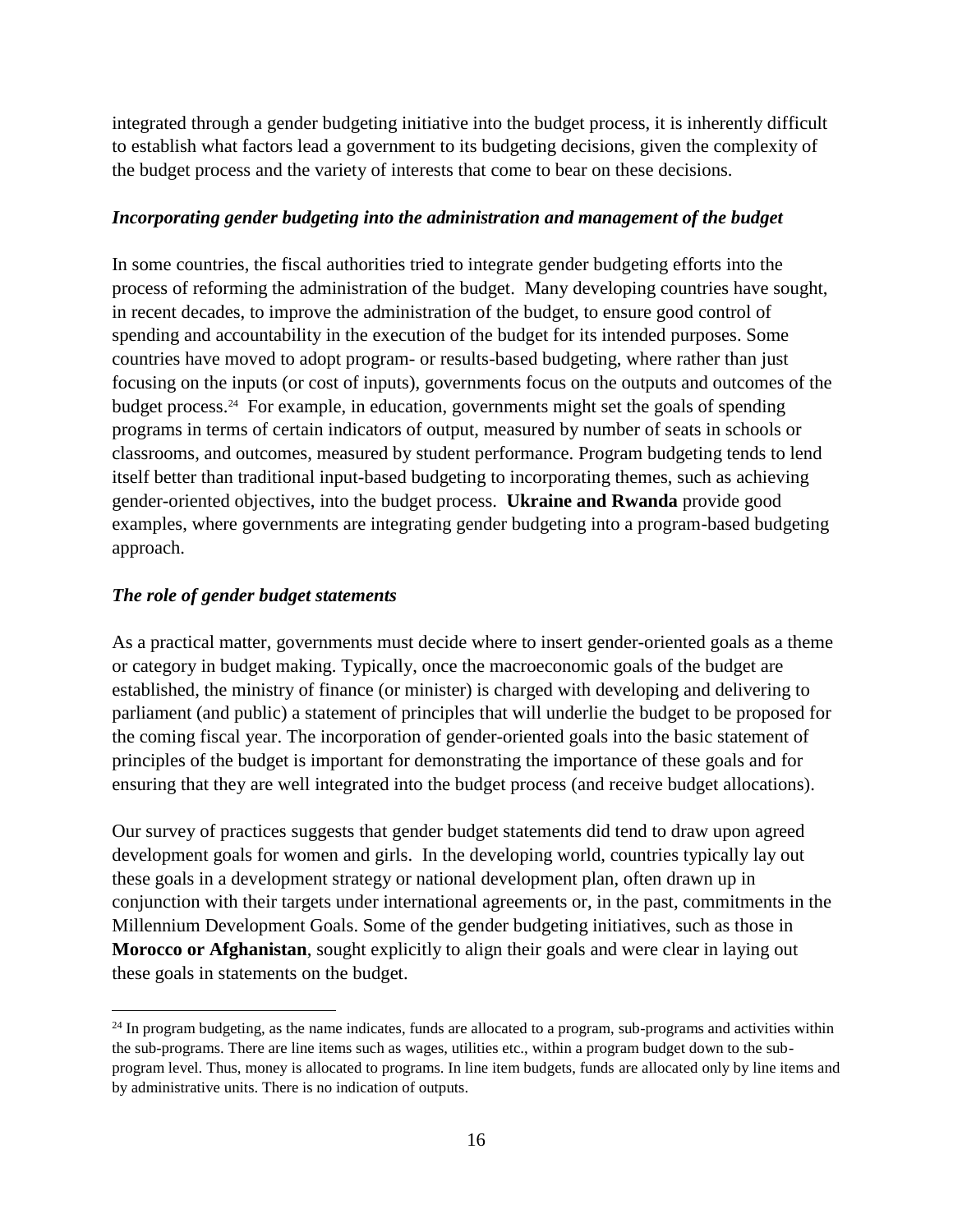Budgets normally rely on transmission of instructions from the ministry of finance to spending ministries and the revenue administration through a budget circular or related communication. The budget circular instructs the bureaucracy on how it should approach the budget and what new fiscal policies and programs or modified approaches are going to be incorporated into the budget for the new fiscal year. <sup>25</sup> Gender budgeting may be integrated into the budget circular or communication in a variety of ways (Budlender, 2015).

# *The role of spending ministries*

Spending ministries (e.g., education, health, justice, and so on) are responsible for developing and administering key spending programs of the government and play an important role in incorporating gender-oriented goals into their programs and policies and reporting on the spending for gender-oriented goals to government accounting and audit offices. On the revenue side, the tax or revenue administration is responsible for ensuring that any new revenue sources or amendments to laws or changes to regulations governing existing sources of revenues are adapted to meet gender-oriented goals. Revenue issues have generally received less attention in gender budgeting initiatives, but we do note a couple of exceptions where government sought to achieve gender-oriented goals through tax policy reforms.

In our survey, we found that effective gender budgeting requires that spending ministries take the lead in identifying gender-oriented goals that fall within their area of responsibility and developing programs and requesting budgets for them to bring about the achievement of these goals. In Europe, we found a number of examples where ministries were asked to identify and incorporate these goals in ministerial or departmental budgets. The initiatives in **Austria and Belgium** were noteworthy in this respect. In **Mexico,** the gender budgeting efforts were led by the ministry of health. In **Timor-Leste**, the Ministry of Education played a central role. In **Uganda**, government officials identified a set of priority sectors, including education, health, water, sanitation, infrastructure, justice, and agriculture, and asked the relevant ministries to develop programs to address unmet needs of women in these areas. The inclusion of agriculture is noteworthy because it reflects the important role that African women play in the rural sector and in subsistence and small-scale agriculture.

# *The role of economic analysis in underpinning sound fiscal policy formulation*

Good policy formulation inherently depends on evidence on what works best. Gender budgeting has benefited from the extension of both theoretical and empirical economic research in recent years to issues that are useful in helping structure effective initiatives and more use should be made of such research in informing policies.

 $\overline{a}$  $25$  Of course, ministerial budgetary work is a year-round job.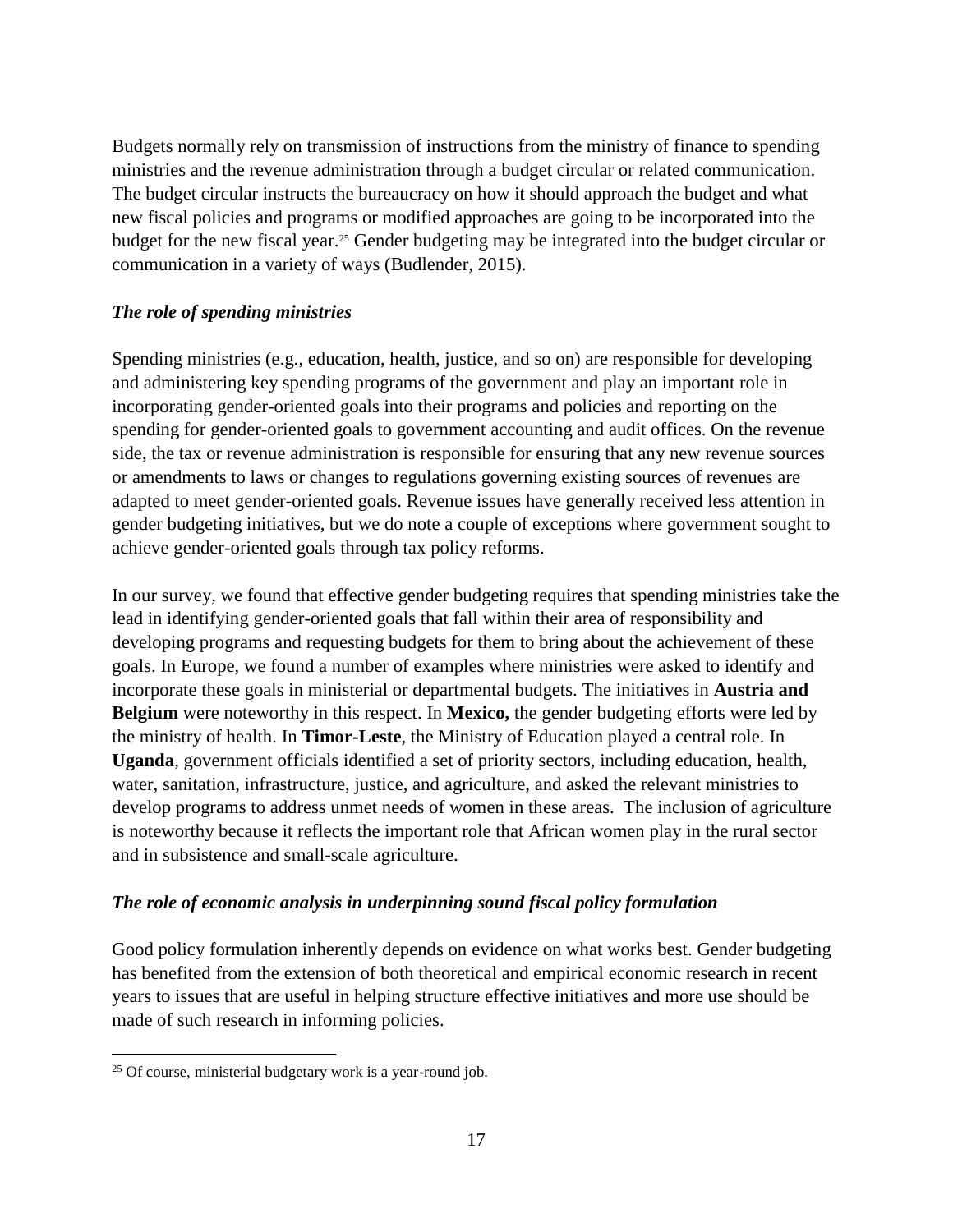Some research has extended the traditional notion of the household having only one set of interests to the notion that the household may have a diversity of interests, reflecting the different interests of women and men (Lundberg and Pollak, 1996; Behrman, 1997; Hoddinott, Alderman, and Haddad, 1997; Vermeulen, 2002; Quisumbing, 2003; Browning, Chiappori, and Lewbel, 2013). This research posits that household behavior reflects the outcome of the interactions between household members with diverse preferences and resources that they draw upon in making their decisions. For policy analysis, the main implications are that women and men may respond differently to fiscal policies and other features of the economic environment, and economic policies may have different effects on different members of the household.<sup>26</sup> This notion is particularly important in capturing aspects of models that bear upon the different use of time in households and how government services that substitute for domestic work (for instance, public day care for children) may have very different effects on women and men. Studying the differences in men and women's labor supply behavior has long been a staple of research in labor economics (Blau, Ferber, and Winkler, 1998; Blau and Kahn, 2003). For tax policy analysis, a number of studies (e.g., Apps and Rees, 1999; Pollak, 2011) extend models of the household to incorporate multiple individuals with different preferences.

Another important strand of research, which is limited but growing, disaggregates the incidence of government spending programs and revenue policies by sex. 27 This literature is useful in helping understand the consequences of policy decisions in the achievement of gender-oriented goals. Although interesting, this analysis has typically been undertaken with the use of certain simplifying assumptions rather than in a fully specified theoretical framework that takes into account the full complexity of household decision making. For instance, it is typical for this sexdisaggregated incidence analysis to measure the benefits of government spending programs by taking the product of a unit benefit and the number of beneficiaries and comparing the benefits obtained by women or girls and those obtained by men or boys. So, for instance, in undertaking a sex-disaggregated analysis of public school spending, the required data would consist of the number of students who are girls and boys and the unit or average cost of education. The sexdisaggregated analysis would compare the benefits of girls to those of boys (as a number of studies have done, comparing this relative benefit at different levels of education and at different points in the distribution of family income).

Some government services are provided in the form of what economists call "pure public goods or services," so that the benefits can be shared by all in equal fashion and in fact, their benefits

<sup>&</sup>lt;sup>26</sup> For example, in Rajasthan, India, the government's program to subsidize toilets for rural households, which did not have running water, led to less uptake than expected because many women saw the additional time spent in providing the household with enough extra water to run the toilets as more costly to them than the benefits of having the toilets. The men in the household might have felt differently because they do not traditionally have the job of fetching household water in this part of India. I thank Tej Prakash for this example.

<sup>&</sup>lt;sup>27</sup> Appendix B surveys some of these studies. Also see Greenspun and Lustig (2015), which covers a wide range of these studies, and Grown and Valodia (2010), which focuses on tax issues.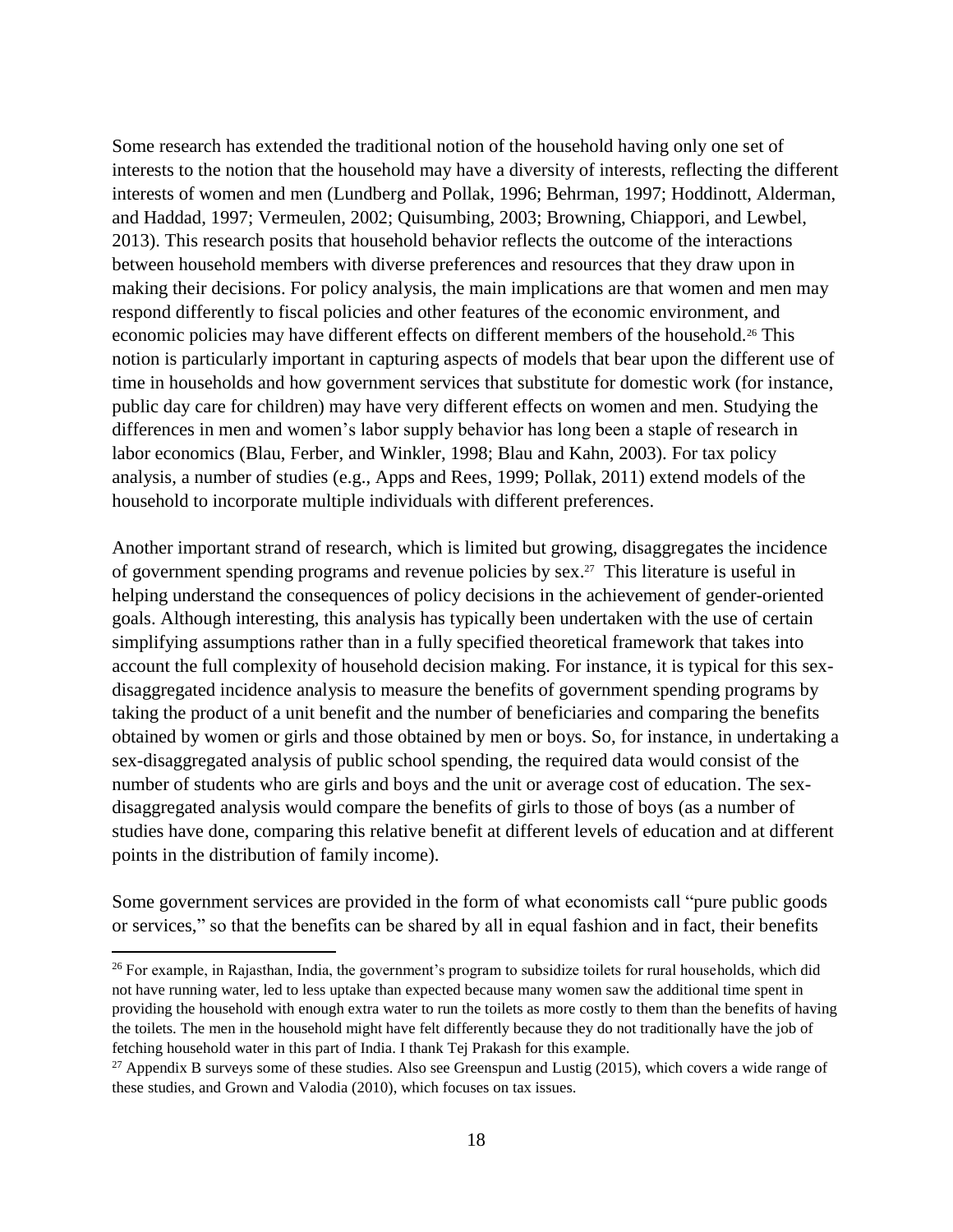are not divisible (for example, national defense). Or they are what economists term "publicly provided goods or services," so that while the benefits are not necessarily equally shared and the benefits are divisible, the benefits accrue to households or communities in a way that does not easily allow a disaggregation of the benefits by sex (for instance, water or electricity provision or fire prevention services to households). These kinds of services pose more difficult conceptual issues in trying to undertake an analysis of the beneficiaries of public spending, though there are approaches in the economic literature to surmount these difficulties. For instance, one might try to measure the benefits of improved water supply (e.g., bore holes in villages) to households by assessing the reduction in time spent on water collection of different household members and then assigning a value to this time derived from alternative activities that household members can pursue with the freed up time. Such analyses could be instrumental in setting appropriate government priorities for infrastructure spending and other forms of government spending.

Empirical studies that support sound fiscal policy making need to be better integrated into gender budgeting efforts. A number of country efforts were grounded in formal analytical work, including **India, Korea, South Africa, and Tanzania,** whose efforts are highlighted in the Asian and sub-Saharan African survey papers, though sex-disaggregated analysis was rare.

# *The catalytic role of international, bilateral, and nongovernmental organizations*

Our surveys also highlighted the vital role that organizations outside government play in influencing the adoption of gender budgeting. The role of UN Women (formerly UNIFEM) is particularly noteworthy in this regard, as its assistance has been critical in initiating gender budgeting efforts throughout the world and helping sustain them. Today, it continues to provide assistance to governments throughout the world. The important role of the United Kingdom's DFID (e.g., in Uganda) and other donor agencies follows upon earlier efforts by the Commonwealth Secretariat, which helped to spur the earliest initiatives.

Gender budgeting as a whole and a number of country efforts have benefited from the work of nongovernmental organizations in analyzing and reporting on gender-oriented issues. Several countries are particularly noteworthy in this regard. In **Australia, South Africa, and Tanzania**, the gender budgeting efforts were all spearheaded by nongovernmental entities. In the **United Kingdom and Canada**, although these countries have never adopted a specific gender budgeting initiative, nongovernmental entities have produced compelling analysis on the genderdifferentiated impact of fiscal measures and applied meaningful pressure on governments to deliver on gender-oriented commitments through the budget.

#### *Extensions to the medium term*

Although we have been discussing budgets as though they apply only in annual terms, most sensible budget planning is done on a multi-year basis through what are typically known as "medium-term frameworks." Effective gender budgeting is no different than other budgeting in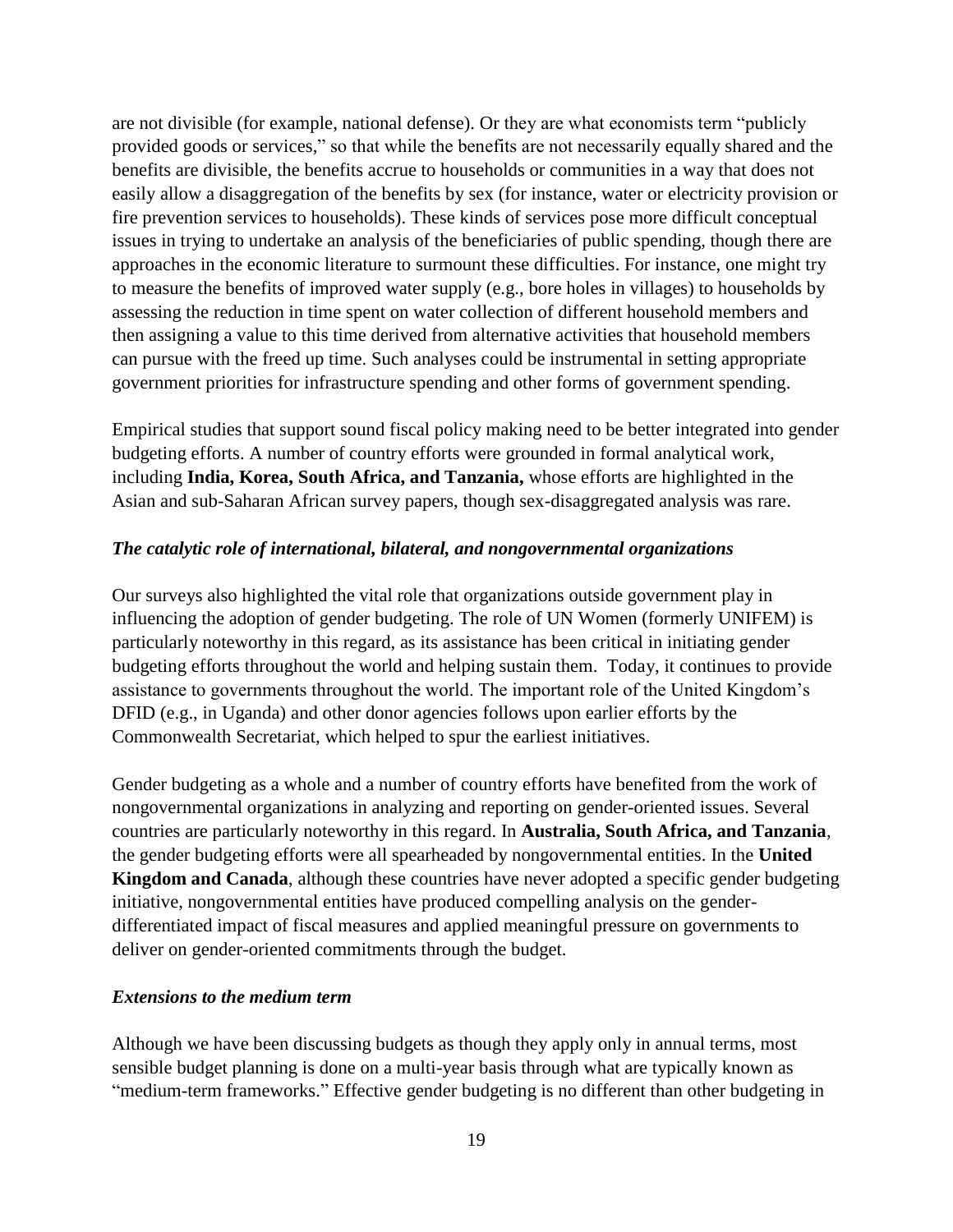that the costs and benefits of the achievement of budget goals should be seen from a mediumterm perspective. For many of the gender-oriented goals, especially those related to education and health, it is in fact essential to look at their achievement over the medium term. Education and health care lead to the accumulation of human capital, which only manifests itself in improved human productivity over the medium- or long-term. For example, the impact of programs to reduce illiteracy among women may only produce dramatic effects over a generation as the higher rates of literacy allow women to realize more of their productive potential in labor markets, to participate more effectively in civic governance, and to transmit socially productive values to their children. Gender budgeting efforts strengthen the argument for incorporating the medium term (and even long term) into public budgeting.<sup>28</sup>

#### *The role of subnational governments*

Many countries have systems of government with multiple layers that are responsible for providing public services. Most large countries have at least two levels of government, though even some smaller ones have multiple layers. Although the discussion has focused on national governments, it is equally important that gender budgeting efforts extend at least to any levels of government with responsibilities for the provision of such key public services as education, health, and infrastructure, the traditional focus of gender budgeting efforts. In each region, we saw evidence, highlighted in the regional surveys, of the importance of subnational governments in gender budgeting efforts. Several noteworthy examples include **Bolivia, Ecuador, India, the Philippines, Rwanda, and Uganda**. In most countries in the developing world, even where public service provision is devolved to subnational levels, national governments remain the most significant and often, the only significant, source of public revenues, which are transferred to subnational levels through a system of intergovernmental transfers of shared revenues and grants. It may therefore be useful for national governments to create incentives for subnational governments to achieve gender-oriented goals relevant to their areas of public service provision by linking either the structure of amounts of intergovernmental transfers to subnational programs for these purposes.

#### **III. EXAMPLES OF PROMINENT GENDER BUDGETING EFFORTS**

Governments have undertaken a variety of efforts to address gender equality and advance women's development, within the context of "gender budgeting." <sup>29</sup> We present here a few examples from the regional surveys of gender budgeting efforts throughout the world, but we would refer the reader to the full surveys for discussion of a wider range of countries.

<sup>&</sup>lt;sup>28</sup> Ng (2016) examines how gender budgeting can be used to encourage more participatory budgeting.

<sup>&</sup>lt;sup>29</sup>See Budlender et al.  $(2002)$  for a discussion of earlier approaches.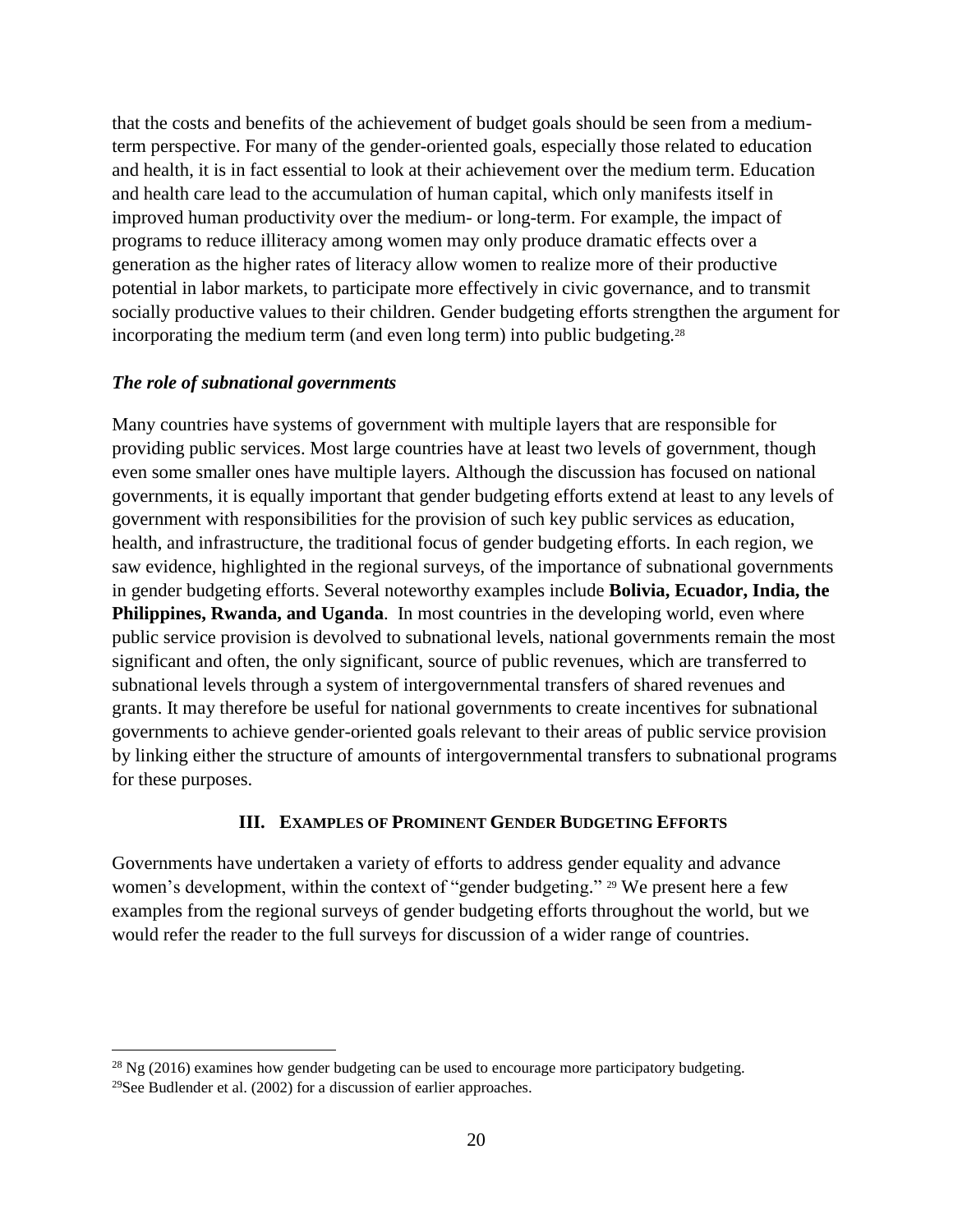#### *Gender budgeting in Asia*

Chakraborty (2016) provides a number of examples of the application of gender budgeting in Asia. In India, gender budgeting has long been used as a tool for fiscal policy to address gender equality and girls' and women's development objectives in education, health, and access to infrastructure, among other government services. It presents a particularly interesting application because India has a federalist system of government, with decentralization of many important public services to state governments. Reflecting this decentralization, gender budgeting was adopted not only at the federal level but also in the majority of Indian states, and some of the most substantive measures were adopted at the state level. For example, the state of Kerala introduced a statement on gender budgeting into its budget documents in 2008/09, with associated policy commitments. The state budget targeted additional spending for infrastructure to support women's greater involvement in economic and public life.<sup>30</sup> Chakraborty (2010) suggests building gender-oriented objectives into the transfer system of federal funds to the states, as a means to stimulate further state governments' commitment to incorporating genderoriented goals in fiscal policies.

Other countries in the region that have prominent gender budgeting efforts include the Republic of Korea and the Philippines. In Korea, there was a focus on increasing women's labor force participation, an important objective in a country with a rapidly aging workforce. In the Philippines, the initiative evolved over time from one in which government departments were each required to allocate five percent of their funds to gender-oriented goals, to one in which government departments were allowed to take a more flexible approach in seeking the highest priority uses of funds. Like India, the Philippines initiative extended to subnational governments.

#### *Gender budgeting in the Caribbean and Pacific Islands*

 $\overline{a}$ 

Christie and Thakur (2016) provide a look at an effective application in Timor-Leste, in their study of gender budgeting efforts in the Caribbean and Pacific Islands. Gender budgeting was given legal status by the nation's parliament. The initiative focused on ensuring that a gender perspective was introduced in the planning and analysis of government programs and the setting of specific targets. Government agencies are asked whether their programs have considered the different needs of women and men, whether the government's goals are consonant with international agreements on gender equality, and how government policies and programs will contribute to gender equality. Some examples of gender-oriented policies and programs include those to (i) increase access of girls' and women to education and implementing teaching practices and a scholarship program that addresses inequality in girls' and women's enrollment in higher education; (ii) identify and create more opportunities for women in growing economic sectors, such as tourism, commerce, and industry; and (iii) improve women's access to legal aid

<sup>&</sup>lt;sup>30</sup> Stotsky and Zaman (forthcoming 2016) find, using panel data of Indian states, that gender budgeting was positively and significantly linked to more gender equality in primary school enrollment.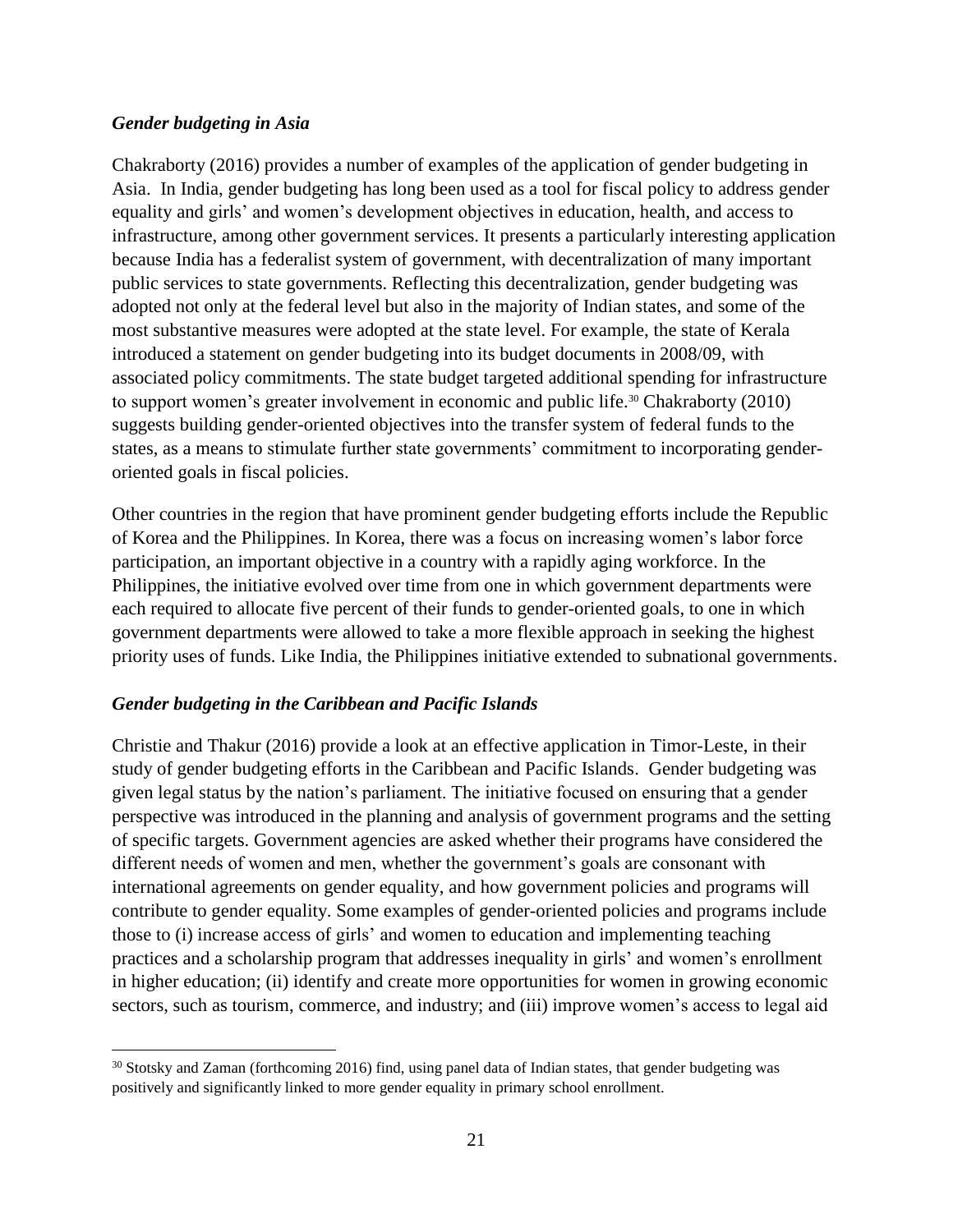services and related measures necessary to fight more effectively violence against women. The frequency with which gender budgeting was seen as a mechanism to address violence against women—across the world and not only in the South Pacific region—was one of the most interesting findings of the global survey of gender budgeting.

#### *Gender budgeting in the Western Hemisphere*

Pérez Fragoso and Rodríguez Enríquez (2016) report on the efforts underway in Latin American countries to develop gender budgeting. Mexico provides an example of a country where genderoriented fiscal efforts were undertaken both at the federal and at the state levels. At the federal level, the efforts began with health. In collaboration with nongovernmental organizations, the ministry of health diagnosed the health needs of women, assessed whether existing programs were adequate to address these needs, allocated budgetary resources to meet those needs, and designed indicators to measure whether the needs were being met. Evidence suggests that Mexico has made progress on women's health issues, including a drop in maternal mortality and rise in life expectancy. Federal budget reforms supported the institutionalization of this approach more broadly in the government ministries. In Mexico City, a similar initiative was undertaken where parts of the government were tasked to identify where gender was relevant to their programs. One tangible outcome of this process was changes in public transportation to provide safer options for women.

In several countries, including Ecuador and El Salvador, gender budgeting focused mainly on ensuring that gender-oriented goals were integrated into budgetary classification schemes, which is important for tracking spending execution in accordance with approved budgets. However, it was more difficult to identify what success the gender budgeting initiatives had in influencing the budget and the goals of fiscal policies. Bolivia was another example of a country with gender budgeting efforts at the national and subnational levels.

#### *Gender budgeting in the Middle East and Central Asia*

Kolovich and Shibuya (2016) examine the experiences in the Middle East and Central Asia, where gender budgeting has faced difficulty in taking hold. Among the Middle Eastern countries, Morocco has been a leader in trying to put in place an initiative, though the results are still somewhat ambiguous. As part of its gender budgeting efforts, Morocco assessed the needs of women and girls in education, health, the judicial system, infrastructure, and employment and sought to develop fiscal and other policies to ensure their equal access to education and health care, while expanding women's labor market opportunities. Various legal reforms that accompanied the gender budgeting efforts have strengthened women's rights in family law and other areas of civic, political, and economic life. In 2014, changes to the organic budget law required gender equality to be considered when defining performance objectives, results, and indicators, in all parts of the budget, and that a Gender Report be included as part of each year's Finance Bill. Morocco's efforts were recognized by the international community with the Ministry of Economy and Finance receiving the United Nations Public Service Award in 2014.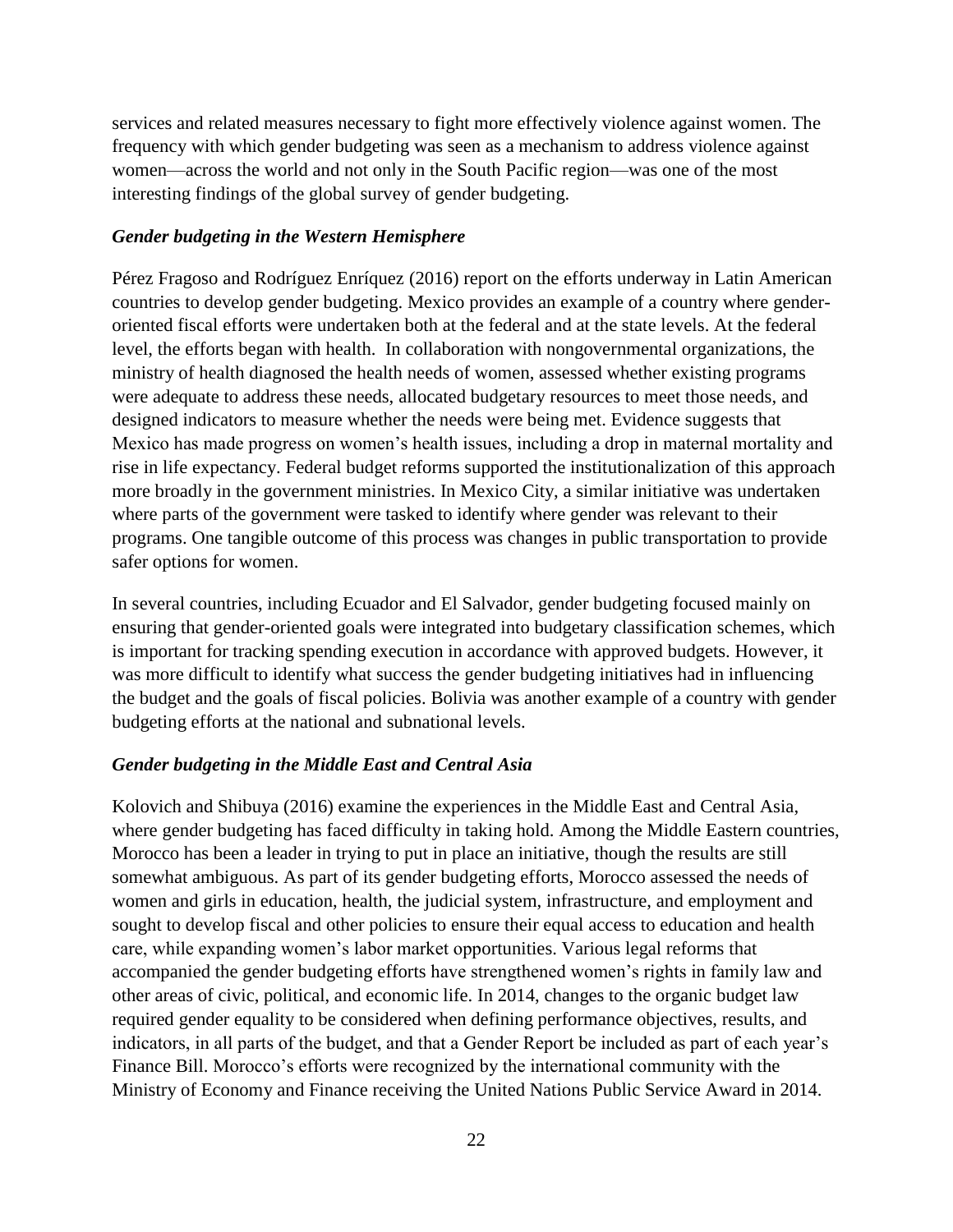Afghanistan also has sought to put in place gender budgeting to address some of the world's worst indicators on female education and health. Over the course of its efforts, Afghanistan appears to have made progress in improving female developmental indicators, but it is unclear how much of the progress can be attributed to gender budgeting, in view of the significant involvement of external donors in Afghanistan's budget process and their provision of substantial budget support.

# *Gender budgeting in sub-Saharan Africa*

Stotsky, Kolovich, and Kebhaj (2016) review gender budgeting efforts in sub-Saharan Africa. The commitment to promoting women's development and reducing gender inequalities in economic and political life is evident in the number of countries in the region that have tried gender budgeting. However, in the majority of cases, the efforts are relatively new or were integrated into budget processes in only limited ways.

Two clear exceptions were Uganda and Rwanda. In both countries, the government sought to ensure that gender-oriented goals were identified, and that budgeting addressed these goals in important public services such as education and health. Rwanda made a point of ensuring that the gender budgeting efforts accompanied implementation of a program-based budget. In Uganda, parliamentarians and nongovernmental organizations contributed substantially to gender budgeting efforts. In both countries, gender budgeting was also extended to local governments, where similar efforts were made to integrate gender-oriented goals into local government budgets or programs.

In both Uganda and Rwanda, evaluations from within and outside of the government affirmed that gender budgeting had spurred government efforts to reduce gender inequalities jn economic and political life and promote women's development. Stotsky et al.( 2016) also found evidence of a beneficial effect of gender budgeting, by comparing Uganda and Rwanda to regional peers before and after gender budgeting was put in place.

In Uganda, priority sectors included education, health, agriculture, roads and works, water and sanitation, and justice, law, and order. Some tangible achievements were an increased allocation in the budget to monitor efforts to increase participation and retention of girls in school. The Ministry of Education was tasked with tracking the reasons girls drop out of school, including pregnancy, marriage, lack of sanitary and hygienic facilities, and violence against girls. Another part of their efforts focused on improving women's economic standing in the agricultural sector where most Ugandans work.

In Rwanda, the government initially chose four sectors as pilots—health, education, agriculture, and infrastructure—to extend gender budgeting concerns beyond social sectors. Ultimately, gender budgeting was rolled out to all sectors of the government. All sectors relied on articulating and analyzing the problems and their policy implications, assessing how these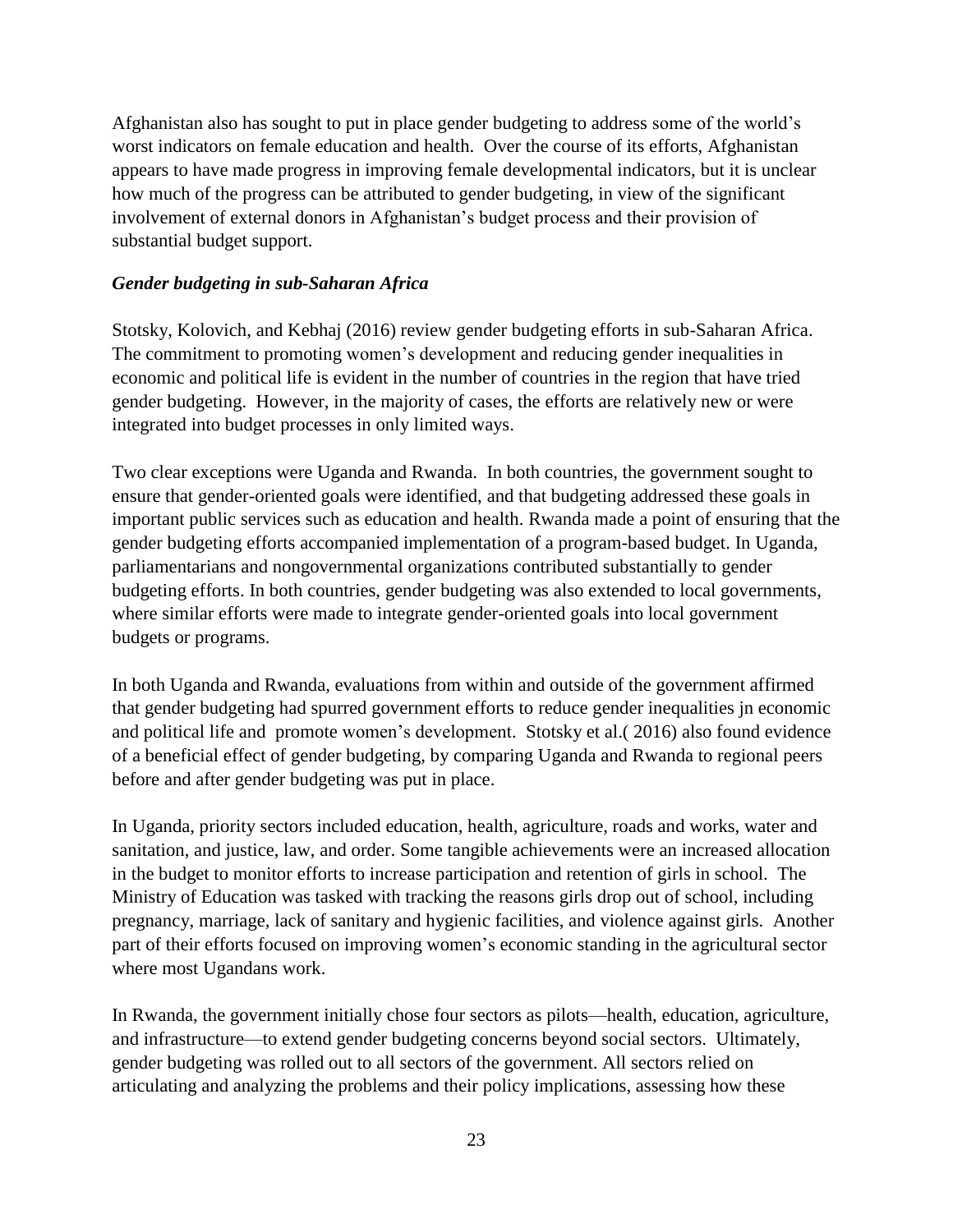policies could be incorporated into the budget, monitoring execution, and evaluating outcomes. Rwanda eventually adopted an organic budget law that included gender budgeting as a fundamental principle, echoing the same commitment found in budgetary reforms in Austria. Another important part of Rwanda's program was the establishment of a Gender Monitoring Office with authority to ensure that gender budgetary commitments were being met.

Although gender budgeting in sub-Saharan Africa has largely addressed spending issues, there have been some tax reforms motivated by gender-oriented concerns. In South Africa, in 1995, the government undertook a comprehensive reform of the tax system, one of whose goals was to equalize tax rates on all taxpayers, addressing explicit bias in the income tax. Previously, married women were taxed at a higher rate than men or single women. In another instance, South Africa reduced the value-added tax on paraffin (e.g., kerosene), an important household fuel in poor households, which are predominantly female-headed in that country.

# *Gender budgeting in Europe*

Quinn (2016) provides an extensive look at gender budgeting in Europe. In this region, the integration of gender was made a fundamental part of national level budgeting and gender budgeting was given legal status by national parliaments. Austria presents one of the most interesting examples where as part of recent reforms, in 2007, it introduced gender equality as a clear objective of the government. In addition, Austria has undertaken fundamental tax reform, which had one aim of ensuring that the tax system provides greater incentives for women to work.

Belgium is another country that adopted a comprehensive approach to gender budgeting. In 2007, the Belgian parliament passed a law that required the integration of a gender dimension into all federal policies, including budgeting. The law requires the ministries of government to identify gender equality objectives and then to link these objectives to their budget programs. For instance, the Ministry of Civil Service commits to integrate a gender perspective into its consideration of more flexible work terms for civil service employees. The Ministry of Justice commits to examine gender-oriented goals with respect to prison policies. Further, the Belgian law requires the discussion of the budget in parliament to include gender equality actions, and for all government policies and laws to be subject to an assessment in terms of the potential differential impact on women and men. Another important part of the law is to mandate the collection and use of sex-disaggregated data.

The emerging market economies of Europe are also adapting gender budgeting efforts to programs of governmental reform. Ukraine's approach draws upon Austria's leadership in Europe, and in particular, the integration of gender-oriented objectives into programming of the budget.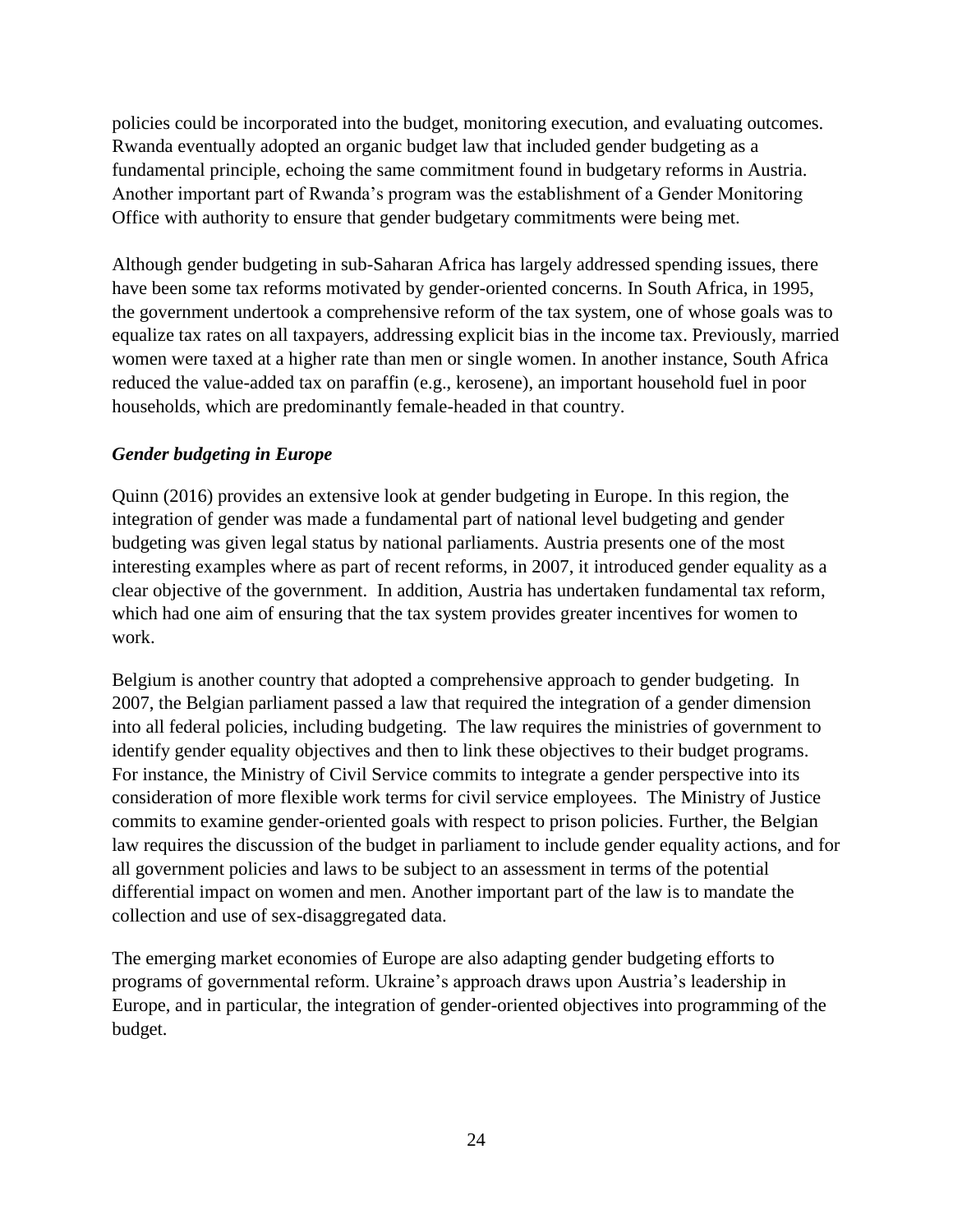### **IV. ASSESSMENT AND FISCAL POLICY IMPLICATIONS**

Since their inception about 30 years ago, gender budgeting efforts now shape fiscal policies to reduce gender inequality and address girls' and women's needs in over 80 countries in the world. Gender budgeting calls attention to the role that fiscal policies and administration can play in addressing gender inequality and girls' and women's needs.

# **A summary assessment of gender budgeting efforts:**

- In some countries (for example, India and Mexico), gender budgeting has led to changes in fiscal policies in such key areas as education, health, and infrastructure, and contributed to the achievement of gender-oriented goals. This conclusion is based on case study analysis of prominent gender budgeting efforts, observations by researchers who have examined these initiatives in a number of countries, and an evaluation of available data, all of which are highlighted in the regional surveys.
- In some countries (for example, Austria and Ecuador), gender budgeting has led to improved systems of accountability for public spending for gender-oriented purposes. A few countries have successfully incorporated gender budgeting into program-based budgeting (for example, Rwanda), which seems to offer the greatest promise for ensuring that its goals are included in the budget process. Others successfully adapted their classification systems for government spending to facilitate more effective tracking of gender-oriented spending.
- The influence of gender budgeting efforts may be positive, even when it remains difficult to establish cause and effect. In many countries that undertook gender budgeting, the effect of these efforts on fiscal policies cannot easily be discerned because government budget decisions reflect complex processes.
- Gender budgeting efforts seem to have led to meaningful fiscal policy changes only when they had the support of the political center of fiscal decision-making (for example, in Rwanda, Uganda, and the Indian state of Kerala). Within the executive branch of government, the leadership of the minister of finance has clearly been essential in incorporating gender-oriented goals. Parliamentarians and parliamentary committees are important supports to the executive branch and have sometimes been catalytic.
- The incorporation of relevant spending ministries (for example, in Morocco, the Philippines, and Timor-Leste) into gender budgeting efforts has also been essential in ensuring that gender budgeting efforts were institutionalized and focused on agreed gender-oriented goals. The use of gender budget statements, budget circulars, and follow up to the spending (and revenue) institutions of government is a vital part of this institutionalization of gender budgeting.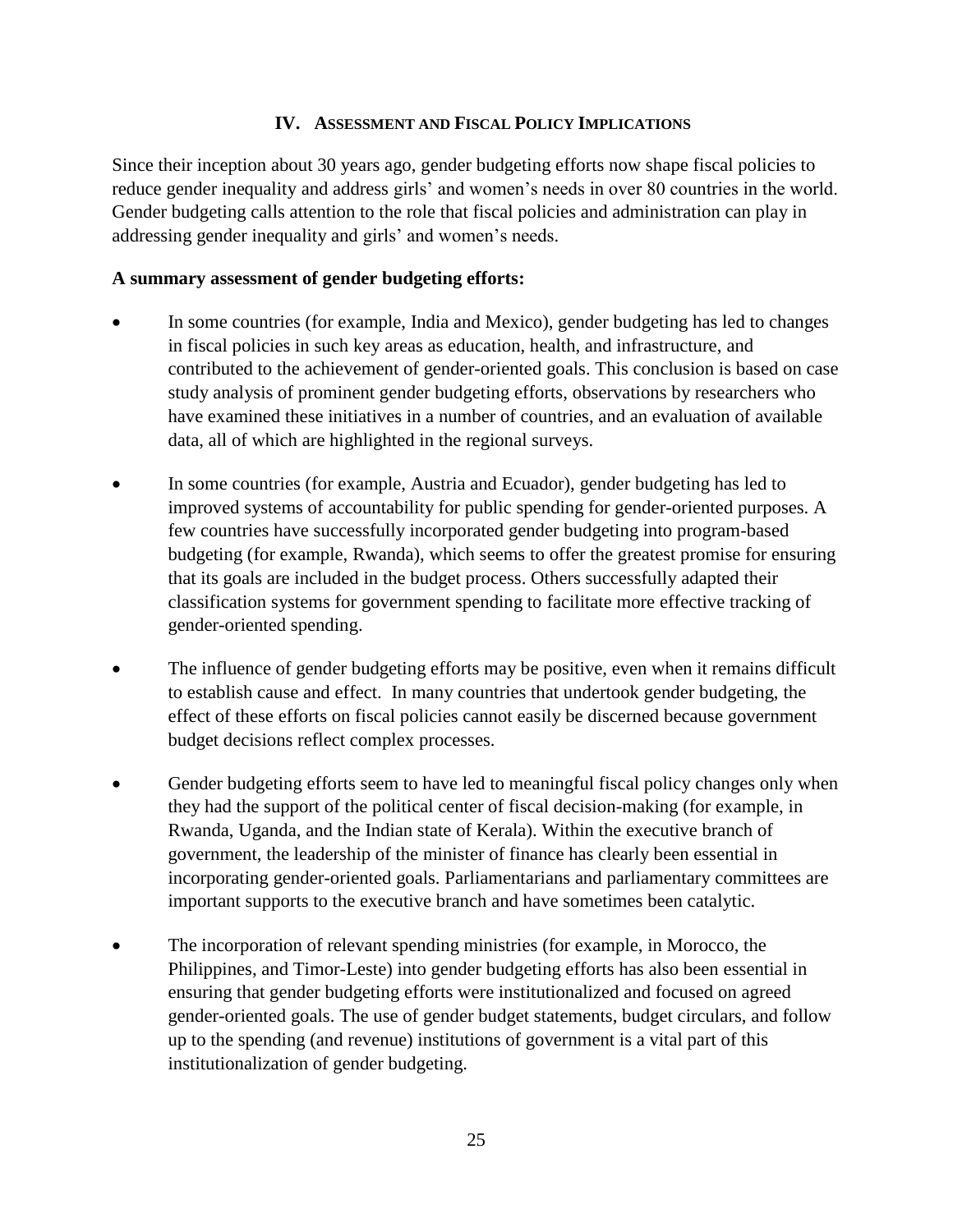- In most countries, subnational governments play a critical role in the provision of essential public services. Gender budgeting efforts that extended to these subnational entities were in some countries more substantive than those at the national level (for example, in Bolivia).
- International organizations (such as UN Women) and donors provide important technical assistance and financial support.
- Nongovernmental organizations, academic scholarship, and advocacy play at times a catalytic role in gender budgeting efforts (as in South Africa) or in informing fiscal policies (as in the United Kingdom). Some initiatives remained alive only because of the constant support of entities outside government (as in Tanzania), but without the government as a full participant, these gender budgeting efforts ultimately did not go far.
- Effective gender budgeting efforts rely on the ability of governments to improve their policies and programs over time and to monitor the results throughout the agencies and departments of government. Only a few countries elevated the monitoring function to the level expected of government oversight or audit offices (as in Rwanda).

# **For low-income developing countries, the chief policy implications are:**

- Align gender budgeting efforts to goals in national development plans, including those related to the Sustainable Development Goals. Countries should ensure that their genderoriented objectives are clear, ambitious, and fit into the budget process.
- Improve access of girls to secondary and tertiary education, and their participation in science, technology, and math education. Equal access of girls and boys to primary education across the world is within reach.
- Keep gender-oriented health goals as priorities. These goals include bringing down high rates of maternal mortality and sexually transmitted diseases, including HIV/AIDS, and providing contraception services.
- Remove obstacles that prevent girls and women from participating in educational and economic activities, such as inappropriate hygienic conditions and unsafe transportation.
- Improve the supply of electricity and water to households as well as cooking technologies to reduce girls' and women's time demands for domestic work.
- Assess key sectors of the economy in which women could participate more productively, identify the constraints to their participation, and develop fiscal policies to help address these constraints. Governments can extend fiscal incentives to individuals and employers, and to financial institutions to encourage greater women's participation in economic activities.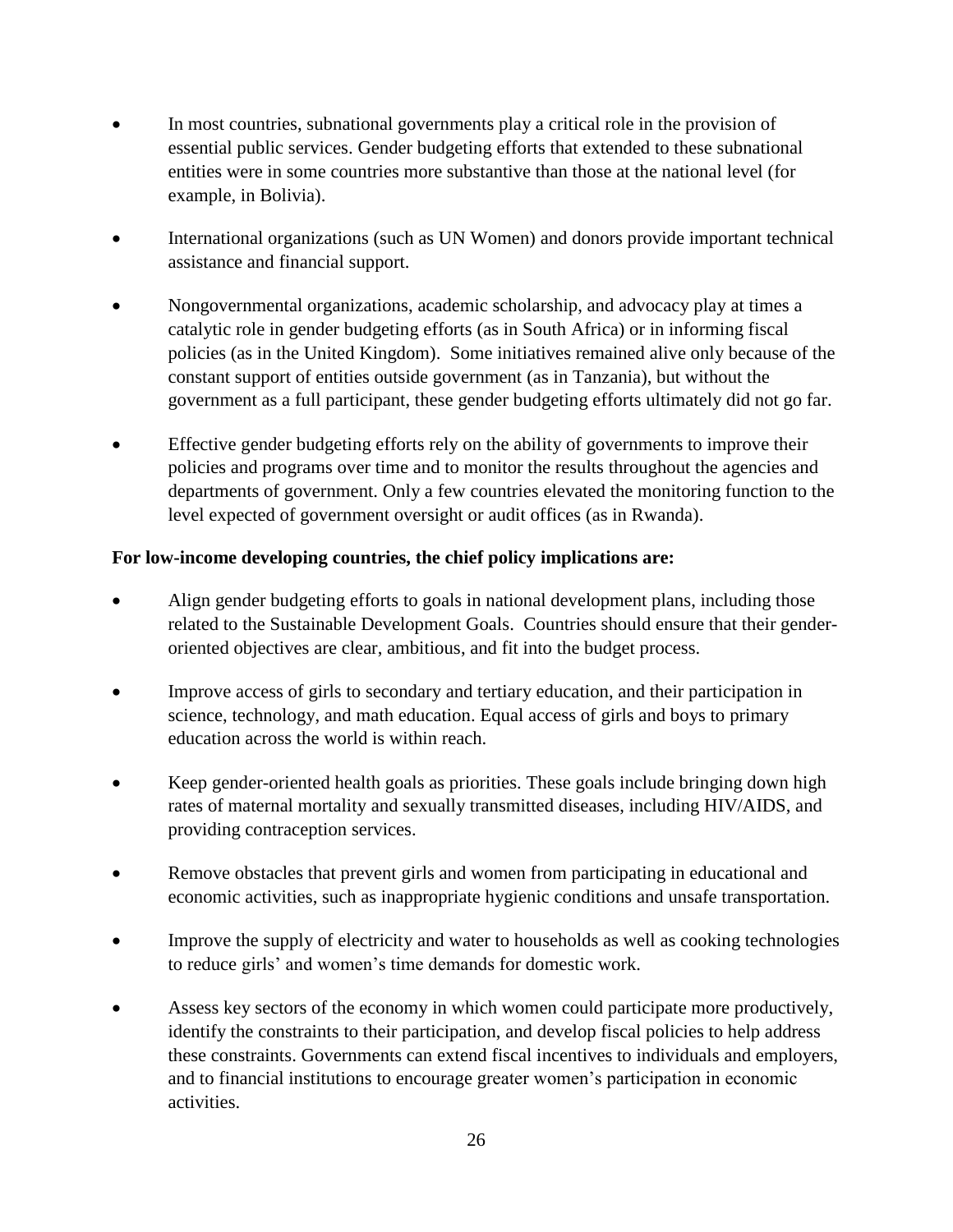- Ensure that subsistence agriculture remains a focus of fiscal policies and programs, including through enhanced training of farmers, in sub-Saharan Africa and other regions where women continue to play a predominant role.
- Eliminate gender-based inequalities in tax, financial, civil, and other laws, and ensure that women's rights to ownership and control of property are equal to men's rights.
- Improve the administration of justice, law, and order, to reduce violence against girls and women.

# **For countries with well-developed income and social security systems, key policy implications are:**

- Identify structures in income tax systems that lead to a higher effective tax rate on secondary workers in the household, which may discourage female labor force participation. The move to individual-based income tax systems is one means to reduce this problem. Even within income tax systems that impose a joint income tax on the household, it is possible to structure the income tax to reduce the higher effective tax rate on secondary earners.
- Ensure security for elderly women through reform of fiscal policies directed toward security in old age. Security of elderly women is a growing problem in view of women's more limited paid work history compared to men's.

# **Concluding remarks:**

Regardless of a country's stage of economic and political development, well-structured fiscal policies have the potential to improve girls' and women's development. All countries can use fiscal policies to reduce women's still disproportionate share of responsibilities for the care of children and elderly parents and for domestic chores. These responsibilities inhibit women's fuller participation in economic activities, although policies should be mindful of women's preferences and evolving social and cultural norms.

Although gender budgeting efforts have generally achieved modest results so far, the making of national development plans in the context of the Sustainable Development Goals offers an opportunity to use fiscal policy and administration to reduce disparities based on gender and promote girls' and women's development. Cost-benefit analyses of domestic time use can help to identify appropriate priorities for public investment. Governments can begin by ensuring the participation of staff capable of articulating country-relevant, gender-oriented budget priorities, designing an evaluation of the programs created by gender budgeting, conducting economic analyses of them, and providing public information on their results.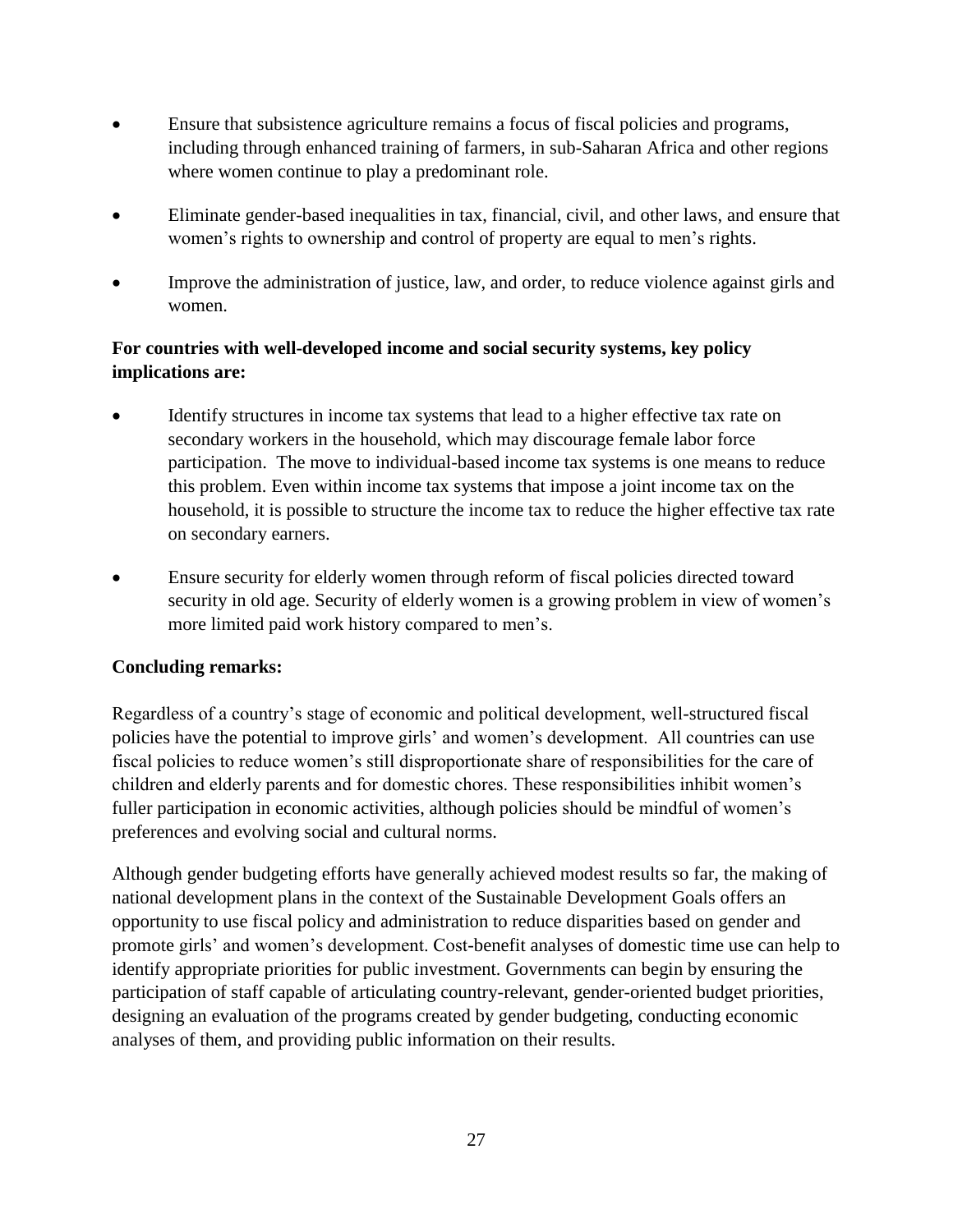#### **References**

- Abu-Ghaida, Dina, and Stephan Klasen, 2004, "The Costs of Missing the Millennium Development Goal on Gender Equity," *World Development*, Vol. 32, No. 7, pp. 1075- 1107.
- Agenor, Pierre-Richard and Otaviano Canuto, 2015, "Gender Equality and Economic Growth in Brazil: A Long-Run Analysis," *Journal of Macroeconomics*, Vol. 43, pp. 155-72.
- Apps, Patricia, and Ray Rees, 1999, "On the Taxation of Trade Within and Between Households," *Journal of Public Economics*, Vol. 73, pp. 241–63.
- Austen, Siobhan, Monica Costa, Rhonda Sharp, and Diane Elson, 2013, "Expenditure Incidence Analysis: A Gender-Responsive Budgeting Tool for Educational Expenditure in Timor-Leste?" *Feminist Economics*, Vol. 19, pp. 1-24.
- Bandiera, Oriana, and Ashwini Natraj, 2013, "Does Gender Inequality Hinder Development and Economic Growth? Evidence and Policy Implications," *The World Bank Research Observer*, Vol. 28, pp. 2-21.
- Behrman, Jere, 1997, *Intrahousehold Distribution and the Family*, in Mark R. Rosenzweig and Oded Stark, eds., Handbook of Population and Family Economics, Vol. 1A (Amsterdam: Elsevier Science), pp. 125-87.
- Behrman, Jere, 1999, "Labor Markets in Developing Countries," Orley Ashenfelter and David Card, eds., *Handbook of Labor Economics*, Volume 3B (Amsterdam: Elsevier Science), pp. 2859-2939.
- Berik, Gunseli, Yana van der Meulen Rodgers, and Stephanie Seguino, 2009, "Feminist Economics of Inequality, Development and Growth," *Feminist Economics*, Vol. 15, pp. 1-33.
- Bertrand, Marianne, Emir Kamenica, and Jessica Pan, 2015, "Gender Identity and Relative Income within Households," *Quarterly Journal of Economics*, Vol. 130, Part 2, pp. 571- 614.
- Blackden, C. Mark, and Chitra Bhanu, 1999, "Gender, Growth, and Poverty Reduction," World Bank Technical Paper No. 428 (Washington, DC: World Bank).
- Blanchard, Olivier J., Florence Jaumotte, and Prakash Loungani, 2014, "Labor Market Policies and IMF Advice in Advanced Economies during the Great Recession, *IZA Journal of Labor Policy*, vol. 3.
- Blau, Francine D., Marianne Ferber, and Anne Winkler, 1998, *The Economics of Men, Women,*  and Work 3<sup>rd</sup> Edition (Englewood Cliffs, NJ: Prentice-Hall).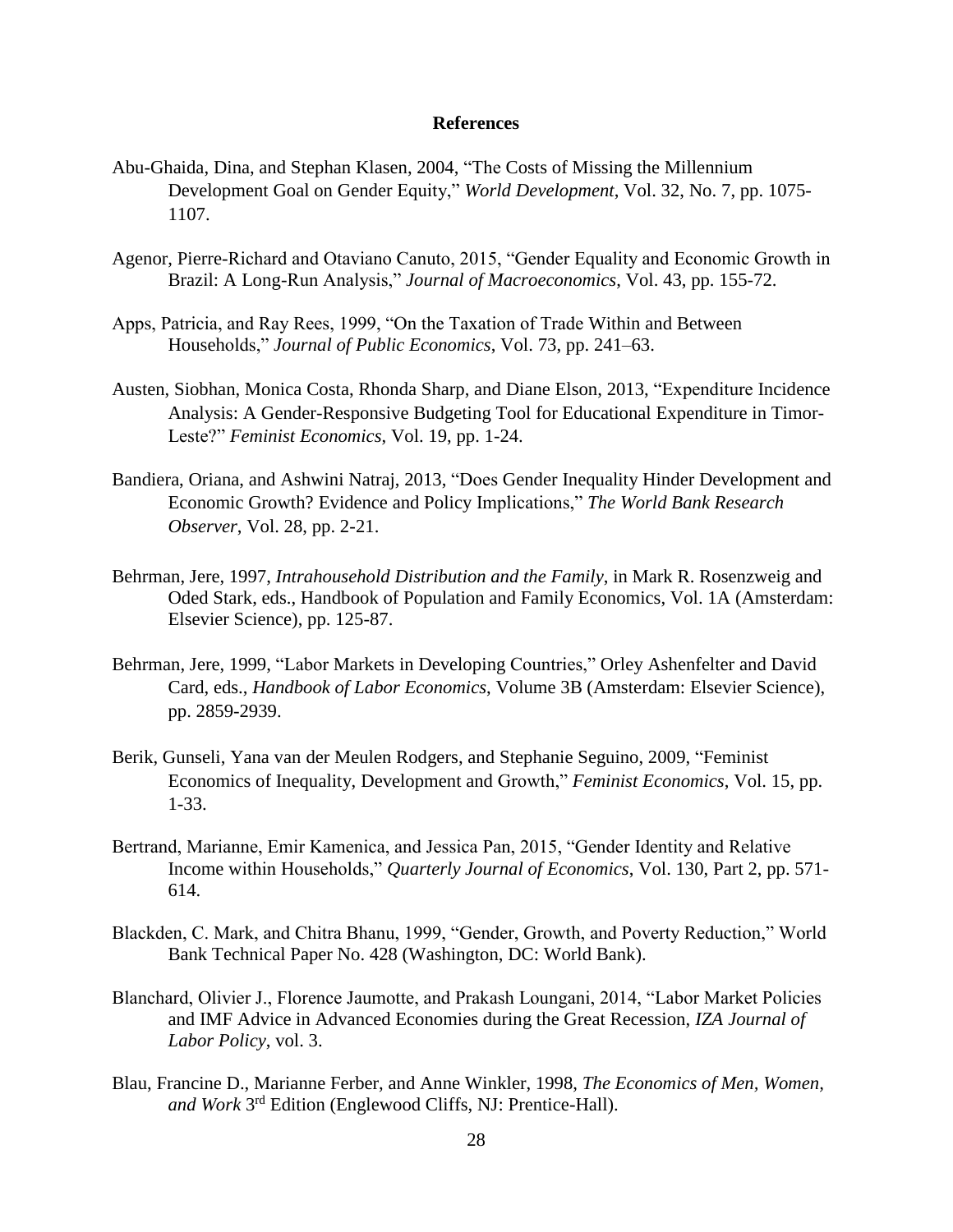- Blau, Francine D., and Lawrence M. Kahn, 2003, "Understanding International Differences in the Gender Pay Gap," *Journal of Labor Economics*, Vol. 21, pp. 106-44.
- Blumberg, Rae Lesser, 1988, "Income Under Female Versus Male Control," *Journal of Family Issues*, Vol. 9, pp. 55-84.
- Browne, James, 2011, "The Impact of Tax and Benefit Reforms by Sex: Some Simple Analysis," IFS Briefing Note 118 (London: Institute for Fiscal Studies).
- Browning, Martin, Pierre-Andre Chiappori, and Arthur Lewbel, 2013, "Estimating Consumption Economies of Scale, Adult Equivalence Scales, and Household Bargaining Power," *Review of Economic Studies*, Vol. 80, pp. 1267-1303.
- Budlender, Debbie, and Rhonda Sharp, with Kerri Allen, 1998, *How to Do a Gender-Sensitive Budget Analysis: Contemporary Research and Analysis* (Commonwealth Secretariat and the Australian Agency for International Development).
- Budlender, Debbie, Diane Elson, Guy Hewitt, and Tanni Mukhopadhyay, 2002, *Gender Budgets Make Cents: Understanding Gender-Responsive Budgets* (London: Commonwealth Secretariat).
- Budlender, Debbie, and Guy Hewitt, eds., 2002, *Gender Budgets Make More Cents: Country Studies and Good Practice* (London: Commonwealth Secretariat).
- Budlender, Debbie, and Guy Hewitt, 2003, *Engendering Budgets: A Practitioners' Guide to Understanding and Implementing Gender-Responsive Budgets* (London: Commonwealth Secretariat).
- Budlender, Debbie, Daniela Casale, and Imraan Valodia, 2010, "Gender Equality and Taxation in South Africa," chapter 8 in Caren Grown and Imraan Valodia, eds., *Taxation and Gender Equity: A Comparative Analysis of Direct and Indirect Taxes in Developing and Developed Countries* (New York: Routledge), pp. 206-32.
- Budlender, Debbie, 2015, *Budget Call Circulars and Gender Budget Statements in the Asia Pacific: A Review*, UN Women (New York: UN Women).
- Burda, Michael, Daniel S. Hamermesh, and Philippe Weil, 2013, "Total Work and Gender: Facts and Possible Explanations," *Journal of Population Economics*, Vol. 26, pp. 239-61.
- Chakraborty, Lekha, 2010, "Determining Gender Equity in Fiscal Federalism—Analytical Issues and Empirical Evidence from India," Working Paper 797, Levy Economics Institute.
- Chakraborty, Pinaki, Lekha Chakraborty, Krishanu Karmakar, and Shashi M. Kapila, 2010, "Gender Equality and Taxation in India," chapter 4 in Caren Grown and Imraan Valodia,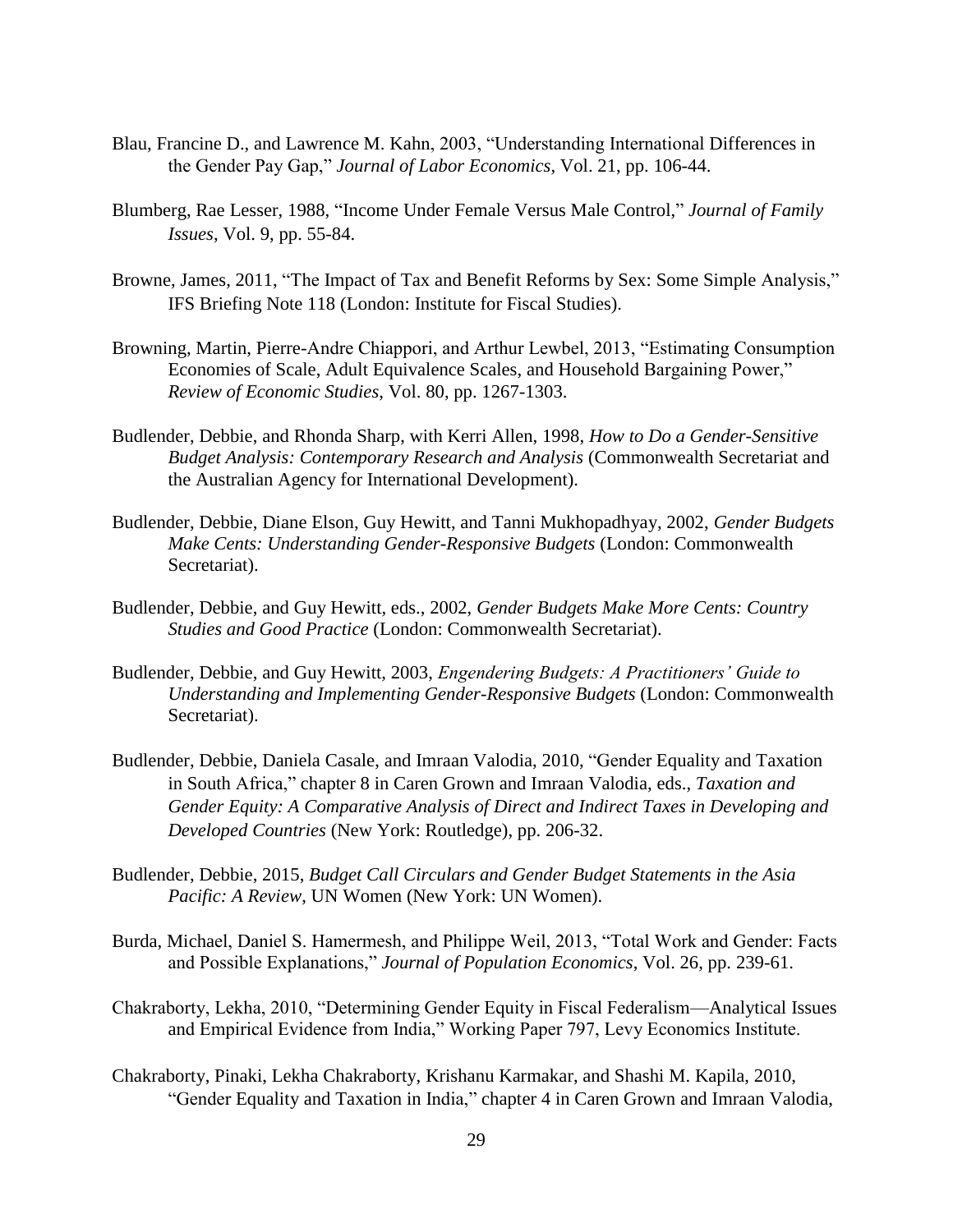eds., *Taxation and Gender Equity: A Comparative Analysis of Direct and Indirect Taxes in Developing and Developed Countries* (New York: Routledge), pp. 94-118.

- Chakraborty, Lekha, 2016, "Asia: A Survey of Gender Budgeting Efforts," IMF Working Paper 16/150 (Washington, DC: IMF).
- Christiaensen, Luc, and Harold Alderman, 2004, "Child Malnutrition in Ethiopia: Can Maternal Knowledge Augment the Role of Income?" *Economic Development and Cultural Change*, Vol. 52, No. 2, pp. 287-312.
- Christie, Tamoya A. L., and Dhanaraj Thakur, 2016, "Caribbean and Pacific Islands: A Survey of Gender Budgeting Efforts," IMF Working Paper 16/154 (Washington, DC: IMF).
- Clements, Benedict, Csaba Feher, and Sanjeev Gupta, 2015, "Equity Considerations in the Design of Public Pension Systems," chapter 15 in Benedict Clements, Ruud de Mooij, Sanjeev Gupta, and Michael Keen, eds., 2015, *Inequality and Fiscal Policy* (Washington, DC: IMF), pp. 275-93.
- Cuberes, David, and Marc Teignier, 2014, "Gender Inequality and Economic Growth: A Critical Review," *Journal of International Development*, Vol. 26, pp. 260-76.
- Cylus, Jonathan, Micah Hartman, Benjamin Washington, Kimberly Andrews, and Aaron Catlin, 2011, "Pronounced Gender and Age Differences Are Evident In Personal Health Care Spending Per Person," *Health Affairs*, Vol. 30, pp. 53-160.
- Daniels, Reza C. and the Southern Africa Labour and Development Research Unit, 2005, "Gender Dimensions of the Incidence of Tariff Liberalization" (Washington, DC: United States Agency for International Development).
- Demery, Lionel, Shiyan Chao, Rene Bernier, and Kalpana Mehra, 1995, "The Incidence of Social Spending in Ghana," Poverty and Social Policy Discussion Paper No. 82 (Washington, DC: World Bank).
- Demery, Lionel, and Isis Gaddis, 2009, "Social Spending, Poverty, and Gender Equality in Kenya: A Benefit Incidence Analysis," Deutsche Gesellschaft for Technische Zusammenarbeit (Nairobi: Kenya).
- Duflo, Esther, 2012, "Women Empowerment and Economic Development," *Journal of Economic Literature*, Vol. 50, pp. 1051-79.
- Elborgh-Woytek, Kristin, Monique Newiak, Stefania Fabrizio, Kalpana Kochhar, Kangni Kpodar, Philippe Wingender, Benedict Clements, and Gerd Schwartz, 2013, "Women, Work, and the Economy: Macroeconomic Gains from Gender Equity," IMF Staff Discussion Note 13/10 (Washington, DC: IMF).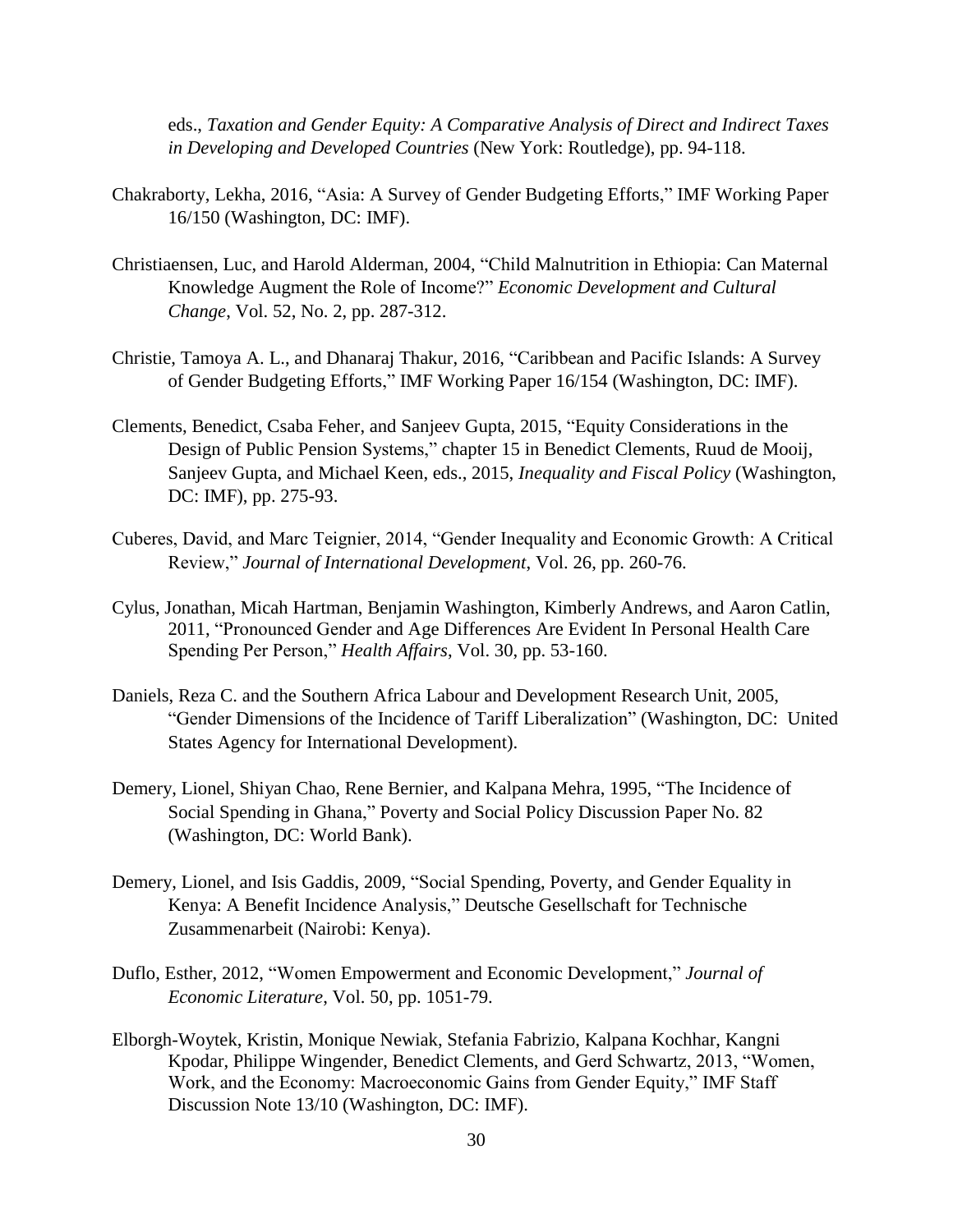- Elson, Diane, 1992, "Male Bias in Structural Adjustment," in Haleh Afshar and Carolyne Dennis, eds. *Women and Adjustment Policies in the Third World* (New York: St. Martin's Press), pp. 46-68.
- Elson, Diane, 1995, "Gender Awareness in Modeling Structural Adjustment," *World Development*, Vol. 23, pp. 1851-68.
- Elson, Diane, 2002, "Integrating Gender into Government Budgets within a Context of Economic Reform," in Debbie Budlender, Diane Elson, Guy Hewitt, and Tanni Mukhopadhyay, eds., *Gender Budgets Make Cents: Understanding Gender-Responsive Budgets*, (London: Commonwealth Secretariat), pp. 23–47.
- Elson, Diane, 2006, *Budgeting for Women's Rights: Monitoring Government Budgets for Compliance with CEDAW* (New York: UNIFEM).
- Feenberg, Daniel R., and Harvey S. Rosen, 1995, "Recent Developments in the Marriage Tax," *National Tax Journal*, Vol. 48, pp. 91–101.
- Figari, Francesco, Herwig Immervoll, Horacio Levy, and Holly Sutherland, 2011, "Inequalities within Couples in Europe: Market Incomes and the Role of Taxes and Benefits," *Eastern Economic Journal*, Vol. 37, pp. 344-66.
- Filmer, Deon, 1999, "The Structure of Social Disparities in Education: Gender and Wealth," Background paper for *Engendering Development* (Washington, DC: World Bank).
- Floro, Maria S., Caren Grown, and Diane Elson, 2011, "Guest Editors' Note," *Feminist Economics*, Vol. 17, pp. 1-4.
- Fontana, Marzia, and Adrian Wood, 2000, "Modeling the Effects of Trade on Women, at Work and at Home," *World Development*, Vol. 28, pp. 1173-90.
- Glewwe, Paul, 1999, "Why Does Mother's Schooling Raise Child Health in Developing Countries? Evidence from Morocco," *Journal of Human Resources*, Vol. 34, pp. 124-59.
- Glick, Peter, Rumki Saha, and Stephen D. Younger, 2004, Integrating Gender into Benefit Incidence and Demand Analysis," Cornell University Food and Nutrition Policy Program (unpublished).
- Greenspun, Samantha, and Nora Lustig, 2015, "Gendered Fiscal Incidence Analysis: A Review of the Literature," unpublished manuscript.
- Grown, Caren, and Imraan Valodia, eds., 2010, *Taxation and Gender Equity: A Comparative Analysis of Direct and Indirect Taxes in Developing and Developed Countries* (New York: Routledge).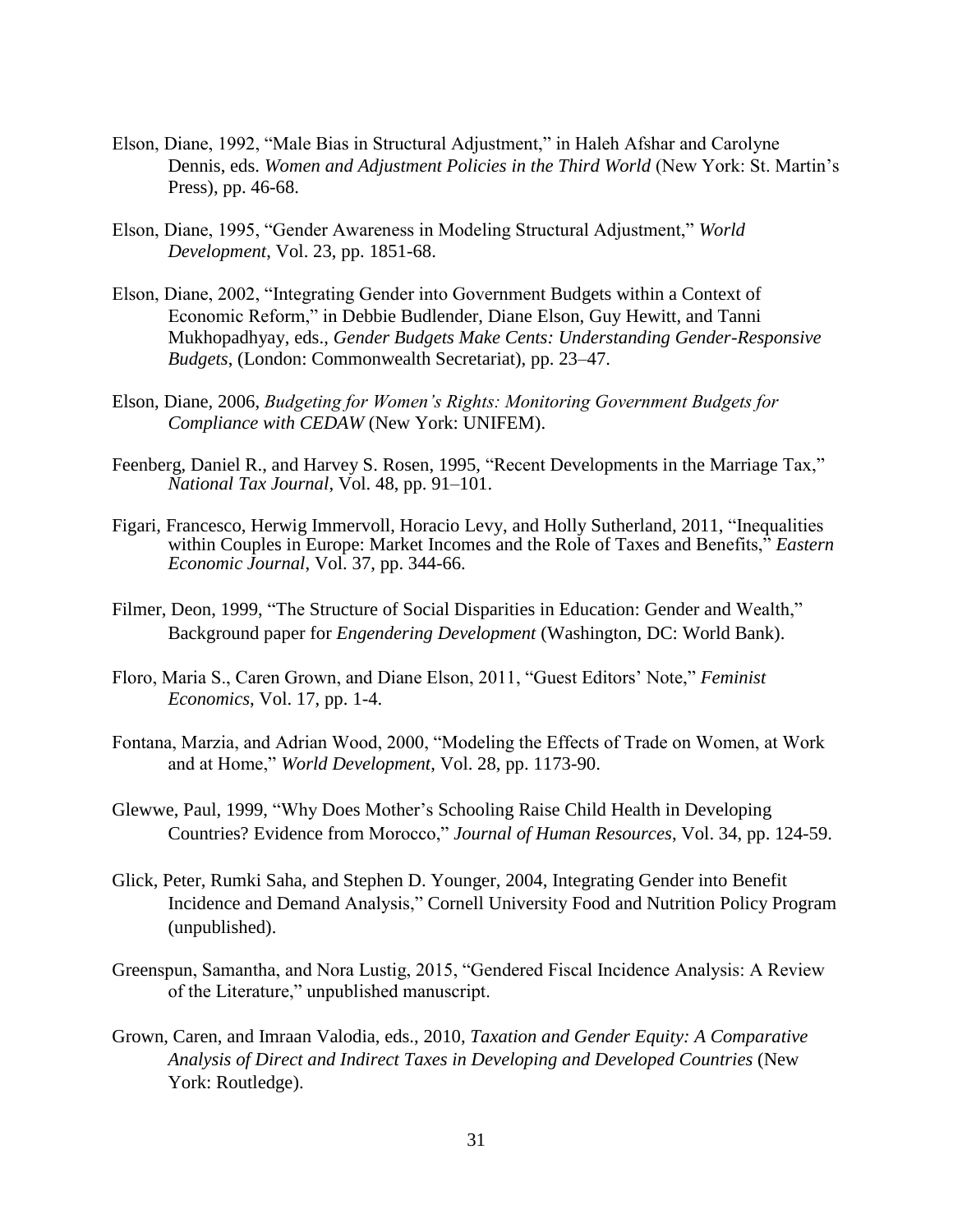- Hartzenburg, Trudy, 1996, "Women and Taxation," in Debbie Budlender ed., *The Women's Budget* (Cape Town: Institute for Democracy in South Africa).
- Hillman, Arye, and Eva Jenkner, 2004, *Educating Children in Poor Countries*, Economic Issues 33 (Washington, DC: IMF).
- Hoddinott, John, Harold Alderman, and Lawrence Haddad, 1997, "Testing Competing Models of Intrahousehold Allocation," in Lawrence Haddad, John Hoddinott, and Harold Alderman, eds., *Intrahousehold Resource Allocation in Developing Countries* (Baltimore: Johns Hopkins University Press), pp. 129-41.
- Ilkkaracan, Ipek, Kijong Kim, and Tolga Kaya, 2015, *The Impact of Public Investment in Social Care Services on Employment, Gender Equality, and Poverty: The Turkish Case* (Istanbul: Istanbul Technical University and Levy Economics Institute).
- International Monetary Fund, 2015, Fiscal Policy and Long-Term Growth, IMF Policy Paper (Washington, DC: IMF).
- International Monetary Fund, 2015, "2015 Chile Article IV Consultation Staff Report," IMF Country Report No. 15/227 (Washington, DC: IMF).
- International Monetary Fund, 2016, "2016 Costa Rica Article IV Consultation Staff Report," IMF Country Report No. 16/131 (Washington, DC: IMF).
- International Monetary Fund, 2015, "2015 Germany Article IV Consultation Staff Report," IMF Country Report No. 15/187 (Washington, DC: IMF).
- International Monetary Fund, 2015, "2015 Hungary Article IV Consultation Staff Report," IMF Country Report No. 15/92 (Washington, DC: IMF).
- International Monetary Fund, 2015 "2015 India Article IV Consultation Staff Report," IMF Country Report No. 15/61 (Washington, DC: IMF).
- International Monetary Fund, 2016, "2015 Mauritius Article IV Consultation Staff Report," IMF Country Report No. 16/89 (Washington, DC: IMF).
- International Monetary Fund, 2016, "2016 Nigeria Article IV Consultation Staff Report," IMF Country Report No. 16/101 (Washington, DC: IMF).
- Kabeer, Naila, and Luisa Natali, 2013, "Gender Equality and Economic Growth: Is There a Win-Win?" *IDS Working Paper*, Volume 2013, No. 417 (Brighton: Institute of Development Studies).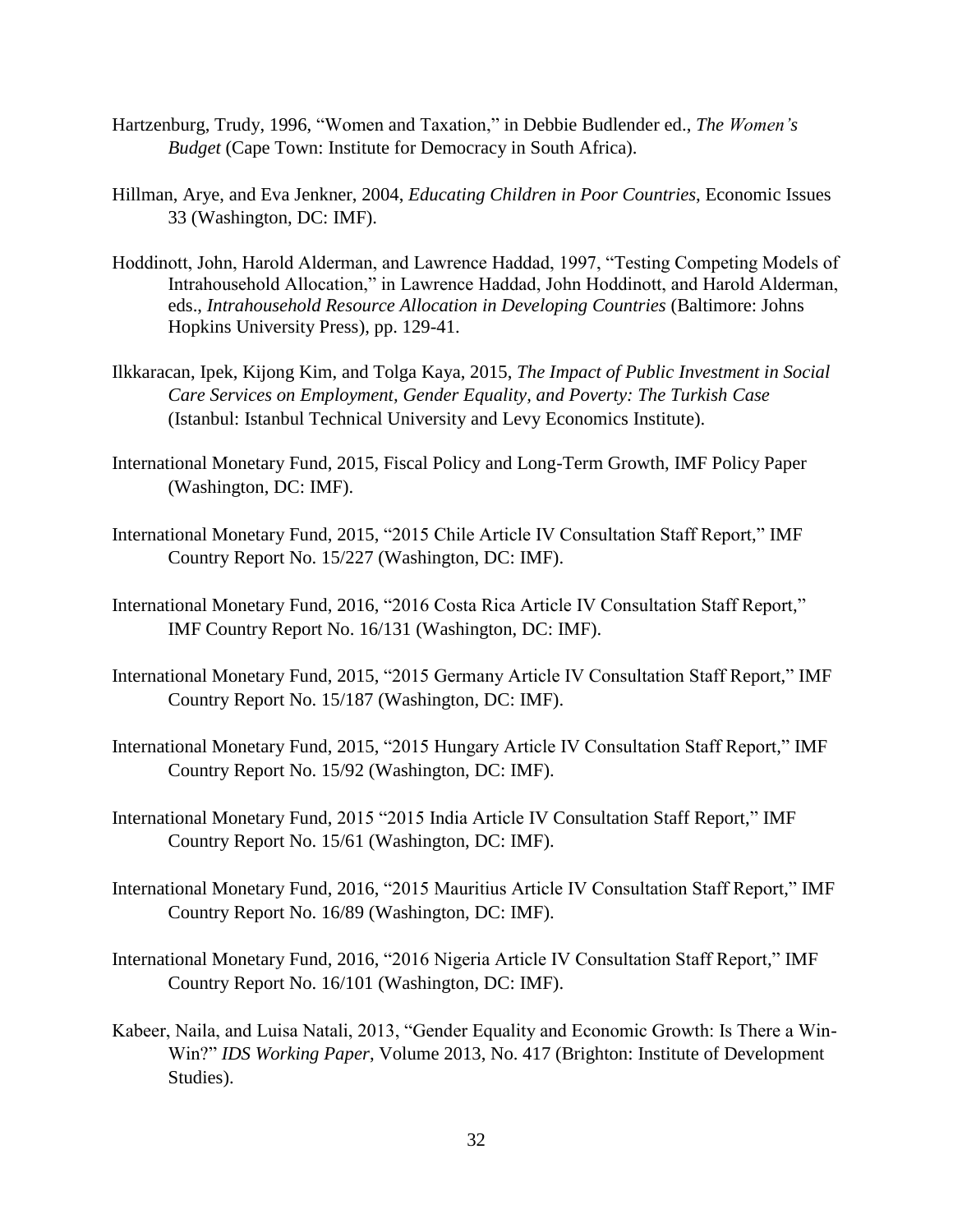- Kingdon, Geeta Gandhi, 2005, "Where Has All the Bias Gone? Detecting Gender Bias in the Intrahousehold Allocation of Educational Expenditure," *Economic Development and Cultural Change*, Vol. 53, No. 2, pp. 409-51.
- Klasen, Stephan, and Francesca Lamanna, 2009, "The Impact of Gender Inequality in Education and Employment on Economic Growth: New Evidence for a Panel of Countries," *Feminist Economics*, Vol. 3, pp. 91-143.
- Kolovich, Lisa and Sakina Shibuya, 2016, "Middle East and Central Asia: A Survey of Gender Budgeting Efforts," IMF Working Paper 16/151 (Washington, DC: IMF).
- Lagarde, Christine, 2013, "Dare the Difference," *Finance & Development*, Vol. 50, pp. 22-3.
- Lundberg, Shelly, and Robert A. Pollak, 1996, "Bargaining and Distribution in Marriage," *Journal of Economic Perspectives*, Vol. 10, pp. 139-58.
- Martin, Matthew, and Jo Walker, 2015, *Financing the Sustainable Development Goals: Lessons from Government Spending on the MDGs* (Government Spending Watch).
- Mogues, Tewodaj, Carly Petracco, and Josee Randriamamonjy, 2011, "The Wealth and Gender Distribution of Rural Services in Ethiopia: A Public Expenditure Benefit Incidence Analysis," IFPRI Discussion Paper 01057 (Washington, DC: International Food Policy Research Institute).
- Mogues, Tewodaj, 2013, "The Reach of Rural Services in Ethiopia: An Asset and Gender-Based Public Expenditure Benefit Incidence Analysis," *European Journal of Development Research*, Vol. 25, pp. 230-51.
- Nanda, Priya, 2002, "Gender Dimensions of User Fees: Implications for Women's Utilization of Health Care," *Reproductive Health Matters*, Vol. 10, pp. 127–34.
- Ng, Cecilia, editor, 2016, *Gender Responsive Budgeting and Participatory Budgeting* (New York: Springer).
- Organization for Economic Cooperation and Development, 2012, *Closing the Gender Gap: Act Now* (Paris: OECD).
- Ortiz, Isabel, and Matthew Cummins, 2013, "Austerity Measures in Developing Countries: Public Expenditure Trends and the Risks to Children and Women," *Feminist Economics*, Vol. 19, pp. 55-81.
- Ostry, Jonathan D., Andrew Berg, and Charalambos G. Tsangarides, "Redistribution, Inequality, and Growth," IMF Staff Discussion Note 14/02 (Washington, DC: IMF).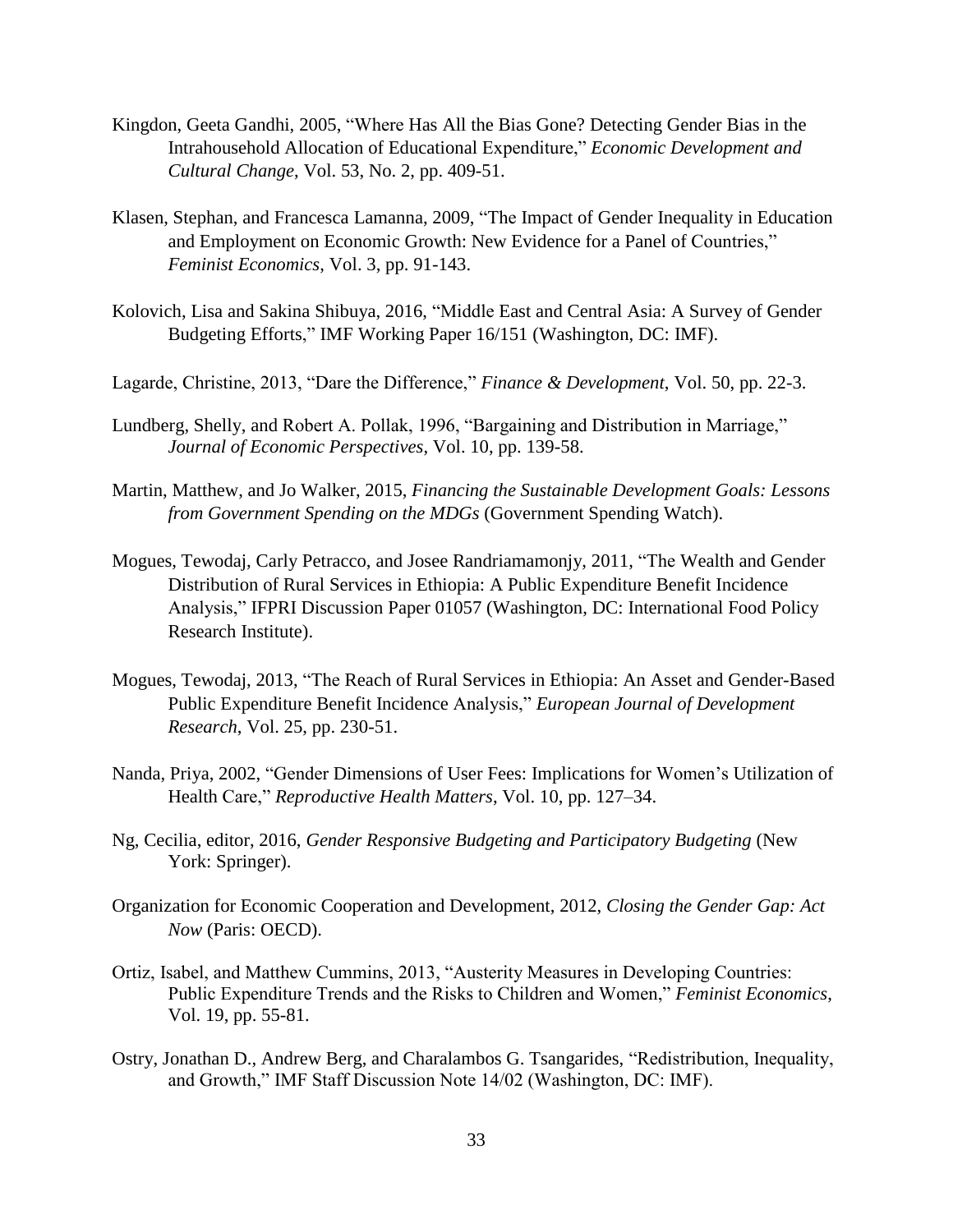- Palmer, Ingrid, 1995, "Public Finance from a Gender Perspective," *World Development*, Vol. 23, pp. 1981–86.
- Pérez Fragoso, Lucía C., and Francisco Cota Gonzalez, 2010, "Gender Equality and Taxation in Mexico," chapter 5 in Caren Grown and Imraan Valodia, eds., *Taxation and Gender Equity: A Comparative Analysis of Direct and Indirect Taxes in Developing and Developed Countries* (New York: Routledge), pp. 119-50.
- Pérez Fragoso, Lucia, and Corina Rodríguez Enríquez, 2016, "Western Hemisphere: A Survey of Gender Budgeting Efforts," IMF Working Paper 16/153 (Washington, DC: IMF).
- Pollak, Robert A., 2011, "Family Bargaining and Taxes: A Prolegomenon to the Analysis of Joint Taxation," *CESifo Economic Studies*, Vol. 57, pp. 216-44.
- Quinn, Sheila, 2009, *Gender Budgeting: Practical Implementation*, Council of Europe (Strasbourg, Council of Europe).
- Quinn, Sheila, 2016, "Europe: A Survey of Gender Budgeting Efforts," IMF Working Paper 16/155 (Washington, DC: IMF).
- Quisumbing, Agnes R., ed., 2003, *Household Decisions, Gender, and Development: A Synthesis of Recent Research* (Washington, DC: International Food Policy Research Institute).
- Quisumbing, Agnes R. and John A. Maluccio, 2003, "Resources at Marriage and Intrahousehold Allocation: Evidence from Bangladesh, Ethiopia, Indonesia, and South Africa," *Oxford Bulletin of Economics and Statistics*, Vol. 65, No. 3, pp. 283-327.
- Quisumbing, Agnes R., ed., 2003, *Household Decisions, Gender, and Development: A Synthesis of Recent Research* (Washington: International Food Policy Research Institute).
- Rodriguez Enriquez, Corina, Natalia Gherardi, and Dario Rossignolo, 2010, "Gender Equality and Taxation in Argentina," chapter 3, in Caren Grown and Imraan Valodia, eds., *Taxation and Gender Equity: A Comparative Analysis of Direct and Indirect Taxes in Developing and Developed Countries* (New York: Routledge), pp. 64-93.
- Rosen, Harvey S., and Ted Gayer, 2013, *Public Finance* (New York: McGraw-Hill/Irwin).
- Sahn, David E., and Stephen D. Younger, 2000, "Expenditure Incidence in Africa: Microeconomic Evidence," *Fiscal Studies*, Vol. 21, pp. 329–47.
- Schultz, T. Paul, 1995, "Investments in Schooling and Health of Men and Women," in T. Paul Schultz, ed., *Investment in Women's Human Capital* (Chicago: University of Chicago Press), pp. 15-50.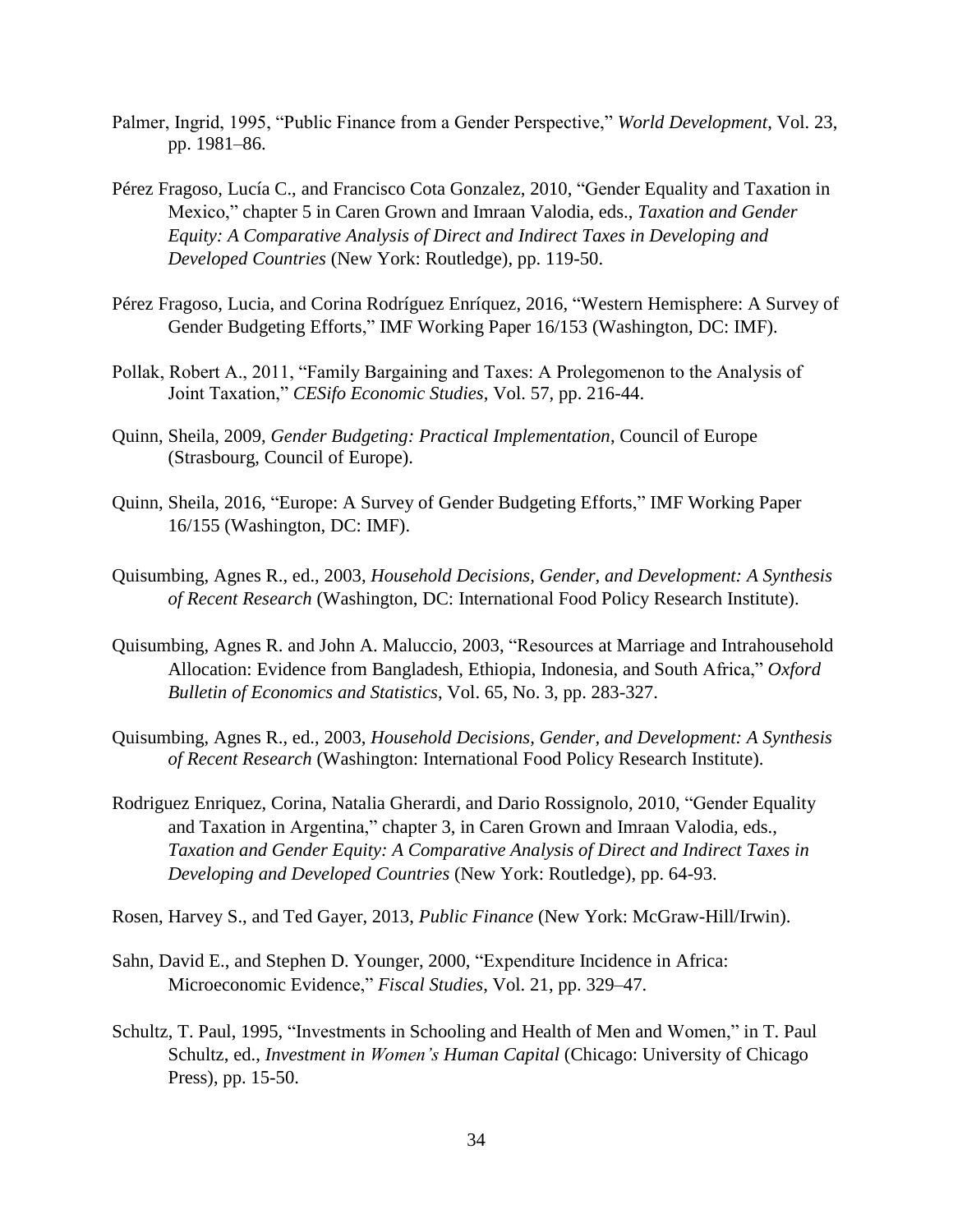- Schultz, T. Paul, 2002, "Why Governments Should Invest More To Educate Girls," *World Development*, Vol. 30, pp. 207-25.
- Sharp, Rhonda, and Ray Broomhill, 2002, "Budgeting for Equality: The Australian Experience," *Feminist Economics*, Vol. 8, pp. 25–47.
- Sharp, Rhonda, 2003, "Budgeting for Equity: Gender Budget Initiatives within a Framework of Performance Oriented Budgeting," UNIFEM.
- Siddiqui, Rizwana, 2009, "Modeling Gender Effects of Pakistan's Trade Liberalization," *Feminist Economics*, Vol. 15, pp. 287-321.
- Smith, Terence, 2002, *Women and Tax in South Africa* (Cape Town: Women's Budget Initiative).
- Stotsky, Janet G., 1997, "Gender Bias in Tax Systems," *Tax Notes International* (June 9), pp. 1913–23.
- Stotsky, Janet G., Sakina Shibuya, Lisa Kolovich, and Suhaib Kebhaj, 2016, "Trends in Women's Advancement and Gender Equality," IMF Working Paper 16/21 (Washington, DC: IMF).
- Stotsky, Janet G., Lisa Kolovich, and Suhaib Kebhaj, 2016, "Sub-Saharan Africa: A Survey of Gender Budgeting Efforts," IMF Working Paper 16/152 (Washington, DC: IMF).
- Stotsky, Janet G., and Asad Zaman, forthcoming 2016, "The Influence of Gender Budgeting in Indian States on Gender Inequality and Fiscal Spending," IMF Working Paper (Washington, DC: IMF).
- Thomas, Duncan, 1997, "Incomes, Expenditures and Health Outcomes: Evidence on Intrahousehold Resource Allocation," in Lawrence Haddad, John Hoddinott, and Harold Alderman, eds., *Intrahousehold Resource Allocation in Developing Countries* (Baltimore: Johns Hopkins University Press), pp. 142-64.
- Thurow, Lester C., 1971, "The Income Distribution as a Pure Public Good," *Quarterly Journal of Economics*, Vol. 85, pp. 327–36.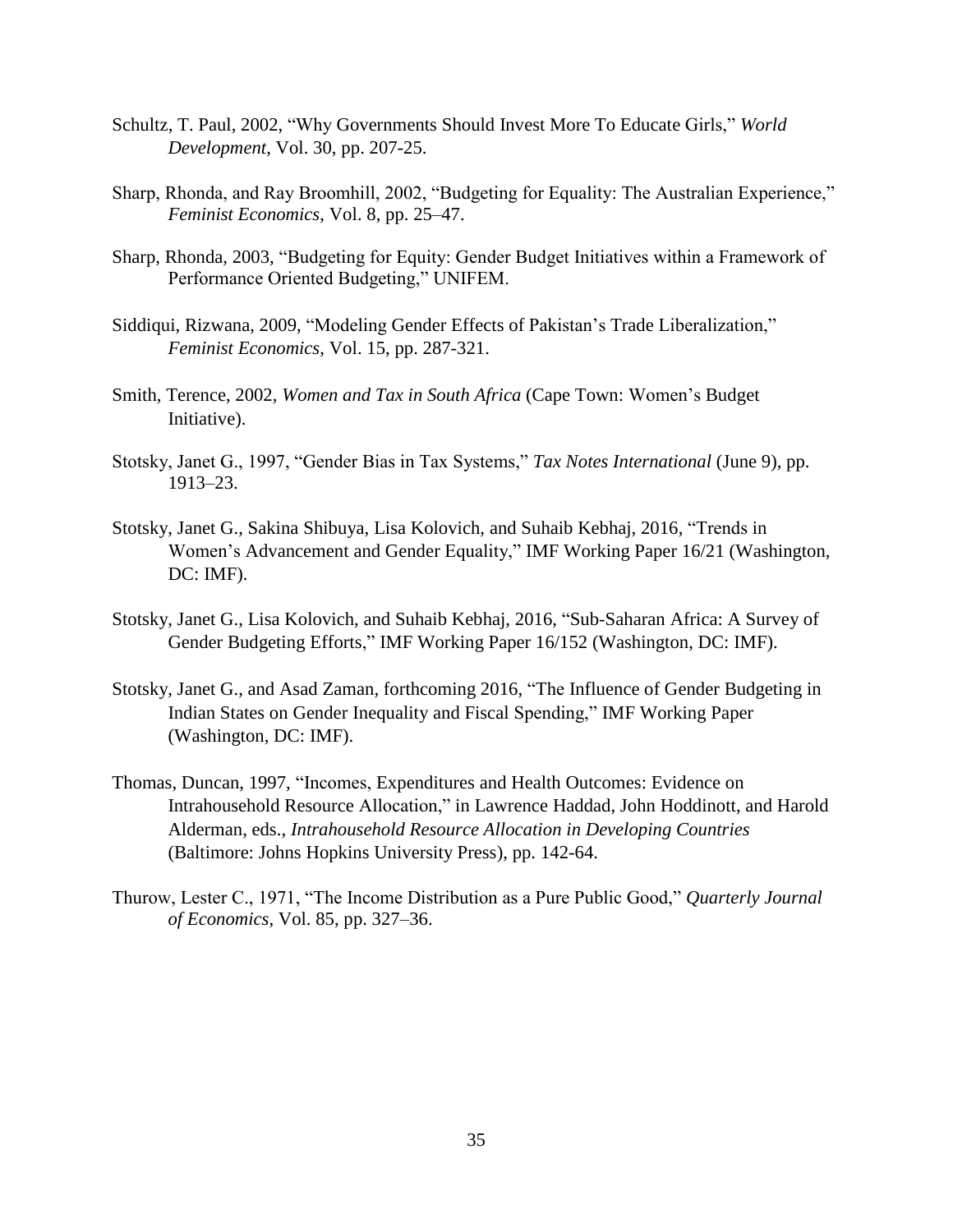- UNICEF, 2016, *How to Engage in Budget Cycles and Processes to Leverage Government Budgets for Children*, PF4C Technical Guidance Note Series, No. 1 (New York: UNICEF).
- UN Women, 2015, *Progress of the World's Women 2015-2016: Transforming Economies, Realizing Rights* (New York: United Nations).
- UN-WIDER, 2014, *Position Paper-Aid and Gender Equality* (Helsinki: UNU Wider Institute for Development Economics Research).
- United Nations, 2015, *Transforming Our World: The 2030 Agenda for Sustainable Development*, A/RES/70/1.
- Vermeulen, Frederic, 2002, "Collective Household Models: Principles and Main Results," *Journal of Economic Surveys*, Vol. 16, pp. 533-64.
- Weir, Sharada, and John Knight, 2004, "Externality Effects of Education: Dynamics of the Adoption and Diffusion of an Innovation in Rural Ethiopia," *Economic Development and Cultural Change*, Vol. 53, pp. 93-113.
- World Bank, 2001, *Engendering Development: Through Gender Equality in Rights, Resources, and Voice* (New York: Oxford University Press).
- World Bank, 2011, *World Development Report 2012: Gender Equality and Development* (Washington, DC: World Bank).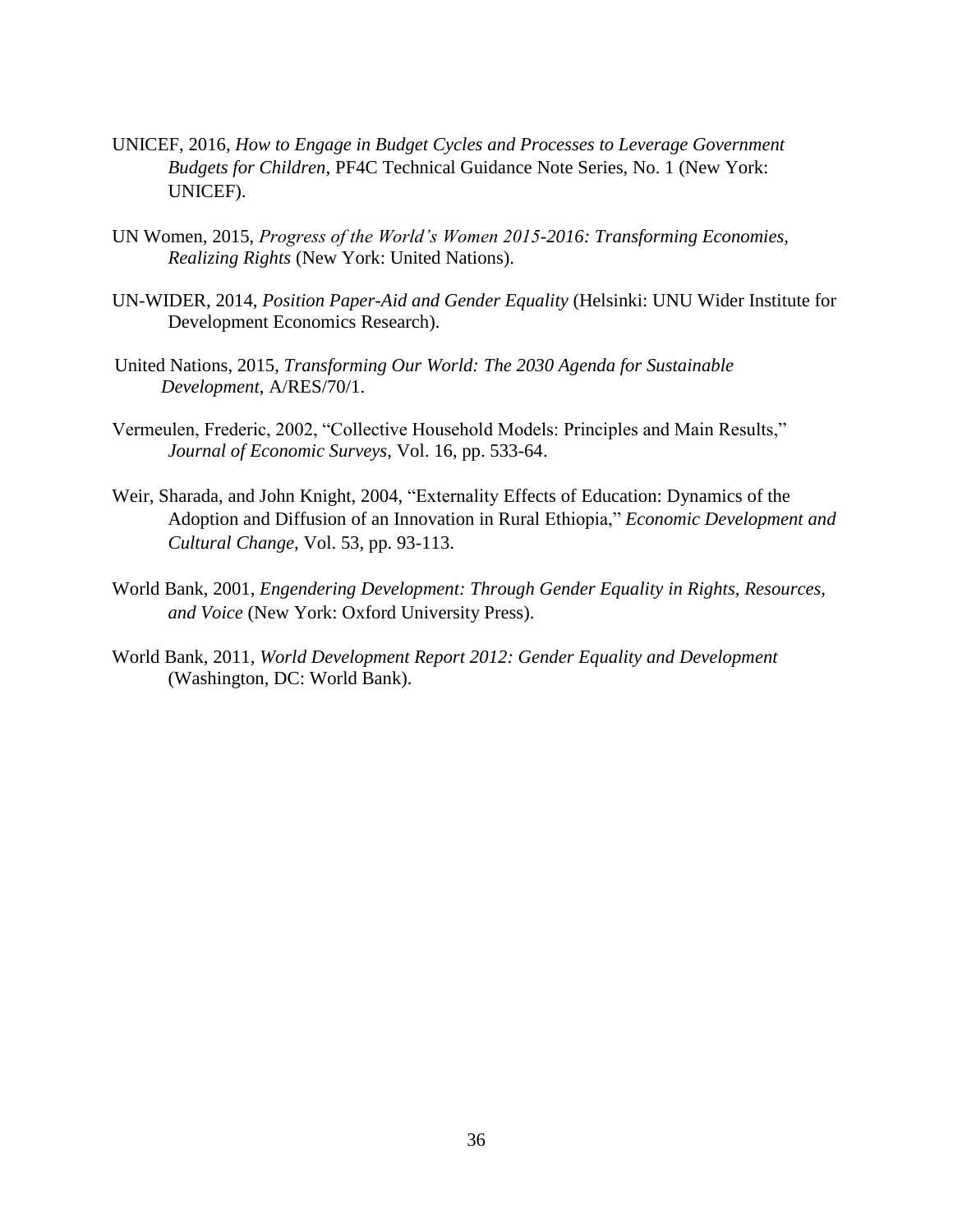# **Appendix A: Methodological Approach to the Regional Surveys and Summary Statistics**

The approach to collecting information on each country entailed a multi-pronged effort. First, we sent a questionnaire to the Ministries of Finance of all countries who are members of the International Monetary Fund soliciting their views on whether they had ever had such an initiative and if so, its principal characteristics, and if not, whether they had undertaken any fiscal policy or administrative efforts with the same intention. Table A1 lists the 62 responding countries. Second, we collected published and unpublished materials on gender budgeting. Third, we drew upon interviews with country officials, technical assistance providers, including from UN Women, the United Nations entity that addresses women's interests and provides support to many initiatives, and nongovernmental organizations.

| Afghanistan    | Guatemala             | Philippines          |
|----------------|-----------------------|----------------------|
| Argentina      | Honduras              | Poland               |
| Australia      | Italy                 | Portugal             |
| Austria        | Japan                 | Romania              |
| Bahamas, The   | Korea                 | Samoa                |
| <b>Belarus</b> | Latvia                | Senegal              |
| Belgium        | Lithuania             | Serbia               |
| Benin          | Macedonia, FYR        | Slovenia             |
| Bulgaria       | Malawi                | Somalia              |
| Cameroon       | Maldives              | Spain                |
| Chad           | Mali                  | Sweden               |
| Chile          | Micronesia, Fed. Sts. | Switzerland          |
| Comoros        | Moldova               | Tajikistan           |
| Costa Rica     | Mongolia              | Tanzania             |
| Czech Republic | Montenegro            | Thailand             |
| Denmark        | Morocco               | Turkey               |
| El Salvador    | Mozambique            | Uganda               |
| Ethiopia       | Netherlands           | <b>United States</b> |
| Gambia, The    | Norway                | Vietnam              |
| Germany        | Pakistan              | Zimbabwe             |
| Greece         | Panama                |                      |

# **Table A1. Countries Responding to the IMF Questionnaire on Gender Budgeting**

The six regional papers identified 23 countries considered to have "prominent" gender budgeting efforts and an additional 37 countries with gender budgeting efforts that were of interest. The list is not comprehensive of all countries that have undertaken gender budgeting. Table A2 lists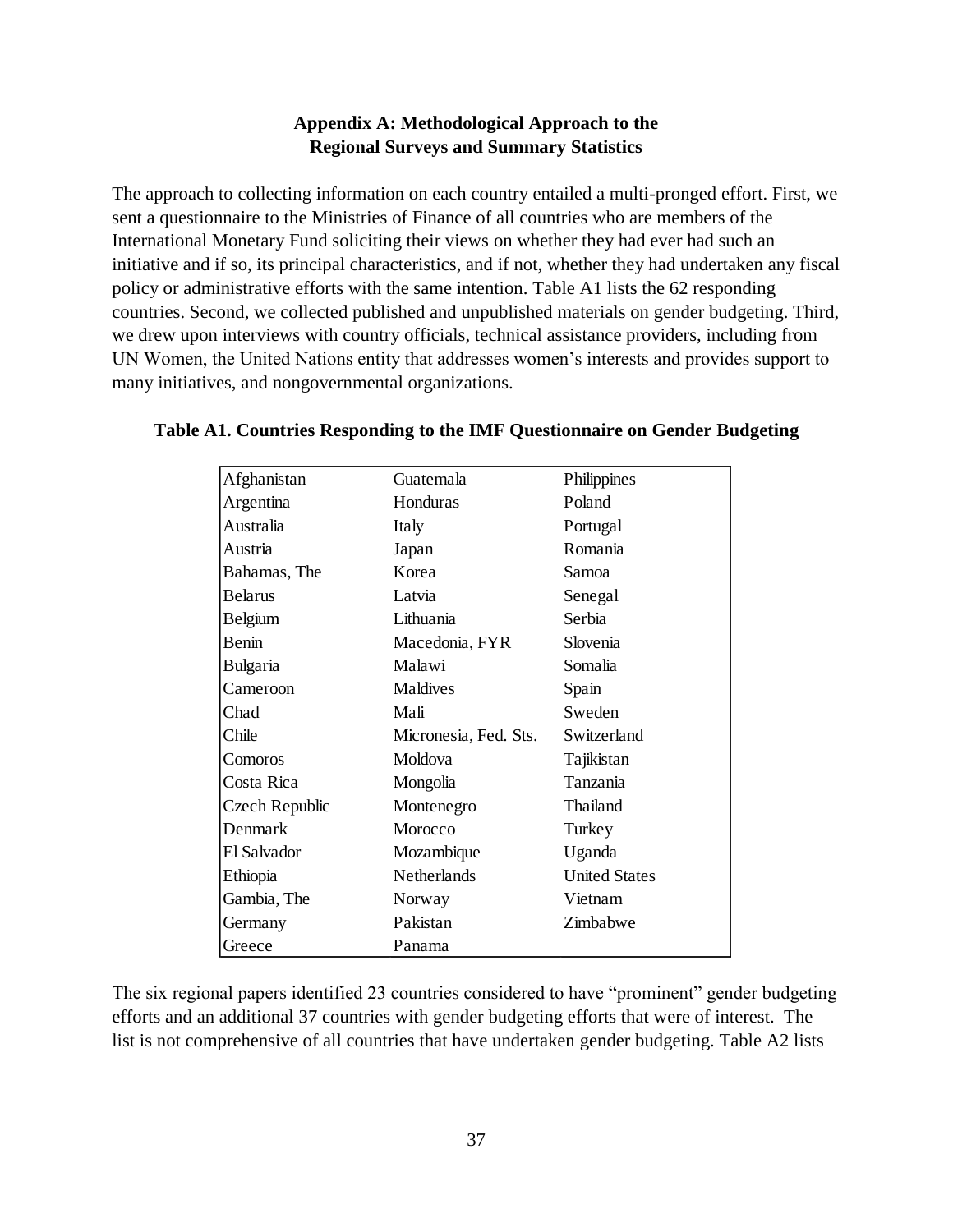the countries in each group. <sup>31</sup> In all regions, some of the initiatives were also conducted at the sub-national level. Germany is included because of the initiative in Berlin and Spain because of Andalucia.

| <b>Countries with Prominent Gender</b> | <b>Countries with Less Prominent Gender</b> |               |  |  |  |  |  |
|----------------------------------------|---------------------------------------------|---------------|--|--|--|--|--|
| <b>Budgeting Efforts</b>               | <b>Budgeting Efforts</b>                    |               |  |  |  |  |  |
| Afghanistan                            | Armenia                                     | Nepal         |  |  |  |  |  |
| Albania                                | <b>Bahrain</b>                              | Nicaragua     |  |  |  |  |  |
| Australia                              | Bangladesh                                  | Pakistan      |  |  |  |  |  |
| Austria                                | Benin                                       | Panama        |  |  |  |  |  |
| <b>Belgium</b>                         | <b>Bhutan</b>                               | Paraguay      |  |  |  |  |  |
| <b>Bolivia</b>                         | Brazil                                      | Peru          |  |  |  |  |  |
| Ecuador                                | Cameroon                                    | Senegal       |  |  |  |  |  |
| El Salvador                            | Colombia                                    | South Africa  |  |  |  |  |  |
| Finland                                | Costa Rica                                  | Sri Lanka     |  |  |  |  |  |
| Germany                                | Dominican Republic                          | Tanzania      |  |  |  |  |  |
| Iceland                                | Egypt, Arab Rep.                            | Thailand      |  |  |  |  |  |
| India                                  | Ethiopia                                    | Uruguay       |  |  |  |  |  |
| Korea                                  | Gambia, The                                 | Venezuela, RB |  |  |  |  |  |
| Macedonia, FYR                         | Guatemala                                   | Zimbabwe      |  |  |  |  |  |
| Mexico                                 | Honduras                                    |               |  |  |  |  |  |
| Morocco                                | Indonesia                                   |               |  |  |  |  |  |
| Philippines                            | Jordan                                      |               |  |  |  |  |  |
| Rwanda                                 | Kazakhstan                                  |               |  |  |  |  |  |
| Spain                                  | Malaysia                                    |               |  |  |  |  |  |
| Sweden                                 | Mali                                        |               |  |  |  |  |  |
| Timor-Leste                            | <b>Mauritius</b>                            |               |  |  |  |  |  |
| Uganda                                 | Mongolia                                    |               |  |  |  |  |  |
| Ukraine                                | Mozambique                                  |               |  |  |  |  |  |

**Table A2. Countries Featured in the Regional Surveys**

In the regional survey papers, for the 23 prominent gender budgeting efforts, we tried to collect information on the start year, whether the initiative was on-going or had ended, whether the program was tied to the Millennium Development Goals or a national development strategy, key fiscal policy components, the legal basis, and the roles of government, parliament, and civil society.<sup>32</sup> This information is summarized in Table A3, with the column labeled "Total" indicating how many of the 23 efforts had the characteristic indicated. It is important to note that the data represent a composite over time and do not relate specifically to any one point in time,

<sup>&</sup>lt;sup>31</sup> We also summarize the gender budgeting effort in West Bank and Gaza in Kolovich and Shibuya (2016).

<sup>&</sup>lt;sup>32</sup> We caution the reader that in converting the mainly qualitative information to the data template, there is room for differences in interpretation.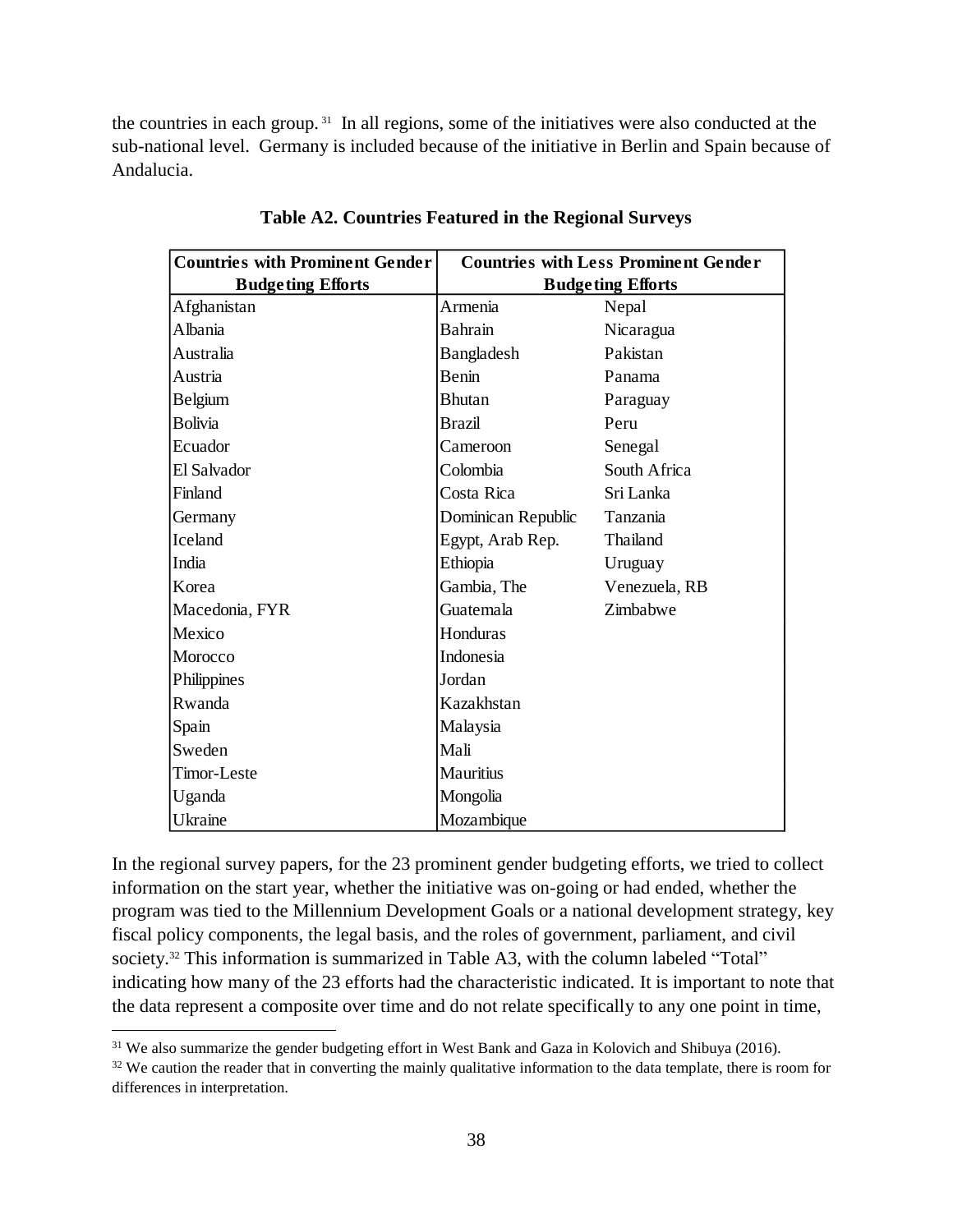except the start dates. The focus and structure of efforts may have changed over time. More than half of these efforts received technical and/or financial support from international organizations or bilateral aid providers; two-thirds linked their goals to those of the Millennium Development Goals or a national development plan. Each of the 23 programs focused on spending, while only five had an additional revenue focus. The Ministry of Finance was a lead player in 17 of the gender budgeting initiatives, and more than three-quarters had active participation of civil society.<sup>33</sup>

# **Table A3. Key Components of the 23 Prominent Gender Budgeting Efforts (number of countries in which the gender budgeting initiative had the characteristic)**

|                              |                                                                                               | <b>Total</b>   |
|------------------------------|-----------------------------------------------------------------------------------------------|----------------|
| <b>ORIGINS</b>               |                                                                                               |                |
|                              | Supported by international organizations or bilateral aid agencies                            | 13             |
|                              | Tied to MDGs or national development plan or gender equality strategy                         | 18             |
|                              | <b>SELECTED COMPONENTS OF FISCAL POLICY</b>                                                   |                |
|                              | Focus on spending                                                                             | 23             |
|                              | Spending focus on key human development (education and health)                                | 22             |
|                              | Spending focus on physical infrastructure (transport, water, electricity, and energy)         | 18             |
|                              | Spending focus on justice and security (violence against women, judicial assistance)          | 22             |
|                              | Spending focus on jobs, entrepreneurship, wages etc                                           | 21             |
|                              | Structural reforms in spending (subsidies, transfers, incentive or distributional objectives) | 15             |
|                              | Focus on revenue                                                                              | 5              |
|                              | Personal income tax focus                                                                     | $\mathfrak{Z}$ |
|                              | Other tax focus, including general or selective sales and trade                               | $\overline{2}$ |
|                              | <b>INDICATORS TO PLACE GENDER BUDGETING IN THE FISCAL PROCESS</b>                             |                |
|                              | Broad statement of goals of Minister of Finance                                               | 15             |
|                              | Gender budgeting statement in budget documentation                                            | 19             |
|                              | Gender budgeting circular or related to instruct the bureaucracy                              | 18             |
|                              | Gender budgeting in planning and programming                                                  | 21             |
|                              | Gender budgeting outcome report or audit                                                      | 12             |
|                              | Explicit reporting on gender equality spending                                                | 17             |
| <b>LEGAL BASIS</b>           |                                                                                               |                |
|                              | Gender budgeting has constitutional standing                                                  | $\overline{4}$ |
|                              | Gender budgeting is incorporated in organic budget or other finance laws                      | 13             |
| <b>ROLE OF GOVERNMENT</b>    |                                                                                               |                |
|                              | Ministry of Finance is lead entity                                                            | 17             |
|                              | Other ministries play consequential role                                                      | 23             |
|                              | Subnational government is involved                                                            | 16             |
| <b>ROLE OF CIVIL SOCIETY</b> |                                                                                               |                |
|                              | Significant encouragement or participation of civil society                                   | 18             |

Source: Staff compilation from regional surveys.

<sup>&</sup>lt;sup>33</sup> We note that "lead player" does not necessarily imply that the ministry of finance was a catalyst or involved from the beginning of the efforts. Rather, this indicates that the ministry of finance assumed a lead role at some point.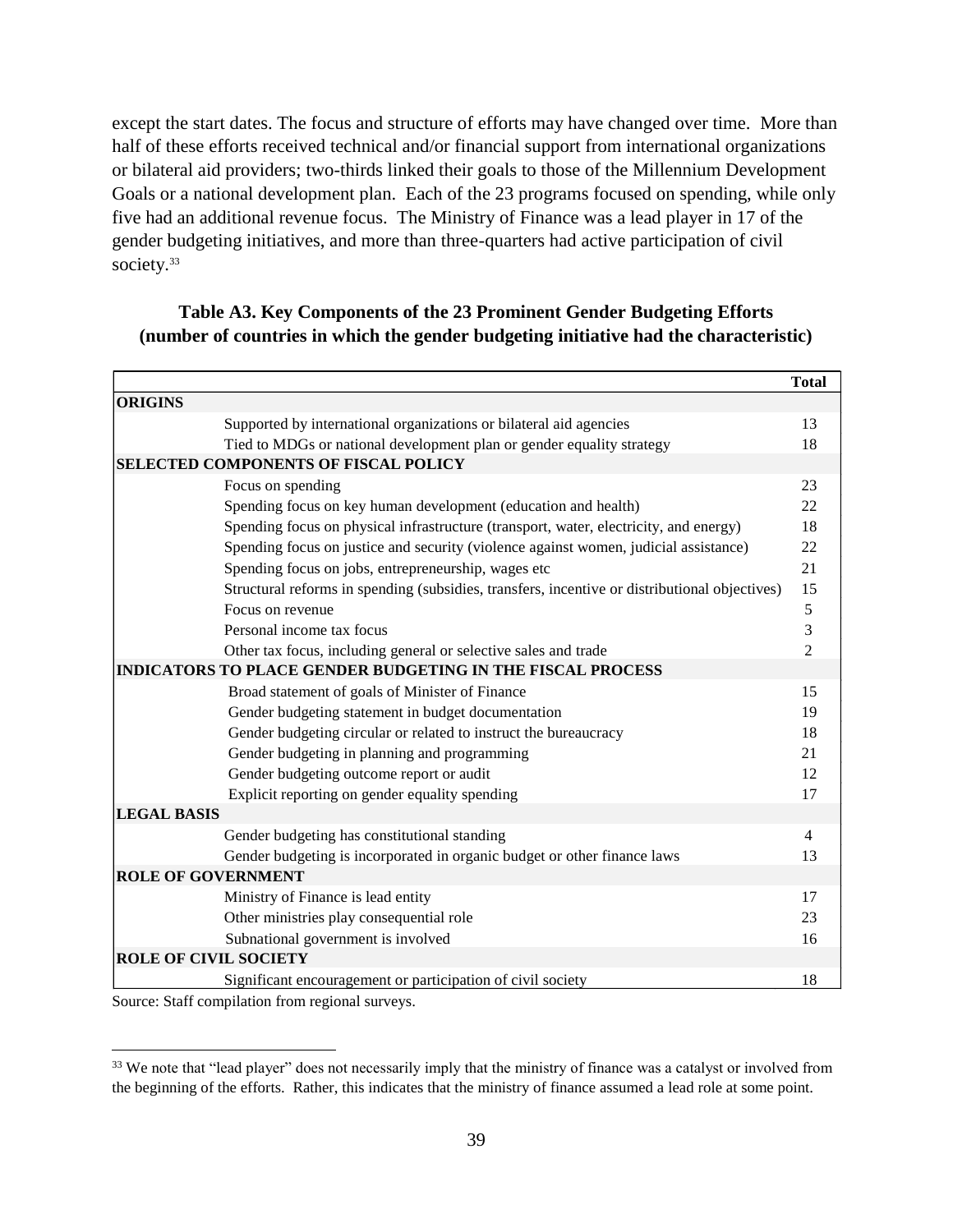Table A4 shows the average by region and gender budgeting status for a variety of fiscal and gender inequality indicators. The Public Expenditure and Financial Accountability (PEFA) scores are higher for both the prominent and the other featured initiatives than the non-gender budgeting countries (Europe is excluded because most countries do not have PEFA evaluations).<sup>34</sup> Looking at the female to male ratio of gross secondary enrollment, we see that the African prominent gender budgeting countries and Asia and Pacific prominent and other gender budgeting countries had higher ratios than their non-gender budgeting counterparts. Gender budgeting countries in Europe and the Western Hemisphere had similar ratios to nongender budgeting countries. Across all the regions and categories of gender budgeting, the lowest average female to male ratio for secondary enrollment is in the Middle East and Central Asia prominent gender budgeting countries at 0.71. However, the other gender budgeting countries in this region outperformed their non-gender budgeting regional counterparts. For the maternal mortality ratio, we see that the African and Western Hemisphere gender budgeting countries have lower maternal mortality ratios than non-gender budgeting countries in the same regions. The other gender budgeting countries in the Middle East and Central Asia had the lowest maternal mortality ratio (note that data for Europe are excluded).

There are no clear patterns comparing gender budgeting and non-gender budgeting countries regarding spending on education or health as a share of GDP. In some cases, non-gender budgeters spend more on these two categories (e.g. Western Hemisphere on education; Africa, Asia and Pacific and Western Hemisphere on health), while in other regions, gender budgeters spend more (e.g. Europe's on education and health; Africa's other gender budgeting countries on education).

<sup>&</sup>lt;sup>34</sup> PEFA is a performance monitoring framework used to assess the public financial management systems in developing countries. A higher PEFA score implies stronger administration of public finances. Please see [https://www.PEFA.org](https://www.pefa.org/) for more details.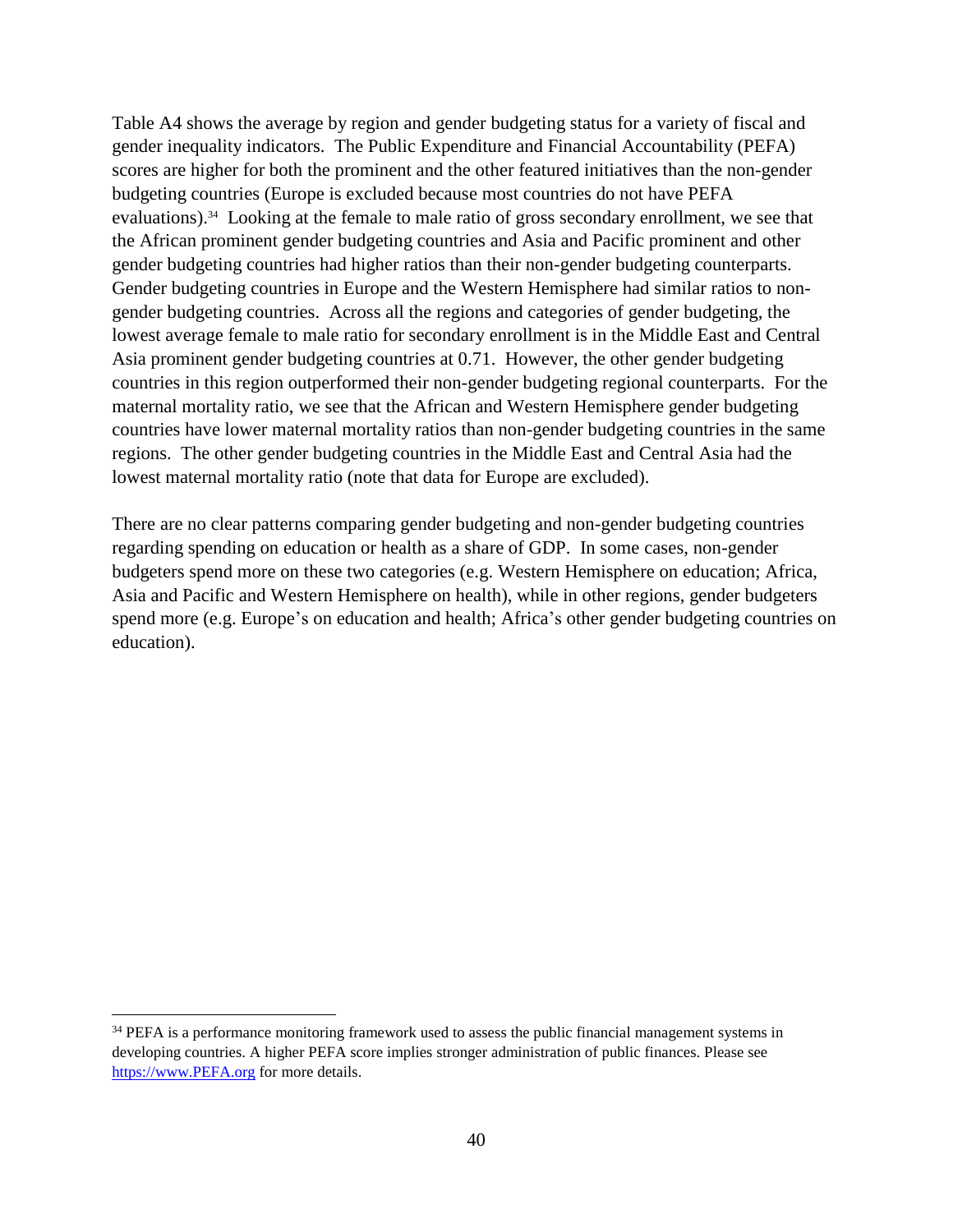#### **Table A4. Fiscal and Gender Inequality Indicators by Region and Gender Budgeting Status**

|                     |                                |                  |                                                              |                                 | <b>Fiscal Aggregates</b> |                                      |                                      | <b>Public</b><br><b>Financial</b><br><b>Management</b> | <b>Gender Inequality Indicators</b>             |                                       |                                           |                                              |                                           |                                                                              |                                              |
|---------------------|--------------------------------|------------------|--------------------------------------------------------------|---------------------------------|--------------------------|--------------------------------------|--------------------------------------|--------------------------------------------------------|-------------------------------------------------|---------------------------------------|-------------------------------------------|----------------------------------------------|-------------------------------------------|------------------------------------------------------------------------------|----------------------------------------------|
| Region <sup>2</sup> | <b>Gender budgeting status</b> | Total<br>revenue | <b>Total</b><br>expenditure                                  | Overall<br>balance <sup>3</sup> | Gross debt <sup>4</sup>  | Education<br>expenditure expenditure | Health                               | <b>PEFA overall</b><br>score <sup>5</sup>              | GDI, time-<br>consistent <sup>6</sup><br>(2013) | Gini<br>coefficient'<br>(scale 0-100) | Gross<br>secondary<br>enrollment<br>(FMR) | Gross<br>secondary<br>enrollment<br>(female) | Labor force<br>participation<br>64) (FMR) | Labor force<br>participation<br>rate (ages 15- rate (ages 15-<br>64)(female) | Maternal<br>mortality ratio<br>(per 100,000) |
|                     |                                |                  | (average 2012-2015, unless otherwise indicated) <sup>8</sup> |                                 |                          | (average<br>2010-2013) <sup>8</sup>  | (average)<br>2011-2014) <sup>8</sup> |                                                        |                                                 |                                       |                                           | 2013 or latest year available                |                                           |                                                                              |                                              |
|                     | Prominent gender budgeting     | 19.1             | 21.9                                                         | $-2.8$                          | 25.7                     | 3.7                                  | 2.5                                  | 2.7                                                    | 0.92                                            | 46.9                                  | 0.95                                      | 29.0                                         | 0.99                                      | 82.3                                                                         | 316.5                                        |
| <b>AFR</b>          | Other gender budgeting         | 21.3             | 24.9                                                         | $-3.5$                          | 42.6                     | 4.4                                  | 2.7                                  | 2.7                                                    | 0.88                                            | 42.3                                  | 0.86                                      | 48.3                                         | 0.84                                      | 69.6                                                                         | 407.5                                        |
|                     | Non-gender budgeting           | 25.7             | 28.5                                                         | $-2.8$                          | 42.0                     | 4.2                                  | 3.0                                  | 2.0                                                    | 0.85                                            | 44.7                                  | 0.82                                      | 42.6                                         | 0.83                                      | 65.7                                                                         | 512.6                                        |
|                     | Prominent gender budgeting     | 23.6             | 26.0                                                         | $-2.4$                          | 43.0                     | 4.2                                  | 3.2                                  | 2.3                                                    | 0.92                                            | 37.3                                  | 0.99                                      | 95.6                                         | 0.65                                      | 51.8                                                                         | 76.3                                         |
| <b>APD</b>          | Other gender budgeting         | 19.6             | 23.3                                                         | $-3.7$                          | 53.2                     | 3.7                                  | 2.2                                  | 2.6                                                    | 0.92                                            | 36.3                                  | 1.02                                      | 75.5                                         | 0.68                                      | 56.4                                                                         | 113.3                                        |
|                     | Non-gender budgeting           | 27.7             | 28.0                                                         | $-0.3$                          | 54.2                     | 4.0                                  | 3.9                                  | 2.0                                                    | 0.94                                            | 37.5                                  | 0.97                                      | 75.7                                         | 0.85                                      | 70.1                                                                         | 86.3                                         |
| <b>EUR</b>          | Prominent gender budgeting     | 42.9             | 45.8                                                         | $-2.9$                          | 70.2                     | 5.8                                  | 6.7                                  | 2.6                                                    | 0.98                                            | 30.3                                  | 0.99                                      | $N/A^9$                                      | 0.85                                      | 67.3                                                                         | N/A                                          |
|                     | Non-gender budgeting           | 39.7             | 42.1                                                         | $-2.4$                          | 59.5                     | 5.2                                  | 5.8                                  | 3.0                                                    | 0.98                                            | 32.2                                  | 1.00                                      | N/A                                          | 0.83                                      | 62.2                                                                         | N/A                                          |
|                     | Prominent gender budgeting     | 26.1             | 29.2                                                         | $-3.2$                          | 34.2                     | 4.1                                  | 2.4                                  | 2.7                                                    | 0.72                                            | 40.7                                  | 0.71                                      | 50.9                                         | 0.27                                      | 21.7                                                                         | 258.5                                        |
| <b>MECA</b>         | Other gender budgeting         | 23.2             | 28.3                                                         | $-5.1$                          | 54.7                     | 2.9                                  | 2.9                                  | 2.9                                                    | 0.92                                            | 31.4                                  | 1.05                                      | 93.4                                         | 0.49                                      | 38.8                                                                         | 31.3                                         |
|                     | Non-gender budgeting           | 32.6             | 34.0                                                         | $-1.4$                          | 36.8                     | 3.8                                  | 2.6                                  | 2.5                                                    | 0.89                                            | 34.6                                  | 0.94                                      | 79.4                                         | 0.47                                      | 37.4                                                                         | 127.3                                        |
|                     | Prominent gender budgeting     | 29.4             | 32.8                                                         | $-3.4$                          | 41.9                     | 4.9                                  | 3.8                                  | 2.6                                                    | 0.95                                            | 46.8                                  | 1.03                                      | 80.8                                         | 0.67                                      | 55.8                                                                         | 90.5                                         |
| <b>WHD</b>          | Other gender budgeting         | 22.4             | 26.2                                                         | $-3.8$                          | 38.5                     | 4.3                                  | 4.2                                  | 2.9                                                    | 0.97                                            | 49.0                                  | 1.07                                      | 84.5                                         | 0.67                                      | 56.7                                                                         | 83.0                                         |
|                     | Non-gender budgeting           | 29.4             | 32.8                                                         | $-3.4$                          | 55.0                     | 5.0                                  | 4.7                                  | 1.4                                                    | 0.98                                            | 45.7                                  | 1.03                                      | 95.9                                         | 0.80                                      | 62.8                                                                         | 90.8                                         |

Sources: IMF, World Economic Outlook (2016); World Bank, World Development Indicators database, Women, Business and the Law (2015); Stotsky et al. (2016); and IMF staff calculations.

1/ Figures for total revenue, total expenditure, overall balance, and gross debt are drawn from the latest WEO publication, and the concept of government corresponds to that in the WEO. Please see the WEO for further details. Health and education expenditure are drawn from the World Bank Development Indicators (WDI) and correspond to the general government concept.

2/ AFR stands for Africa; APD for Asia and Pacific; EUR for Europe; MCD for Middle East and Central Asia; WHD for Western Hemisphere

3/ Corresponds to the concept of total revenue minus total expenditure.

4/ Gross debt does not net out holdings of debt by other entities of the government.

5/ PEFA is a performance monitoring framework used to assess the public financial management systems in developing countries. It is an initiative jointly supported by the World Bank, IMF, European Commission, and other development and government institutions. The framework consists of 28 indicators with each indicator scored on a scale from A (highest) to D (lowest). PEFA scores reported above are an average of the 28 indicators and convert the four ordinal PEFA scores (A,B,C,D) to numerical scores (4,3,2,1) with "+" score given 0.5 point. A higher PEFA score implies stronger administration of public finance. On a global basis, the lowest score is 1.1 and highest score is 3.6. Please see https://www.pefa.org/ for further details.

6/ The GDI is an index of gender equality, which generally ranges from 0-1, with higher numbers signifying more equality; please see Stotsky et al. (2016) for further details.

7/A higher Gini coefficient implies more inequality.

8/ The figures are based on the average over the number of years in this period for which data were available, by region and GB status.

9/ Data are not available.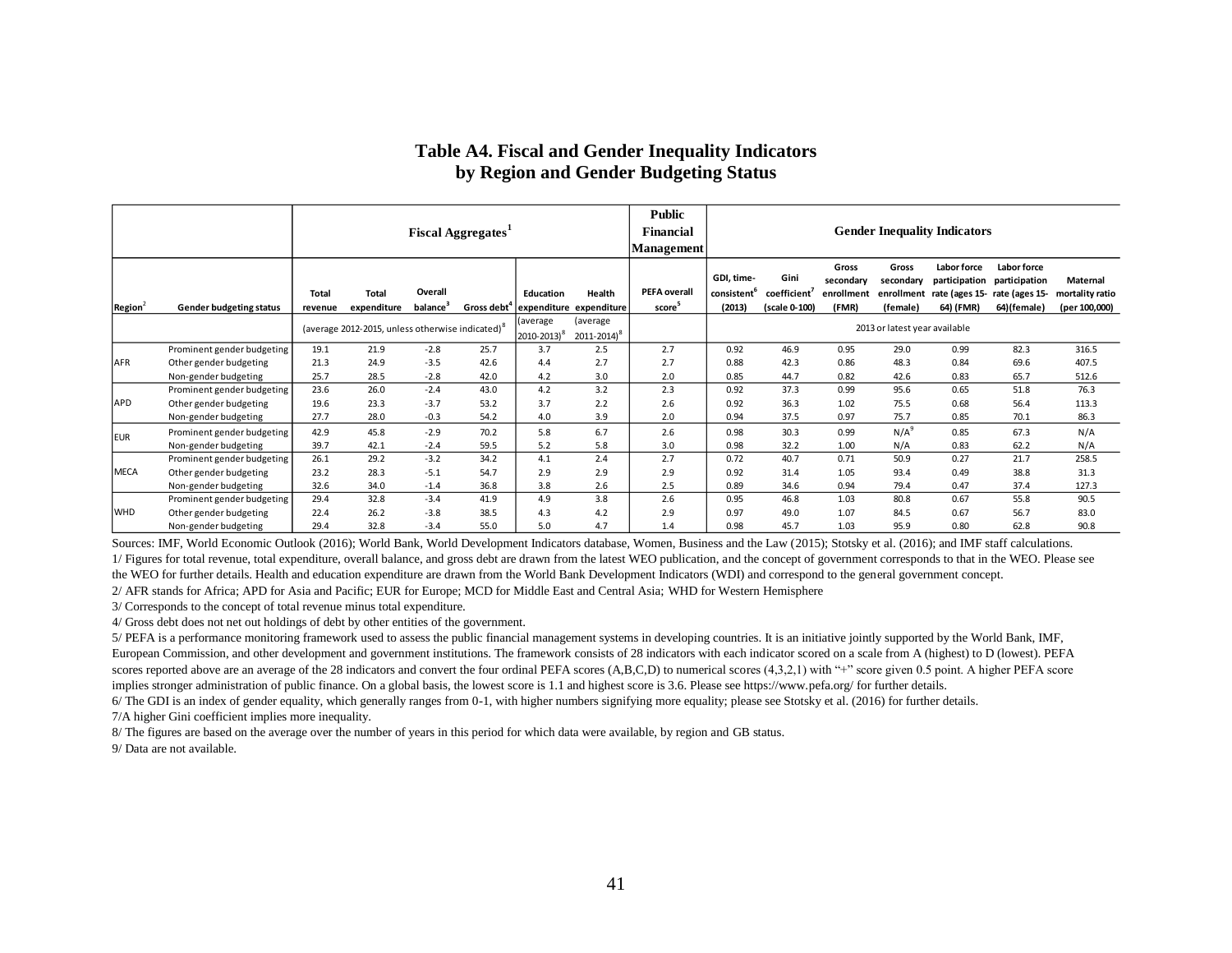### **Appendix B: Fiscal Incidence Using Data Disaggregated by Sex**

To understand why the incidence of government services may vary by sex for education spending, it is important to start with a look at gender-based differences in behavior with regard to household education decisions. An extensive literature has examined the economics of education decisions in a developing country perspective (Behrman, 1999; Schultz, 2002; Glick, Saha, and Younger, 2004; Duflo, 2012). Gender inequalities in education are a result of supply and demand factors that interact to limit the opportunity of females to gain an education.

In the standard formulation, demand for education reflects price, income, and taste or culture variables, and the price is composed of both direct and indirect components of cost. The direct costs of education have several components, including the direct monetary costs and the opportunity cost of time. The monetary costs may in some contexts be the same between males and females and in others, they may differ, for instance, the costs of uniforms or materials required for school. The opportunity costs of time generally differ between males and females, especially when children play an important economic role in the household. For instance, in many cultures, girls are expected to help care for younger siblings and both boys and girls may be required to help with home chores; thus, there may be varying opportunity costs to their time spent in school.

The direct costs of education vary, depending on the ability of the country to fund public education. These costs may often be prohibitive, especially in the poorest countries in the world where even though the monetary costs may not be high, they may still be sufficient to discourage households with little excess cash income. The education of girls may often be a lower priority to parents for economic reasons, especially because in many traditional societies, sons are expected to provide old age security to parents. Schultz (1995) notes that parents may not invest in the optimal amount of education for their children because they expect the private returns on education to be lower than those on other investments. Even if they expect the return to be competitive with alternative investments, they may not choose an efficient level of education because of credit constraints that limit their ability to borrow to pay for their children's education or an aversion to borrowing. There may also be social and religious reasons that dampen parental incentive to educate their daughters.

Women may have different preferences for spending on goods and services in the home. The evidence suggests that women have a stronger preference than men for spending on goods and services that contribute to the human capital of their children, implying that within a household, women gear spending more toward education, food, and health care for children (Blumberg, 1988; Thomas, 1997; World Bank, 2001; Quisumbing, 2003). Women and men may have different preferences for spending on male and female children within the household (Deaton, 1989; Alderman and Gertler, 1997; Quisumbing and Maluccio, 2003; Kingdon, 2005). Here the differences seem to vary widely across cultures. In some cases, women may have a preference for spending relatively more on male children, while in others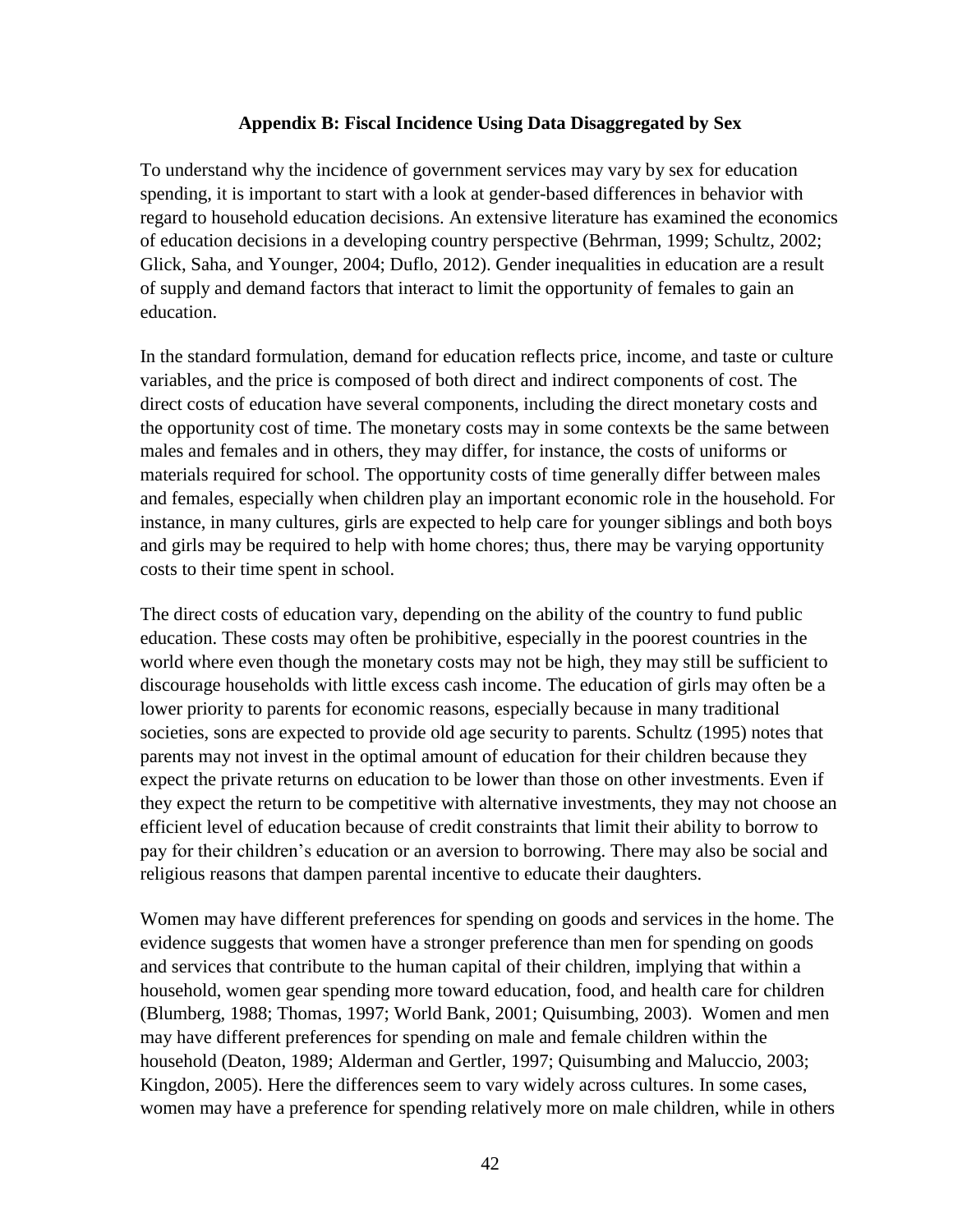this tendency may be less pronounced or even reversed. As a result, price and income elasticities of demand may vary depending on the decision-making process in the household as well as the sex of the children involved.

The supply of education reflects the availability of schools, teachers, and other facilities, and includes both public and private alternatives. Where the public sector is well funded, schools are typically one of the major expenditures of government. However, in poorer countries, public spending on education may be relatively modest compared to the burgeoning population of school-age children. Private alternatives exist in most countries, but these are usually affordable only to a small group of higher income households.

From a social perspective, there are also significant external benefits from educating females. Higher levels of education for females are associated with better health and nutrition, reflected in longer life expectancies and reduced child mortality, even while male education is also beneficial. Glewwe (1999) and Christiaensen and Alderman (2004) find evidence of the beneficial effect of mother's education on their children's health. Female education also tends to promote reduced fertility, and interacts with other cultural factors to encourage parents to invest more in the human capital of their children. Weir and Knight (2004) find, in the context of Africa, the benefits of education diffuse through social networks. They find, using survey data from Ethiopia, that the majority of farmers say they were influenced in their decision to adopt modern inputs by someone of the same gender, thus suggesting that the positive externalities from education are enhanced when social networks facilitate greater diffusion of this knowledge. The evidence is thus clear that the benefits of increased education, although internalized to a large extent, also spill over to the society.

Unfortunately, the external benefits are hard to quantify, but they form a critical part of the argument for using public policies, be they taxes, subsidies, or regulations, to reduce gender inequalities. Schultz (2002) concludes that there is "mounting empirical evidence from around the world that the social returns to the years of schooling of females are greater than the returns to males…." Further, he notes that the regions of the world that have achieved the most economic and social progress over the past several decades are those—among other things—that have most successfully promoted equal educational achievements for males and females.<sup>35</sup> Klasen and Lamanna (2009) also find that addressing inequality in female education is beneficial to national growth.

Gender inequalities in investments in health are harder to measure because biological differences between males and females could lead to different nutritional requirements and different needs regarding use of health services. For instance, women in their childbearing years generally require more health care than men. Schultz (1995) notes that there was a

<sup>&</sup>lt;sup>35</sup> See also World Bank (2001) and Abu-Ghaida and Klasen (2004).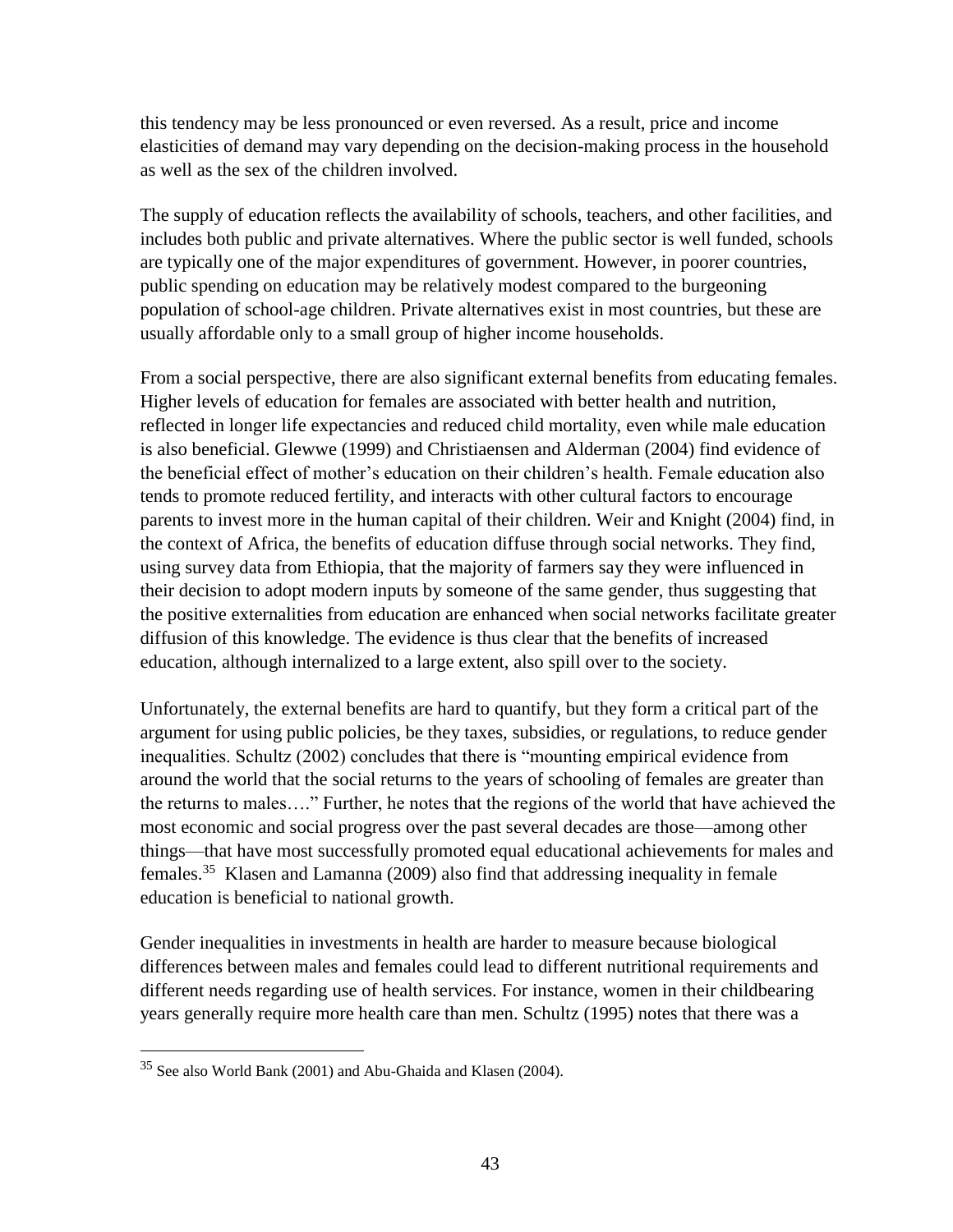significant advance in female longevity relative to male longevity in the twentieth century in most countries, reflecting reduced inequalities in health care access. However, girls and women are still disadvantaged in some countries where gender inequalities in health persist, including most notably India, where ratios of under-5 mortality for girls relative to boys remain well above international norms (Stotsky et al., 2016).

### *Examples of studies on education, health, and infrastructure<sup>36</sup>*

In one of the earliest such studies, Demery et al. (1995) use discrete choice modeling techniques to estimate the incidence of education and health spending in Ghana, disaggregated by gender and income. They combine estimates of the cost of service provision with information on household use of services, from the Ghana Living Standards Surveys. They find marked gender inequalities in education spending, with girls receiving less benefit than boys. With regard to health expenditures, Demery, Chao, Bernier, and Mehra (1995) find, for outpatient services, an even split between males and females and little variation across the expenditure distribution. But for inpatient care, they find that there are substantial differences, with females receiving less than half the total share in the lowest quintile and more than half in the other quintiles, thus suggesting more of a disadvantage for lowerincome females.

In a comprehensive international comparison, Filmer (1999) analyzes gender differences in school enrollment, using data from 41 countries across the world in the 1990s. Ranking households by wealth, he finds that both gender inequalities and income inequalities in school enrollment. Gender inequalities in school enrollment rates tend to be greater for the poor than the rich. In no country were these gender inequalities greater for the rich than the poor. He also finds similar patterns between the rich and poor for mortality of children under five, where in contrast to access to schooling, females enjoy a natural advantage over males. In about two-thirds of countries, the female advantage is smaller for the poor than the rich. Sahn and Younger (2000) examine cumulative shares of benefits across the expenditure distribution for eight African countries. They find that for primary education in only one country do aggregate benefits differ significantly by sex, which implies that there is gender inequality but the degree of inequality is relatively constant across the expenditure distribution.

Glick, Saha, and Younger (2004) assess the distribution of public expenditures, focusing on education and health services, water supply, and public employment, for nine countries in different regions of the world, including a sample of transition economies, and countries in sub-Saharan Africa, Latin America, the Middle East, and Southeast Asia. They break down the data for each country by quintiles using per capita household expenditures as a measure

 $36$  Also see Greenspun and Lustig (2015) for a comprehensive survey.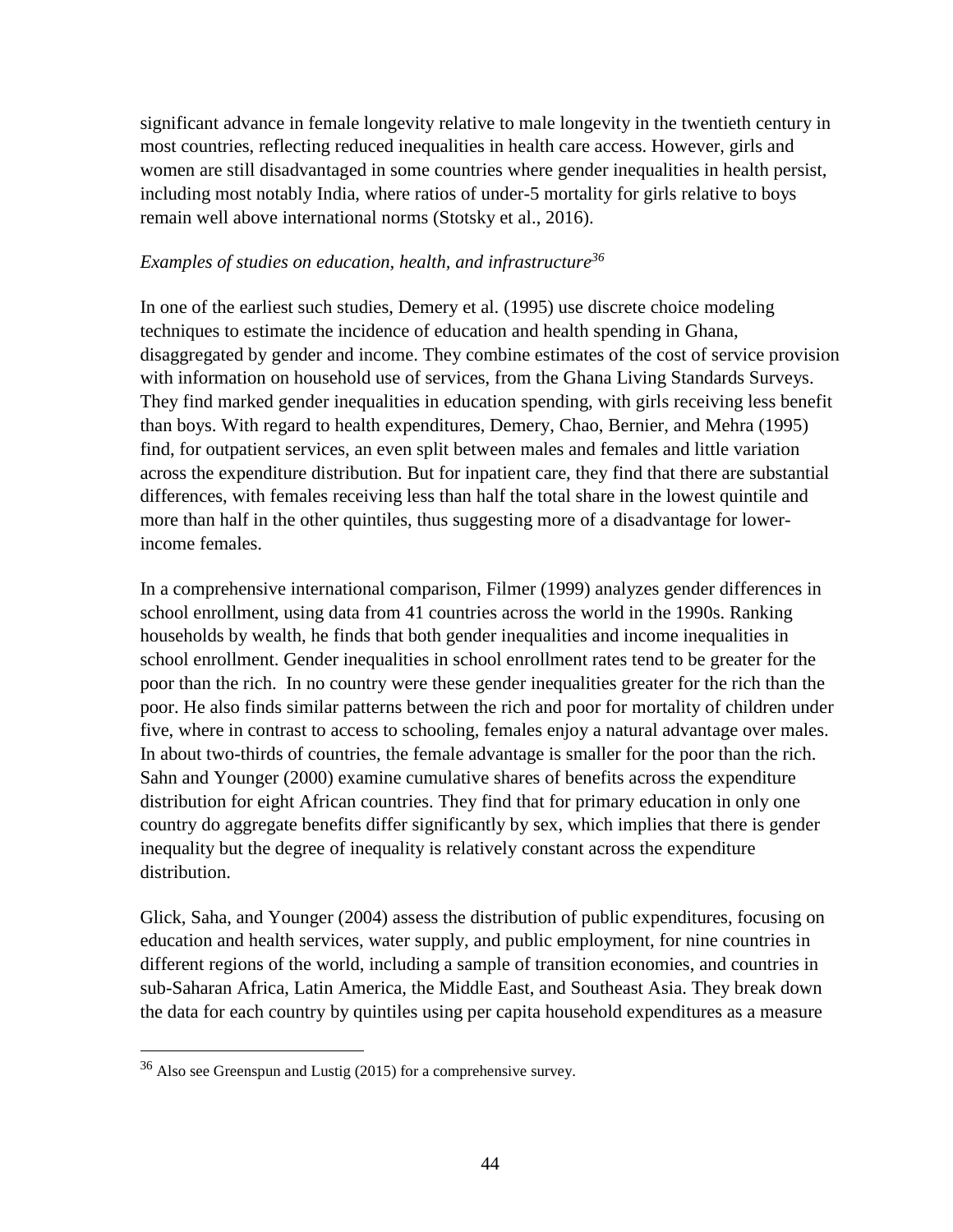of welfare and by gender (hence there are 45 comparisons by gender for the nine countries). With regard to education, a majority of their comparisons for primary education show a gap in favor of boys, rising slightly over the second period of their observation. The largest gaps are in Ghana, Pakistan, and Uganda. The results for secondary education are similar. For public medical visits, the gender gap favors women in every country and virtually every quintile in their sample of countries. These results are stable over time. Since the results may be influenced by the differentially greater need of women in childbearing years, they also examine the number of medical care visits for people outside the childbearing years and find no gender gap. Public vaccinations also show no gender gap.

More recent evidence shows some evolution in spending patterns over time. Demery and Gaddis (2009) assess the incidence of public spending on education and health care in Kenya. They find that per capita spending on education favors boys at all levels—primary, secondary, and tertiary. However, primary spending is progressive measured against income, while secondary and tertiary spending is regressive. They also assess marginal, as opposed to average, benefits from additional spending, and show that primary spending has a higher marginal benefit for low-income girls. With regard to health care, they find that women and girls benefit more than men and boys but that higher-income females receive more benefit from spending than lower-income households. As with education, primary healthcare spending has a higher marginal incidence for poor females.

Austen, Costa, Sharp, and Elson (2013) assess public spending in Timor-Leste. They find that public education spending benefits boys more than girls at each level of education and rural students are at a disadvantage compared to those in urban settings. They also undertake demand analysis to examine determinants of public school enrollment and find that the education of mothers is a key determinant of greater school attendance, suggestive of the need to consider externalities and the medium-term in assessing the benefits of interventions to equalize gender inequalities.

These findings on primary education and healthcare are important because they validate the common policy orientation of much of the international aid efforts in recent years to focus on these components of public spending. The higher marginal spending incidence for poor females suggests that targeting these components of spending to lower-income households is a particularly effective public policy both for closing gender and income gaps.<sup>37</sup>

To sum up, the research on education and health suggests that, in general, educational inequalities exist between boys and girls and they are more pronounced at higher levels of education, for poorer families, and in poorer countries. However, there is considerable

 $37$  See Clements, de Mooij, Gupta, and Keen (2015) for a similar conclusion on the importance of targeting spending to reduce inequality.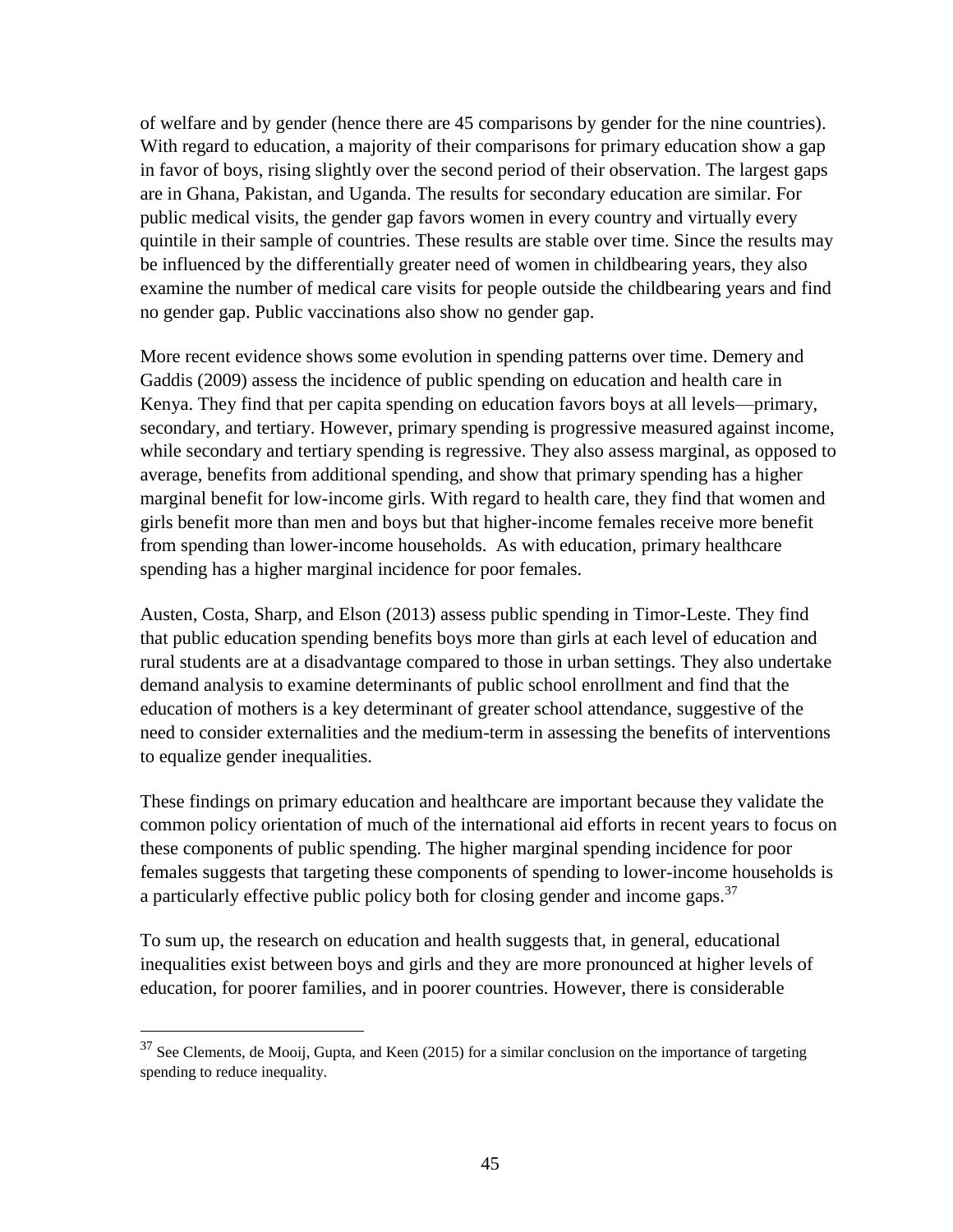variation across countries and certain regions of the world, especially sub-Saharan Africa, the Middle East and North Africa, and South Asia show the greatest inequalities. Health inequalities exist in some areas of health care, especially for poorer households and in poorer countries, but are less evident for some components of health care, such as vaccinations. The trend is toward the reduction of these inequalities, though progress has been uneven. The relative paucity of such studies suggests the need for more work in this area.

This survey neglects advanced countries because the differences in spending on education and health care for women and men are largely equalized. In fact, in many advanced countries today, women attain tertiary education at a higher rate than men, so if anything, they derive more benefit from public spending on education. The benefits from public spending for healthcare for women may exceed that for men, largely because of their longer life expectancy (Cylus et al., 2011).

A number of studies have also focused on measuring the incidence of government infrastructure spending and government services, such as training and education of farmers. Government infrastructure poses a problem in that many services are consumed jointly in the home. However, because women and men typically have different roles, there is still scope to assess differential incidence, even with jointly consumed services, including through time use surveys. For instance, in many developing countries, where households lack running water, it is women and girls' task to bring water to the household so they benefit both from the provision of the government service and the time savings. Sahn and Younger (2000) find that for time spent collecting water, there is a significant gender gap in both Madagascar and Uganda.

An interesting attempt to capture this differential incidence is found in Mogues, Petracco, and Randriamamonjy (2011), who examine the distribution of rural services in Ethiopia broken down by gender and income level. They find that agricultural extension services are skewed in favor of men and the public works component of the Food Security Program favors male-headed households, while the direct support component favors female-headed households. For drinking water, they find that female-headed households have more access to safe water and travel further to access safe water. Mogues (2013) finds a similar bias in the benefit of agricultural extension services to men.

These results, though few in number, provide some clear policy implications with relevance to fiscal policies to address gender inequality. They suggest that properly targeted and structured public spending can contribute to reducing gender inequalities in education, health, and water and other infrastructure and government services. These studies highlight the importance of looking not only at incidence disaggregated by sex but also broken down by type of government spending and income. The studies on education and healthcare suggest that focusing on primary education and healthcare for girls, especially in lowerincome households, is particularly beneficial, and that the indirect benefits of closing gender gaps among men and women may yield external benefits that go beyond the direct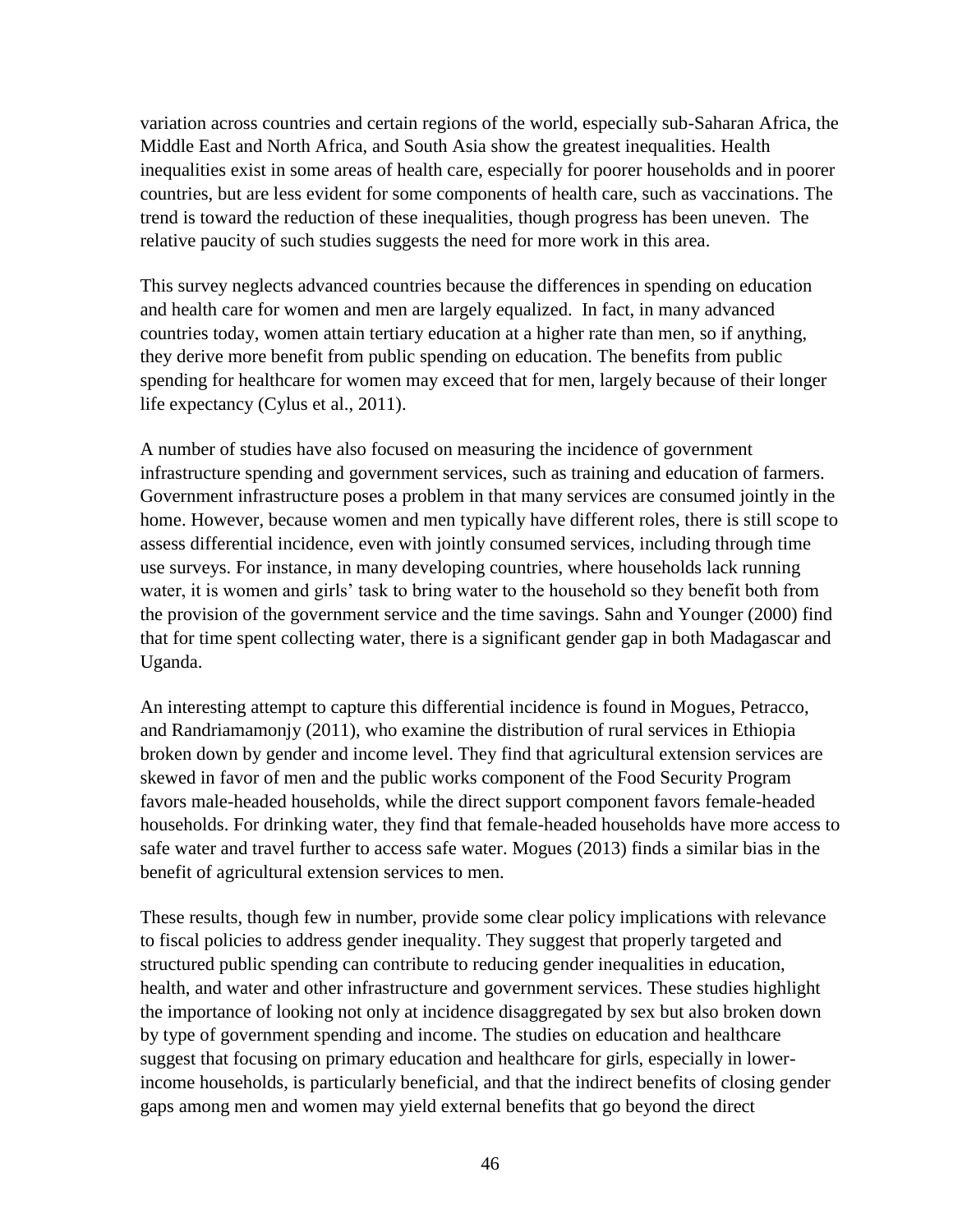beneficiaries and into the medium term. However, the recent research on infrastructure is well worth further investigation especially now as the poorest countries in the world, including Africa, attempt to address their critical infrastructure gaps through ramped up spending.

# *Examples of studies on tax policies*

On the revenue side, tax incidence analysis entails a set of considerations similar to those in expenditure analysis. However, rather than programs, we focus on policies—tax and related revenue policies, including fees and tariffs. There are many inherent gender biases—both explicit and implicit—in tax systems (Stotsky, 1997). Taxes are typically either income- or wealth-based (i.e., direct taxes) or sales based (i.e., indirect taxes).

The empirical work on tax policy has in some cases taken account of the combined or in some cases general equilibrium effects of tax and social benefit systems. This is especially the case of research in the advanced economies, where social benefits, like taxes, can have disincentive effects on labor supply. In addition, recent work on the incentive and incidence of taxation look at human capital and other factors in a life cycle framework (Keane, 2011).

Explicit gender discrimination in the personal income tax may take several different forms, including the rules governing the allocation of shared income (such as non-labor income and income from a family business), the allocation of exemptions, deductions, and other tax preferences, as well as the setting of tax rates and legal responsibilities for paying the tax. Implicit gender bias is often seen as the result of increasing marginal tax rates that may discourage secondary workers in a household from working (Feenberg and Rosen, 1995; Blanchard, Jaumotte, and Loungani, 2014).

Indirect taxes may also contain gender biases, though explicit biases are less likely since the tax is impersonalized. However, implicit biases exist in several forms. For instance, under sales taxes, there may be differential application or rates applied to different commodities. If taxes apply less heavily to necessities or products predominantly purchased by women, this creates a certain implicit gender bias. Similarly for taxes on international trade, since these taxes are also impersonal, rarely does one find explicit gender bias but there are also implicit biases built into the definition of the base, the structure of tax rates, and other features of the tax system.

Grown and Valodia (2010) explore these issues in depth in a volume that presents case studies on a mix of eight advanced and developing countries from around the world. The book applies the same methodology to the analysis of the incidence of both direct and indirect taxes broken down by gender. With regard to direct taxes, they focus on personal income tax, which is based on individual filing in these countries and thus lends itself better to a breakdown by gender than systems based on household filing. The studies examine the different ways in which these taxes incorporate explicit and implicit discrimination and how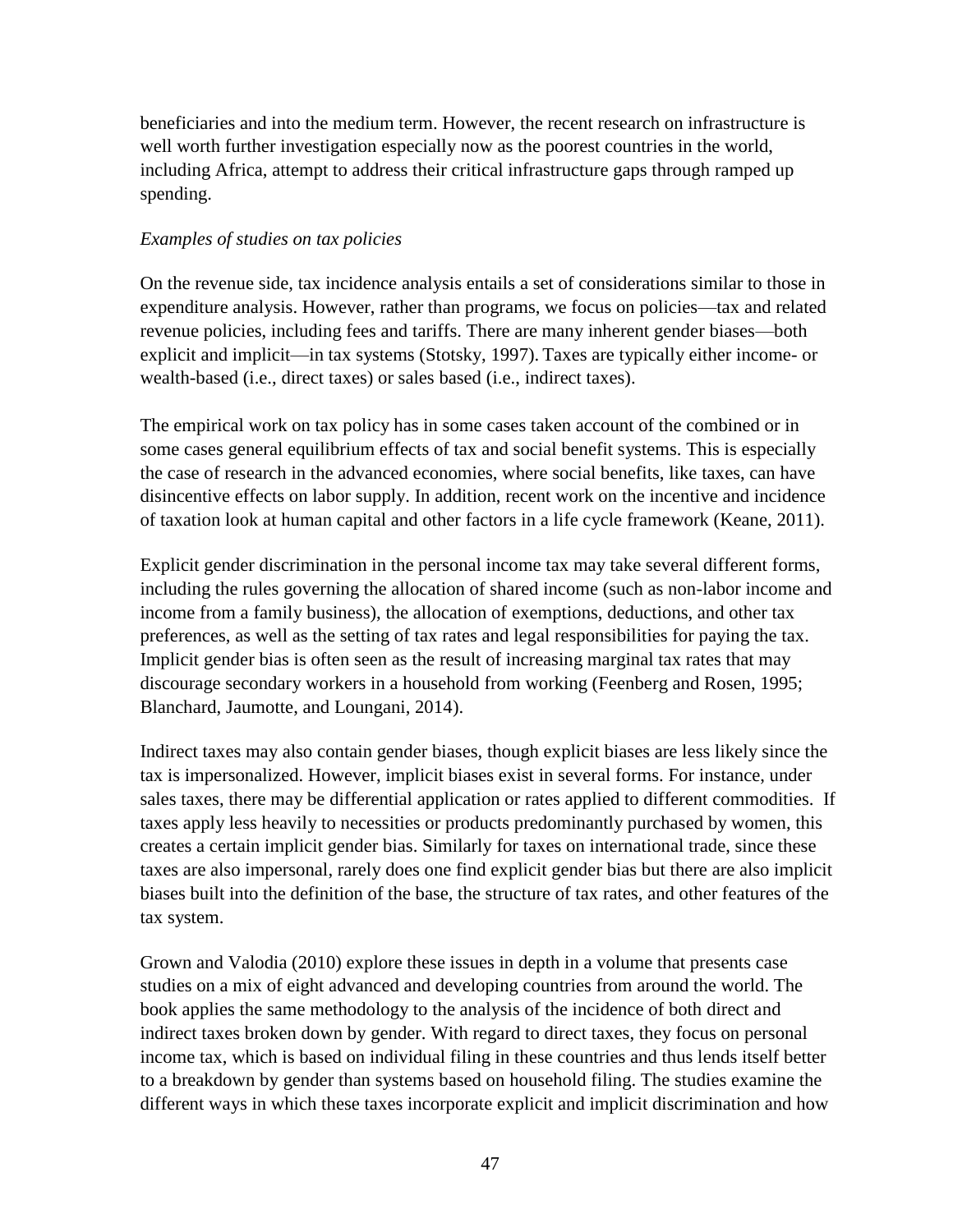the statutory incidence of the tax varies by gender. Although explicit discrimination was once commonplace, there are now fewer income taxes with this characteristic as countries reform their tax systems.

Budlender, Casale, and Valodia (2010) assess gender equality and taxation in South Africa, noting that after the transition to democratic rule in 1994, the government addressed explicit discrimination against women in taxes and other areas of the government budget.<sup>38</sup> Other tax systems still retain elements of unequal treatment of women, including Morocco's, in which women are considered dependents of men. Chakraborty, Chakraborty, Karmakar, and Kapila (2010) point out that at one time, India's personal income tax had provisions that favored women, though only a tiny fraction of workers in India pay income tax (because the threshold is high relative to typical income), so that this favorable treatment had little effect. Many tax systems have implicit bias. In Argentina, Rodriguez Enriquez, Gherardi, and Rossignolo (2010) find that components of income more typically earned by women face a higher effective rate than those where men predominate. In African tax systems, where most income tax derives from wage income, implicit bias tends to be against men because they earn higher incomes on average and thereby face higher effective tax rates under progressive marginal tax schedules.

With regard to indirect taxes, the studies in Grown and Valodia (2010) focus on the valueadded tax and excises. They make use of the division of households into gender types. They test sensitivity to defining household type by majority of adults of one gender in the household and also the household breadwinner, whether individual or shared. The studies find that the incidence by gender varies across the different tax systems. Many indirect tax systems have an implicit bias against men because of the high rates of taxation on goods favored by men, including alcoholic beverages and tobacco products, although to the extent that these are seen as demerit goods, one might question whether this is really a bias or whether these higher rates correct for negative externalities stemming from their consumption. For value-added taxes, the incidence depends greatly on the pattern of rate structure (whether there is one rate or a reduced rate for certain necessities such as essential food and children's goods) and on the pattern of zero-rating and exemptions. Perez Fragoso and Cota Gonzalez (2010) find that the incidence of Mexican indirect taxation falls more heavily on male-headed households.

Two studies examine the gender dimensions of the incidence of tariff liberalization. Using South African expenditure data, Daniels and the Southern Africa Labour and Development Research Unit (2005) evaluates the differential impact of tariff reductions on male and female-headed households in South Africa, during 1995, 2000, and 2004. This study finds

<sup>38</sup> See Hartzenburg (1996) and Smith (2002) for earlier work on this topic.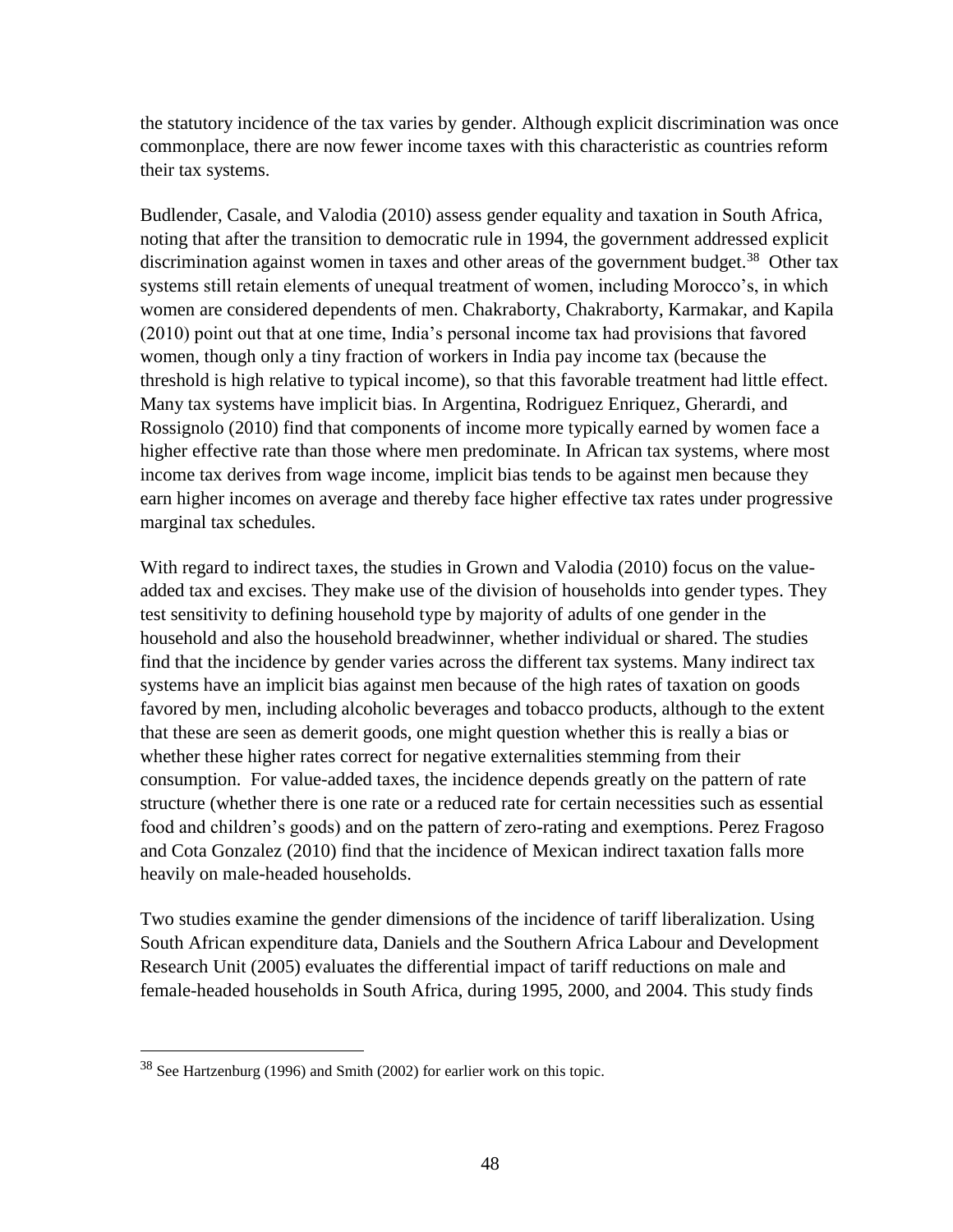that male-headed households almost always bear a greater share of tariff incidence (mainly because of their greater consumption of some highly taxed goods, such as alcohol).

Siddiqui (2009) models the gender-differentiated general equilibrium impact of Pakistan's trade liberalization. The model simulations show that revenue-neutral grade liberalization increases women's employment in unskilled jobs and increases women's real wage income more than men's for all labor types but maintains the division of labor biased against women. Women in the poorest households face an adverse effect of liberalization by increasing their work and their relative poverty. Women in the richest households, in contrast, face a gender neutral or favored result. <sup>39</sup>

User fees are another important component of revenue, especially at local levels and in developing countries. In assessing the appropriate use and scope of user fees to recover costs of providing government services or products, it is also useful to consider whether the structure creates any disparate impact on women. The use of fees for cost recovery purposes has been advocated as a means to strengthen revenue systems and generate a more efficient use of public services. However, their use has also been criticized for what are seen as adverse equity effects, by reducing access to certain essential services such as primary education and health care.

Like direct taxes, they can be personalized (different people are charged different amounts). Nanda (2002) examines the use of user fees in terms of its effect on women's utilization of health services, in Africa. She finds that these fees discourage use. Hillman and Jenkner (2004) suggest, however, that it is also essential to assess the purposes for which these fees are used. They argue that school fees may, at times, increase access to schooling for poor children by augmenting the ability of the government to provide schools and improve school quality. School fees may also enhance the ability of parents to control the flow of finances to schools in contrast to more general taxes.

Figari, Immervoll, Levy, and Sutherland (2011) examine the effect of tax and benefit systems in nine countries of the European Union on gender disparities in net income within households. They combine an analysis of the incidence of personal income taxes, contributions to social security, and cash transfers for various purposes on income shares, disaggregated by gender, and focus on within-couple shares of income before and after application of taxes and benefits. The extent of within-couple income equalization varies greatly across the countries, with Finland, the United Kingdom, and Austria achieving the most and Greece and Italy, the least.

<sup>&</sup>lt;sup>39</sup> Fontana and Wood (2000) develop a model for Bangladesh with a gender-differentiated general equilibrium approach to assessing the effect of trade reform.